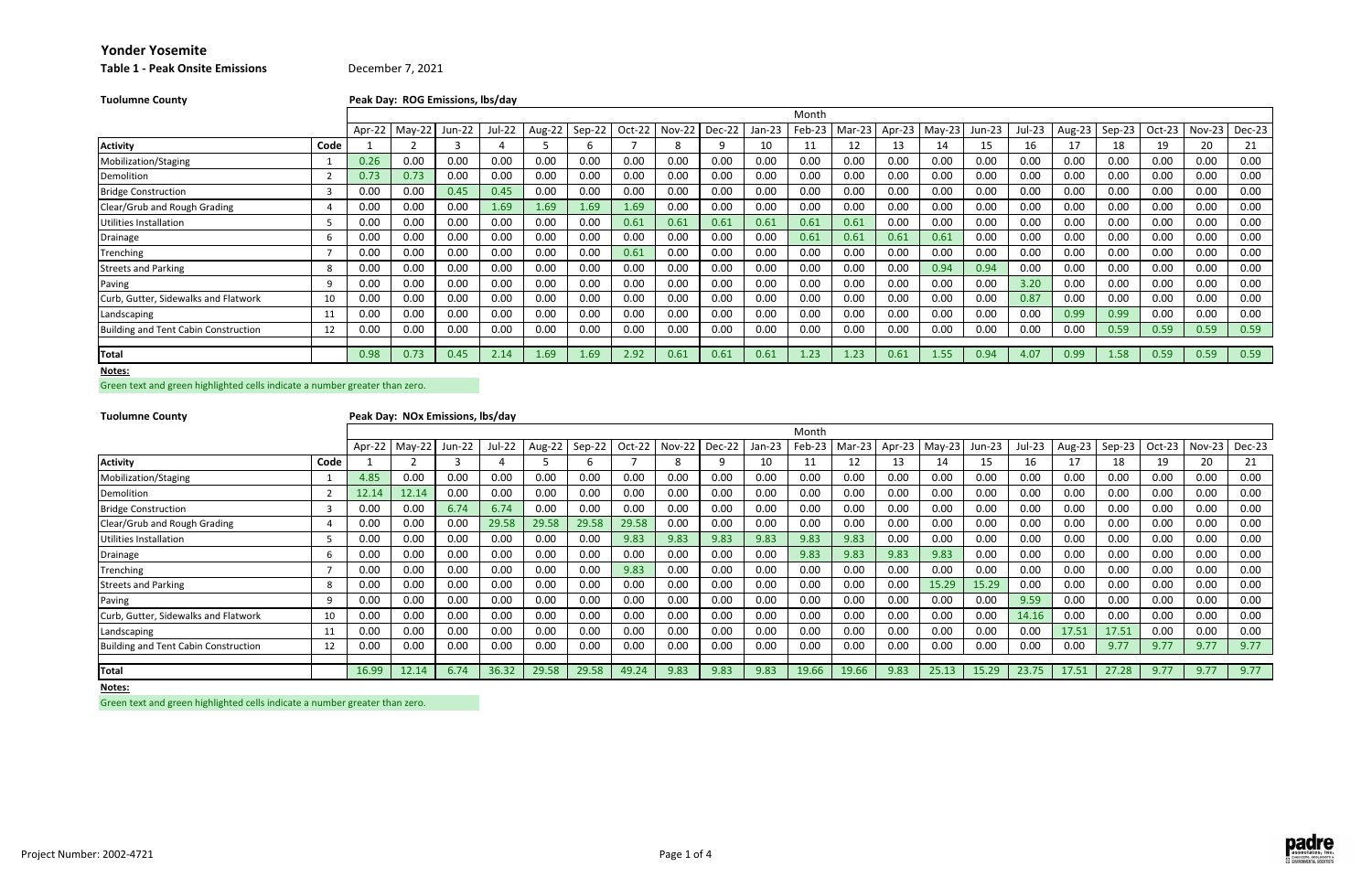## **Table 1 ‐ Peak Onsite Emissions** December 7, 2021

| <b>Tuolumne County</b> | Peak Day: CO Emissions, Ibs/day |  |  |  |  |                                                                                |  |
|------------------------|---------------------------------|--|--|--|--|--------------------------------------------------------------------------------|--|
|                        |                                 |  |  |  |  |                                                                                |  |
|                        |                                 |  |  |  |  | Apr-22   May-22   Jun-22   Jul-22   Aug-22   Sep-22   Oct-22   Nov-22   Dec-22 |  |
| <b>Activity</b>        | Code                            |  |  |  |  |                                                                                |  |

## **Tuolumne**

## **County Peak Day: PM10 Emissions, lbs/day**

|                                      |      |        |          |        |        |        |        |        |        |        |          | Month  |          |               |       |        |        |        |        |          |               |       |
|--------------------------------------|------|--------|----------|--------|--------|--------|--------|--------|--------|--------|----------|--------|----------|---------------|-------|--------|--------|--------|--------|----------|---------------|-------|
|                                      |      | Apr-22 | $May-22$ | Jun-22 | Jul-22 | Aug-22 | Sep-22 | Oct-22 | Nov-22 | Dec-22 | $Jan-23$ | Feb-23 | $Mar-23$ | Apr-23 May-23 |       | Jun-23 | Jul-23 | Aug-23 | Sep-23 | $Oct-23$ | Nov-23 Dec-23 |       |
| <b>Activity</b>                      | Code |        |          |        |        |        |        |        |        |        | τu       |        | 12.      | 13            | 14    | ᆦ      | 16     |        | 18     |          | 20            |       |
| Mobilization/Staging                 |      | 6.57   | 0.00     | 0.00   | 0.00   | 0.00   | 0.00   | 0.00   | 0.00   | 0.00   | 0.00     | 0.00   | 0.00     | 0.00          | 0.00  | 0.00   | 0.00   | 0.00   | 0.00   | 0.00     | 0.00          | 0.00  |
| Demolition                           |      | 19.62  | 19.62    | 0.00   | 0.00   | 0.00   | 0.00   | 0.00   | 0.00   | 0.00   | 0.00     | 0.00   | 0.00     | 0.00          | 0.00  | 0.00   | 0.00   | 0.00   | 0.00   | $0.00\,$ | 0.00          | 0.00  |
| <b>Bridge Construction</b>           |      | 0.00   | 0.00     | 12.48  | 12.48  | 0.00   | 0.00   | 0.00   | 0.00   | 0.00   | 0.00     | 0.00   | 0.00     | 0.00          | 0.00  | 0.00   | 0.00   | 0.00   | 0.00   | 0.00     | 0.00          | 0.00  |
| Clear/Grub and Rough Grading         |      | 0.00   | 0.00     | 0.00   | 41.68  | 41.68  | 41.68  | 41.68  | 0.00   | 0.00   | 0.00     | 0.00   | 0.00     | 0.00          | 0.00  | 0.00   | 0.00   | 0.00   | 0.00   | 0.00     | 0.00          | 0.00  |
| Utilities Installation               |      | 0.00   | 0.00     | 0.00   | 0.00   | 0.00   | 0.00   | 16.36  | 16.36  | 16.36  | 16.36    | 16.36  | 16.36    | 0.00          | 0.00  | 0.00   | 0.00   | 0.00   | 0.00   | 0.00     | 0.00          | 0.00  |
| Drainage                             |      | 0.00   | 0.00     | 0.00   | 0.00   | 0.00   | 0.00   | 0.00   | 0.00   | 0.00   | 0.00     | 16.36  | 16.36    | 16.36         | 16.36 | 0.00   | 0.00   | 0.00   | 0.00   | 0.00     | 0.00          | 0.00  |
| Trenching                            |      | 0.00   | 0.00     | 0.00   | 0.00   | 0.00   | 0.00   | 16.36  | 0.00   | 0.00   | 0.00     | 0.00   | 0.00     | 0.00          | 0.00  | 0.00   | 0.00   | 0.00   | 0.00   | 0.00     | 0.00          | 0.00  |
| <b>Streets and Parking</b>           |      | 0.00   | 0.00     | 0.00   | 0.00   | 0.00   | 0.00   | 0.00   | 0.00   | 0.00   | 0.00     | 0.00   | 0.00     | 0.00          | 24.30 | 24.30  | 0.00   | 0.00   | 0.00   | 0.00     | 0.00          | 0.00  |
| Paving                               |      | 0.00   | 0.00     | 0.00   | 0.00   | 0.00   | 0.00   | 0.00   | 0.00   | 0.00   | 0.00     | 0.00   | 0.00     | 0.00          | 0.00  | 0.00   | 14.63  | 0.00   | 0.00   | 0.00     | 0.00          | 0.00  |
| Curb, Gutter, Sidewalks and Flatwork | 10   | 0.00   | 0.00     | 0.00   | 0.00   | 0.00   | 0.00   | 0.00   | 0.00   | 0.00   | 0.00     | 0.00   | 0.00     | 0.00          | 0.00  | 0.00   | 22.48  | 0.00   | 0.00   | $0.00\,$ | 0.00          | 0.00  |
| Landscaping                          |      | 0.00   | 0.00     | 0.00   | 0.00   | 0.00   | 0.00   | 0.00   | 0.00   | 0.00   | 0.00     | 0.00   | 0.00     | 0.00          | 0.00  | 0.00   | 0.00   | 24.80  | 24.80  | 0.00     | 0.00          | 0.00  |
| Building and Tent Cabin Construction | 12   | 0.00   | 0.00     | 0.00   | 0.00   | 0.00   | 0.00   | 0.00   | 0.00   | 0.00   | 0.00     | 0.00   | 0.00     | 0.00          | 0.00  | 0.00   | 0.00   | 0.00   | 15.22  | 15.22    | 15.22         | 15.22 |
| Total                                |      | 26.19  | 19.62    | 12.48  | 54.17  | 41.68  | 41.68  | 74.41  | 16.36  | 16.36  | 16.36    | 32.73  | 32.73    | 16.36         | 40.66 | 24.30  | 37.11  | 24.80  | 40.03  | 15.22    | 15.22         | 15.22 |

**Notes:**

|                                      |      |          |                 |        |        |               |      |        |               |        |          | Month  |        |        |          |        |        |        |          |          |               |          |
|--------------------------------------|------|----------|-----------------|--------|--------|---------------|------|--------|---------------|--------|----------|--------|--------|--------|----------|--------|--------|--------|----------|----------|---------------|----------|
|                                      |      |          | Apr-22   May-22 | Jun-22 | Jul-22 | Aug-22 Sep-22 |      | Oct-22 | <b>Nov-22</b> | Dec-22 | $Jan-23$ | Feb-23 | Mar-23 | Apr-23 | $May-23$ | Jun-23 | Jul-23 | Aug-23 | $Sep-23$ | $Oct-23$ | <b>Nov-23</b> | $Dec-23$ |
| <b>Activity</b>                      | Code |          |                 |        |        |               |      |        |               |        | 10       |        | 12     |        | 14       | 15     | 16     | 17     | 18       | 19       | 20            | 21       |
| Mobilization/Staging                 |      | 69,Sched | 0.00            | 0.00   | 0.00   | 0.00          | 0.00 | 0.00   | 0.00          | 0.00   | 0.00     | 0.00   | 0.00   | 0.00   | 0.00     | 0.00   | 0.00   | 0.00   | 0.00     | 0.00     | 0.00          | 0.00     |
| Demolition                           |      | 0.45     | 0.45            | 0.00   | 0.00   | 0.00          | 0.00 | 0.00   | 0.00          | 0.00   | 0.00     | 0.00   | 0.00   | 0.00   | 0.00     | 0.00   | 0.00   | 0.00   | 0.00     | 0.00     | 0.00          | 0.00     |
| <b>Bridge Construction</b>           |      | 0.00     | 0.00            | 0.22   | 0.22   | 0.00          | 0.00 | 0.00   | 0.00          | 0.00   | 0.00     | 0.00   | 0.00   | 0.00   | 0.00     | 0.00   | 0.00   | 0.00   | 0.00     | 0.00     | 0.00          | 0.00     |
| Clear/Grub and Rough Grading         |      | 0.00     | 0.00            | 0.00   | 1.11   | 1.11          | 1.11 | 1.11   | 0.00          | 0.00   | 0.00     | 0.00   | 0.00   | 0.00   | 0.00     | 0.00   | 0.00   | 0.00   | 0.00     | 0.00     | 0.00          | 0.00     |
| Utilities Installation               |      | 0.00     | 0.00            | 0.00   | 0.00   | 0.00          | 0.00 | 0.34   | 0.34          | 0.34   | 0.34     | 0.34   | 0.34   | 0.00   | 0.00     | 0.00   | 0.00   | 0.00   | 0.00     | 0.00     | 0.00          | 0.00     |
| Drainage                             |      | 0.00     | 0.00            | 0.00   | 0.00   | 0.00          | 0.00 | 0.00   | 0.00          | 0.00   | 0.00     | 0.34   | 0.34   | 0.34   | 0.34     | 0.00   | 0.00   | 0.00   | 0.00     | 0.00     | 0.00          | 0.00     |
| Trenching                            |      | 0.00     | 0.00            | 0.00   | 0.00   | 0.00          | 0.00 | 0.34   | 0.00          | 0.00   | 0.00     | 0.00   | 0.00   | 0.00   | 0.00     | 0.00   | 0.00   | 0.00   | 0.00     | 0.00     | 0.00          | 0.00     |
| <b>Streets and Parking</b>           |      | 0.00     | 0.00            | 0.00   | 0.00   | 0.0C          | 0.00 | 0.00   | 0.00          | 0.00   | 0.00     | 0.00   | 0.00   | 0.00   | 0.55     | 0.55   | 0.00   | 0.00   | 0.00     | 0.00     | 0.00          | 0.00     |
| Paving                               |      | 0.00     | 0.00            | 0.00   | 0.00   | 0.00          | 0.00 | 0.00   | 0.00          | 0.00   | 0.00     | 0.00   | 0.00   | 0.00   | 0.00     | 0.00   | 0.33   | 0.00   | 0.00     | 0.00     | 0.00          | 0.00     |
| Curb, Gutter, Sidewalks and Flatwork | 10   | 0.00     | 0.00            | 0.00   | 0.00   | 0.0C          | 0.00 | 0.00   | 0.00          | 0.00   | 0.00     | 0.00   | 0.00   | 0.00   | 0.00     | 0.00   | 0.50   | 0.00   | 0.00     | 0.00     | 0.00          | 0.00     |
| Landscaping                          |      | 0.00     | 0.00            | 0.00   | 0.00   | 0.00          | 0.00 | 0.00   | 0.00          | 0.00   | 0.00     | 0.00   | 0.00   | 0.00   | 0.00     | 0.00   | 0.00   | 0.65   | 0.65     | 0.00     | 0.00          | 0.00     |
| Building and Tent Cabin Construction | 12   | 0.00     | 0.00            | 0.00   | 0.00   | 0.0C          | 0.00 | 0.00   | 0.00          | 0.00   | 0.00     | 0.00   | 0.00   | 0.00   | 0.00     | 0.00   | 0.00   | 0.00   | 0.33     | 0.33     | 0.33          | 0.33     |
|                                      |      |          |                 |        |        |               |      |        |               |        |          |        |        |        |          |        |        |        |          |          |               |          |
| <b>ITotal</b>                        |      | 0.45     | 0.45            | 0.22   | 1.32   | 1.11          | 1.11 | 1.78   | 0.34          | 0.34   | 0.34     | 0.67   | 0.67   | 0.34   | 0.89     | 0.55   | 0.82   | 0.65   | 0.98     | 0.33     | 0.33          | 0.33     |

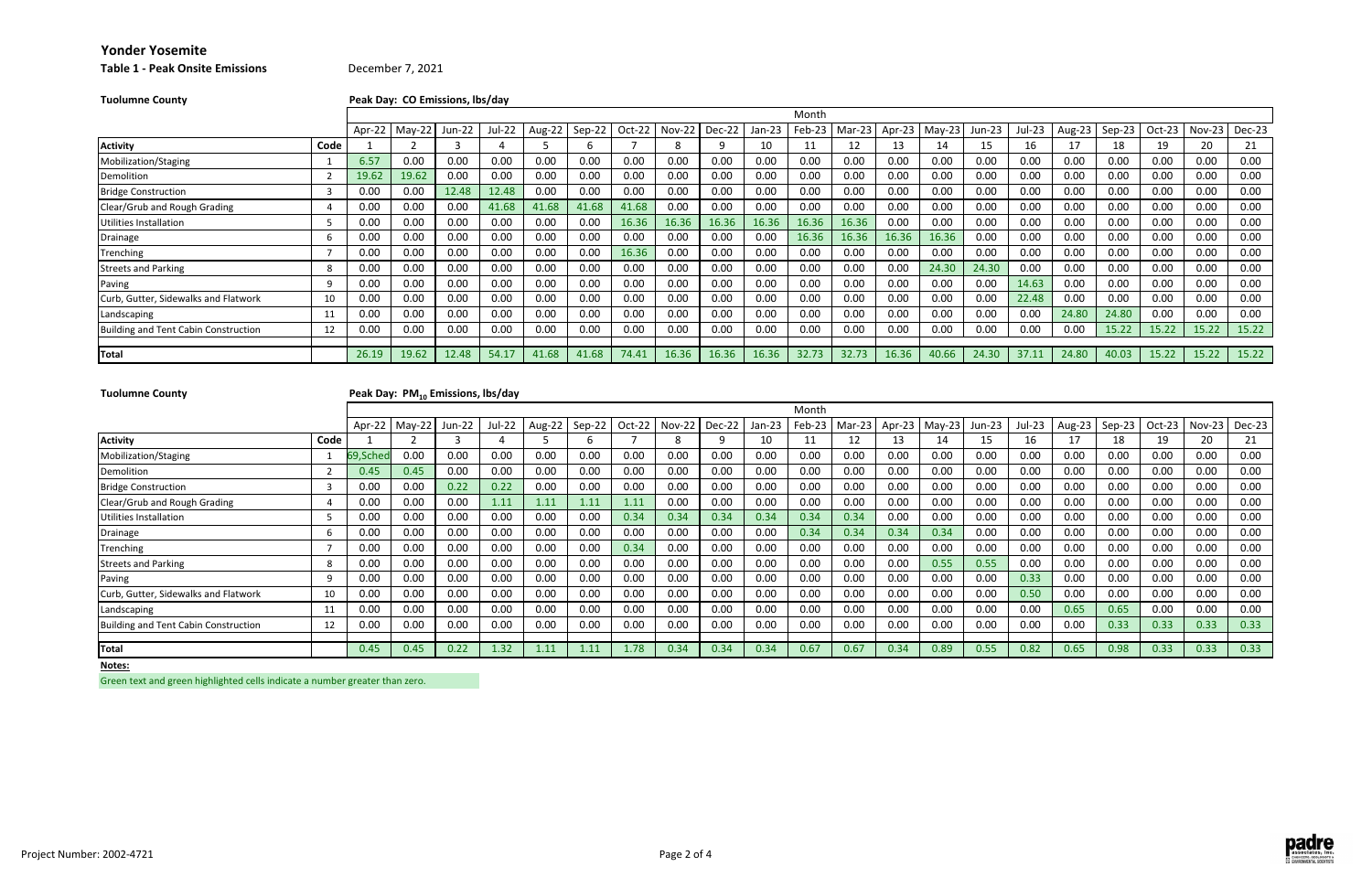**Yonder Yosemite Table 1 ‐ Peak Onsite Emissions** December 7, 2021

| <b>Tuolumne County</b>                      |      |        |          | Peak Qrtr: ROG Emissions, tons |        |        |        |        |               |        |          |        |        |        |          |          |        |               |        |        |               |        |
|---------------------------------------------|------|--------|----------|--------------------------------|--------|--------|--------|--------|---------------|--------|----------|--------|--------|--------|----------|----------|--------|---------------|--------|--------|---------------|--------|
|                                             |      |        |          |                                |        |        |        |        |               |        |          | Month  |        |        |          |          |        |               |        |        |               |        |
|                                             |      | Apr-22 | $May-22$ | Jun-22                         | Jul-22 | Aug-22 | Sep-22 | Oct-22 | <b>Nov-22</b> | Dec-22 | $Jan-23$ | Feb-23 | Mar-23 | Apr-23 | $May-23$ | $Jun-23$ | Jul-23 | <b>Aug-23</b> | Sep-23 | Oct-23 | <b>Nov-23</b> | Dec-23 |
| <b>Activity</b>                             | Code |        |          |                                |        |        | h      |        |               |        | 10       |        | 12     | 13     | 14       | 15       | 16     |               | 18     | 19     | 20            | 21     |
| Mobilization/Staging                        |      | 0.00   | 0.00     | 0.00                           | 0.00   | 0.00   | 0.00   | 0.00   | 0.00          | 0.00   | 0.00     | 0.00   | 0.00   | 0.00   | 0.00     | 0.00     | 0.00   | 0.00          | 0.00   | 0.00   | 0.00          | 0.00   |
| Demolition                                  |      | 0.01   | 0.01     | 0.00                           | 0.00   | 0.00   | 0.00   | 0.00   | 0.00          | 0.00   | 0.00     | 0.00   | 0.00   | 0.00   | 0.00     | 0.00     | 0.00   | 0.00          | 0.00   | 0.00   | 0.00          | 0.00   |
| <b>Bridge Construction</b>                  |      | 0.00   | 0.00     | 0.01                           | 0.01   | 0.00   | 0.00   | 0.00   | 0.00          | 0.00   | 0.00     | 0.00   | 0.00   | 0.00   | 0.00     | 0.00     | 0.00   | 0.00          | 0.00   | 0.00   | 0.00          | 0.00   |
| Clear/Grub and Rough Grading                |      | 0.00   | 0.00     | 0.00                           | 0.02   | 0.02   | 0.02   | 0.02   | 0.00          | 0.00   | 0.00     | 0.00   | 0.00   | 0.00   | 0.00     | 0.00     | 0.00   | 0.00          | 0.00   | 0.00   | 0.00          | 0.00   |
| Utilities Installation                      |      | 0.00   | 0.00     | 0.00                           | 0.00   | 0.00   | 0.00   | 0.01   | 0.01          | 0.01   | 0.01     | 0.01   | 0.01   | 0.00   | 0.00     | 0.00     | 0.00   | 0.00          | 0.00   | 0.00   | 0.00          | 0.00   |
| Drainage                                    |      | 0.00   | 0.00     | 0.00                           | 0.00   | 0.00   | 0.00   | 0.00   | 0.00          | 0.00   | 0.00     | 0.11   | 0.11   | 0.11   | 0.11     | 0.00     | 0.00   | 0.00          | 0.00   | 0.00   | 0.00          | 0.00   |
| Trenching                                   |      | 0.00   | 0.00     | 0.00                           | 0.00   | 0.00   | 0.00   | 0.01   | 0.00          | 0.00   | 0.00     | 0.00   | 0.00   | 0.00   | 0.00     | 0.00     | 0.00   | 0.00          | 0.00   | 0.00   | 0.00          | 0.00   |
| <b>Streets and Parking</b>                  | -8   | 0.00   | 0.00     | 0.00                           | 0.00   | 0.00   | 0.00   | 0.00   | 0.00          | 0.00   | 0.00     | 0.00   | 0.00   | 0.00   | 0.01     | 0.01     | 0.00   | 0.00          | 0.00   | 0.00   | 0.00          | 0.00   |
| Paving                                      |      | 0.00   | 0.00     | 0.00                           | 0.00   | 0.00   | 0.00   | 0.00   | 0.00          | 0.00   | 0.00     | 0.00   | 0.00   | 0.00   | 0.00     | 0.00     | 0.04   | 0.00          | 0.00   | 0.00   | 0.00          | 0.00   |
| Curb, Gutter, Sidewalks and Flatwork        | 10   | 0.00   | 0.00     | 0.00                           | 0.00   | 0.00   | 0.00   | 0.00   | 0.00          | 0.00   | 0.00     | 0.00   | 0.00   | 0.00   | 0.00     | 0.00     | 0.01   | 0.00          | 0.00   | 0.00   | 0.00          | 0.00   |
| Landscaping                                 | 11   | 0.00   | 0.00     | 0.00                           | 0.00   | 0.00   | 0.00   | 0.00   | 0.00          | 0.00   | 0.00     | 0.00   | 0.00   | 0.00   | 0.00     | 0.00     | 0.00   | 0.01          | 0.01   | 0.00   | 0.00          | 0.00   |
| <b>Building and Tent Cabin Construction</b> | 12   | 0.00   | 0.00     | 0.00                           | 0.00   | 0.00   | 0.00   | 0.00   | 0.00          | 0.00   | 0.00     | 0.00   | 0.00   | 0.00   | 0.00     | 0.00     | 0.00   | 0.00          | 0.01   | 0.01   | 0.01          | 0.01   |
| Total, over 3 months, running               |      |        |          | 0.03                           | 0.04   | 0.05   | 0.06   | 0.07   | 0.06          | 0.05   | 0.02     | 0.14   | 0.25   | 0.36   | 0.36     | 0.25     | 0.18   | 0.07          | 0.07   | 0.03   | 0.03          | 0.02   |

**Notes:**

Green text and green highlighted cells indicate <sup>a</sup> number greater than zero.

**Tuolumne**

### **County Peak Qrtr: NOx Emissions, tons**

**Notes:**

|                                             |      |        |          |        |        |        |        |        |               |        |          | Month  |        |        |        |        |        |        |        |          |               |               |
|---------------------------------------------|------|--------|----------|--------|--------|--------|--------|--------|---------------|--------|----------|--------|--------|--------|--------|--------|--------|--------|--------|----------|---------------|---------------|
|                                             |      | Apr-22 | $May-22$ | Jun-22 | Jul-22 | Aug-22 | Sep-22 | Oct-22 | <b>Nov-22</b> | Dec-22 | $Jan-23$ | Feb-23 | Mar-23 | Apr-23 | May-23 | Jun-23 | Jul-23 | Aug-23 | Sep-23 | $Oct-23$ | <b>Nov-23</b> | <b>Dec-23</b> |
| <b>Activity</b>                             | Code |        |          |        |        |        |        |        |               |        | 10       |        | 12     |        | 14     | 15     | 16     |        | 18     | 19       | 20            | 21            |
| Mobilization/Staging                        |      | 0.05   | 0.00     | 0.00   | 0.00   | 0.0C   | 0.00   | 0.00   | 0.00          | 0.00   | 0.00     | 0.00   | 0.00   | 0.00   | 0.00   | 0.00   | 0.00   | 0.00   | 0.00   | 0.00     | 0.00          | 0.00          |
| Demolition                                  |      | 0.13   | 0.13     | 0.00   | 0.00   | 0.00   | 0.00   | 0.00   | 0.00          | 0.00   | 0.00     | 0.00   | 0.00   | 0.00   | 0.00   | 0.00   | 0.00   | 0.00   | 0.00   | 0.00     | 0.00          | 0.00          |
| <b>Bridge Construction</b>                  |      | 0.00   | 0.00     | 0.10   | 0.10   | 0.00   | 0.00   | 0.00   | 0.00          | 0.00   | 0.00     | 0.00   | 0.00   | 0.00   | 0.00   | 0.00   | 0.00   | 0.00   | 0.00   | 0.00     | 0.00          | 0.00          |
| Clear/Grub and Rough Grading                |      | 0.00   | 0.00     | 0.00   | 0.34   | 0.34   | 0.34   | 0.34   | 0.00          | 0.00   | 0.00     | 0.00   | 0.00   | 0.00   | 0.00   | 0.00   | 0.00   | 0.00   | 0.00   | 0.00     | 0.00          | 0.00          |
| Utilities Installation                      |      | 0.00   | 0.00     | 0.00   | 0.00   | 0.00   | 0.00   | 0.11   | 0.11          | 0.11   | 0.11     | 0.11   | 0.11   | 0.00   | 0.00   | 0.00   | 0.00   | 0.00   | 0.00   | 0.00     | 0.00          | 0.00          |
| Drainage                                    |      | 0.00   | 0.00     | 0.00   | 0.00   | 0.00   | 0.00   | 0.00   | 0.00          | 0.00   | 0.00     | 0.11   | 0.11   | 0.11   | 0.11   | 0.00   | 0.00   | 0.00   | 0.00   | 0.00     | 0.00          | 0.00          |
| Trenching                                   |      | 0.00   | 0.00     | 0.00   | 0.00   | 0.0C   | 0.00   | 0.11   | 0.00          | 0.00   | 0.00     | 0.00   | 0.00   | 0.00   | 0.00   | 0.00   | 0.00   | 0.00   | 0.00   | 0.00     | 0.00          | 0.00          |
| Streets and Parking                         |      | 0.00   | 0.00     | 0.00   | 0.00   | 0.00   | 0.00   | 0.00   | 0.00          | 0.00   | 0.00     | 0.00   | 0.00   | 0.00   | 0.17   | 0.17   | 0.00   | 0.00   | 0.00   | 0.00     | 0.00          | 0.00          |
| Paving                                      |      | 0.00   | 0.00     | 0.00   | 0.00   | 0.00   | 0.00   | 0.00   | 0.00          | 0.00   | 0.00     | 0.00   | 0.00   | 0.00   | 0.00   | 0.00   | 0.11   | 0.00   | 0.00   | 0.00     | 0.00          | 0.00          |
| Curb, Gutter, Sidewalks and Flatwork        | 10   | 0.00   | 0.00     | 0.00   | 0.00   | 0.00   | 0.00   | 0.00   | 0.00          | 0.00   | 0.00     | 0.00   | 0.00   | 0.00   | 0.00   | 0.00   | 0.16   | 0.00   | 0.00   | 0.00     | 0.00          | 0.00          |
| Landscaping                                 |      | 0.00   | 0.00     | 0.00   | 0.00   | 0.00   | 0.00   | 0.00   | 0.00          | 0.00   | 0.00     | 0.00   | 0.00   | 0.00   | 0.00   | 0.00   | 0.00   | 0.19   | 0.19   | 0.00     | 0.00          | 0.00          |
| <b>Building and Tent Cabin Construction</b> | 12   | 0.00   | 0.00     | 0.00   | 0.00   | 0.00   | 0.00   | 0.00   | 0.00          | 0.00   | 0.00     | 0.00   | 0.00   | 0.00   | 0.00   | 0.00   | 0.00   | 0.00   | 0.11   | 0.11     | 0.11          | 0.11          |
| Total, over 3 months, running               |      |        |          | 0.42   | 0.68   | 0.89   | 1.13   | 1.25   | 1.01          | 0.78   | 0.32     | 0.43   | 0.54   | 0.54   | 0.60   | 0.55   | 0.71   | 0.62   | 0.75   | 0.60     | 0.52          | 0.32          |

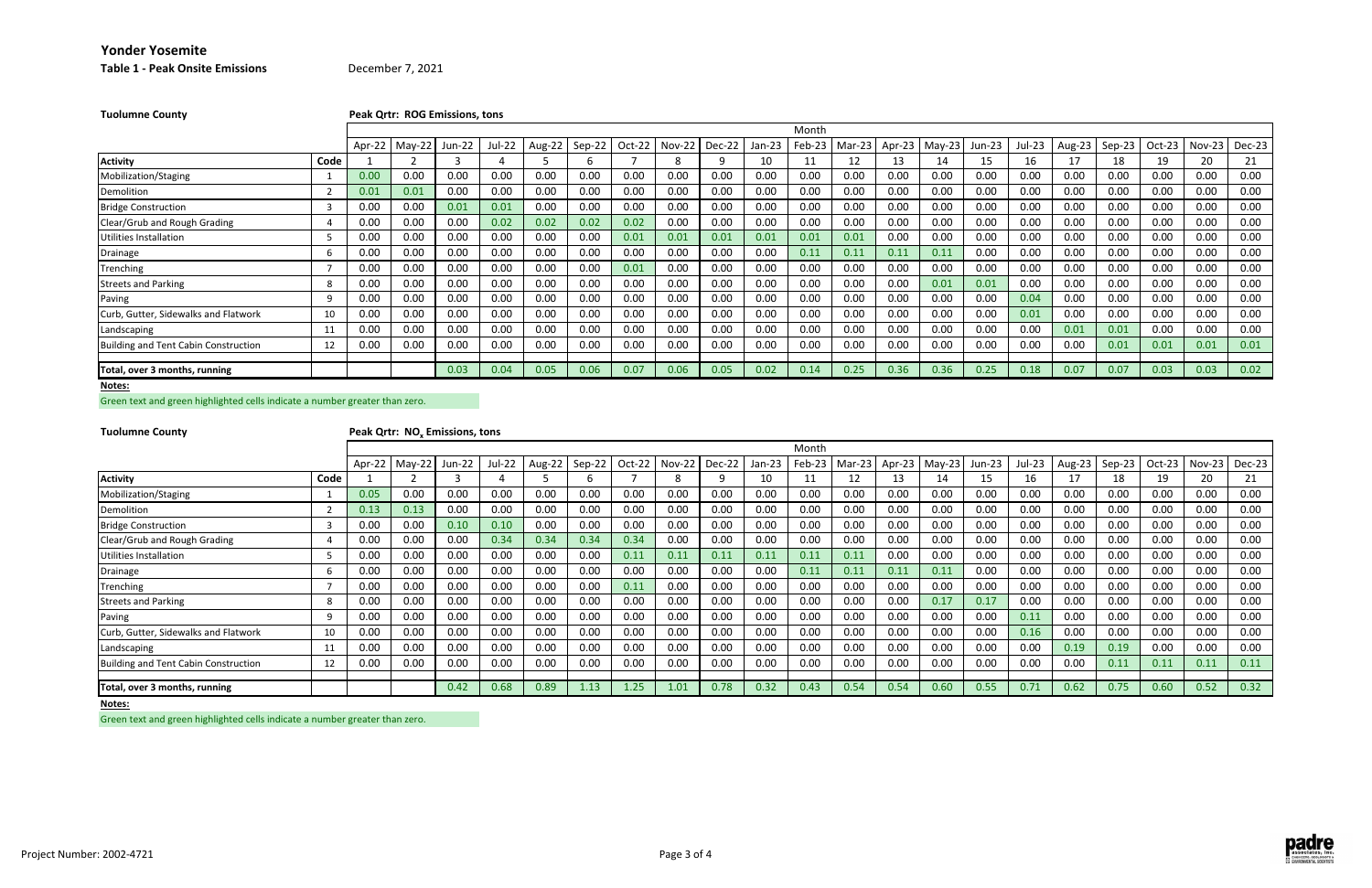## **Table 1 ‐ Peak Onsite Emissions** December 7, 2021

| <b>Tuolumne County</b>                      |      |        | Peak Qrtr: CO Emissions, tons |        |        |        |          |        |               |        |        |        |        |        |          |          |        |        |        |          |               |          |
|---------------------------------------------|------|--------|-------------------------------|--------|--------|--------|----------|--------|---------------|--------|--------|--------|--------|--------|----------|----------|--------|--------|--------|----------|---------------|----------|
|                                             |      |        |                               |        |        |        |          |        |               |        |        | Month  |        |        |          |          |        |        |        |          |               |          |
|                                             |      | Apr-22 | $May-22$                      | Jun-22 | Jul-22 | Aug-22 | $Sep-22$ | Oct-22 | <b>Nov-22</b> | Dec-22 | Jan-23 | Feb-23 | Mar-23 | Apr-23 | $May-23$ | $Jun-23$ | Jul-23 | Aug-23 | Sep-23 | $Oct-23$ | <b>Nov-23</b> | $Dec-23$ |
| <b>Activity</b>                             | Code |        |                               |        |        |        |          |        | 8             | q      | 10     | 11     | 12     | 13     | 14       | 15       | 16     | 17     | 18     | 19       | 20            | 21       |
| Mobilization/Staging                        |      | 0.07   | 0.00                          | 0.00   | 0.00   | 0.00   | 0.00     | 0.00   | 0.00          | 0.00   | 0.00   | 0.00   | 0.00   | 0.00   | 0.00     | 0.00     | 0.00   | 0.00   | 0.00   | 0.00     | 0.00          | 0.00     |
| Demolition                                  |      | 0.11   | 0.11                          | 0.00   | 0.00   | 0.00   | 0.00     | 0.00   | 0.00          | 0.00   | 0.00   | 0.00   | 0.00   | 0.00   | 0.00     | 0.00     | 0.00   | 0.00   | 0.00   | 0.00     | 0.00          | 0.00     |
| <b>Bridge Construction</b>                  |      | 0.00   | 0.00                          | 0.18   | 0.18   | 0.00   | 0.00     | 0.00   | 0.00          | 0.00   | 0.00   | 0.00   | 0.00   | 0.00   | 0.00     | 0.00     | 0.00   | 0.00   | 0.00   | 0.00     | 0.00          | 0.00     |
| Clear/Grub and Rough Grading                |      | 0.00   | 0.00                          | 0.00   | 0.46   | 0.46   | 0.46     | 0.46   | 0.00          | 0.00   | 0.00   | 0.00   | 0.00   | 0.00   | 0.00     | 0.00     | 0.00   | 0.00   | 0.00   | 0.00     | 0.00          | 0.00     |
| Jtilities Installation                      |      | 0.00   | 0.00                          | 0.00   | 0.00   | 0.00   | 0.00     | 0.18   | 0.18          | 0.18   | 0.18   | 0.18   | 0.18   | 0.00   | 0.00     | 0.00     | 0.00   | 0.00   | 0.00   | 0.00     | 0.00          | 0.00     |
| Drainage                                    |      | 0.00   | 0.00                          | 0.00   | 0.00   | 0.00   | 0.00     | 0.00   | 0.00          | 0.00   | 0.00   | 0.29   | 0.29   | 0.29   | 0.29     | 0.00     | 0.00   | 0.00   | 0.00   | 0.00     | 0.00          | 0.00     |
| Trenching                                   |      | 0.00   | 0.00                          | 0.00   | 0.00   | 0.00   | 0.00     | 0.18   | 0.00          | 0.00   | 0.00   | 0.00   | 0.00   | 0.00   | 0.00     | 0.00     | 0.00   | 0.00   | 0.00   | 0.00     | 0.00          | 0.00     |
| Streets and Parking                         |      | 0.00   | 0.00                          | 0.00   | 0.00   | 0.00   | 0.00     | 0.00   | 0.00          | 0.00   | 0.00   | 0.00   | 0.00   | 0.00   | 0.27     | 0.27     | 0.00   | 0.00   | 0.00   | 0.00     | 0.00          | 0.00     |
| Paving                                      |      | 0.00   | 0.00                          | 0.00   | 0.00   | 0.00   | 0.00     | 0.00   | 0.00          | 0.00   | 0.00   | 0.00   | 0.00   | 0.00   | 0.00     | 0.00     | 0.16   | 0.00   | 0.00   | 0.00     | 0.00          | 0.00     |
| Curb, Gutter, Sidewalks and Flatwork        | 10   | 0.00   | 0.00                          | 0.00   | 0.00   | 0.00   | 0.00     | 0.00   | 0.00          | 0.00   | 0.00   | 0.00   | 0.00   | 0.00   | 0.00     | 0.00     | 0.25   | 0.00   | 0.00   | 0.00     | 0.00          | 0.00     |
| Landscaping                                 | 11   | 0.00   | 0.00                          | 0.00   | 0.00   | 0.00   | 0.00     | 0.00   | 0.00          | 0.00   | 0.00   | 0.00   | 0.00   | 0.00   | 0.00     | 0.00     | 0.00   | 0.27   | 0.27   | 0.00     | 0.00          | 0.00     |
| <b>Building and Tent Cabin Construction</b> | 12   | 0.00   | 0.00                          | 0.00   | 0.00   | 0.00   | 0.00     | 0.00   | 0.00          | 0.00   | 0.00   | 0.00   | 0.00   | 0.00   | 0.00     | 0.00     | 0.00   | 0.00   | 0.17   | 0.17     | 0.17          | 0.17     |
| Total, over 3 months, running               |      |        |                               | 0.46   | 0.92   | 1.27   | 1.55     | 1.74   | 1.46          | 1.18   | 0.54   | 0.83   | 1.12   | 1.22   | 1.31     | 1.11     | 1.23   | 0.95   | 1.12   | 0.88     | 0.78          | 0.50     |
| Notes:                                      |      |        |                               |        |        |        |          |        |               |        |        |        |        |        |          |          |        |        |        |          |               |          |

Green text and green highlighted cells indicate <sup>a</sup> number greater than zero.

**Tuolumne**

## **County Peak Qrtr: PM10 Emissions in Tons**

|                                      |      |          |          |        |        |        |        |        |          |        |          | Month  |        |        |          |        |        |        |            |        |        |          |
|--------------------------------------|------|----------|----------|--------|--------|--------|--------|--------|----------|--------|----------|--------|--------|--------|----------|--------|--------|--------|------------|--------|--------|----------|
|                                      |      | Apr-22   | $May-22$ | Jun-22 | Jul-22 | Aug-22 | Sep-22 | Oct-22 | $Nov-22$ | Dec-22 | $Jan-23$ | Feb-23 | Mar-23 | Apr-23 | $May-23$ | Jun-23 | Jul-23 | Aug-23 | $I$ Sep-23 | Oct-23 | Nov-23 | $Dec-23$ |
| <b>Activity</b>                      | Code |          |          |        |        |        |        |        |          |        | 10       |        | 12     | 13     | 14       |        | 16     |        | 18         | 19     | 20     | 21       |
| Mobilization/Staging                 |      | 0.00     | 0.00     | 0.00   | 0.00   | 0.00   | 0.00   | 0.00   | 0.00     | 0.00   | 0.00     | 0.00   | 0.00   | 0.00   | 0.00     | 0.00   | 0.00   | 0.00   | 0.00       | 0.00   | 0.00   | 0.00     |
| Demolition                           |      | 0.00     | 0.00     | 0.00   | 0.00   | 0.00   | 0.00   | 0.00   | 0.00     | 0.00   | 0.00     | 0.00   | 0.00   | 0.00   | 0.00     | 0.00   | 0.00   | 0.00   | 0.00       | 0.00   | 0.00   | 0.00     |
| <b>Bridge Construction</b>           |      | 0.00     | 0.00     | 0.00   | 0.00   | 0.00   | 0.00   | 0.00   | 0.00     | 0.00   | 0.00     | 0.00   | 0.00   | 0.00   | 0.00     | 0.00   | 0.00   | 0.00   | 0.00       | 0.00   | 0.00   | 0.00     |
| Clear/Grub and Rough Grading         |      | $0.00\,$ | 0.00     | 0.00   | 0.01   | 0.01   | 0.01   | 0.01   | 0.00     | 0.00   | 0.00     | 0.00   | 0.00   | 0.00   | $0.00\,$ | 0.00   | 0.00   | 0.00   | 0.00       | 0.00   | 0.00   | 0.00     |
| Utilities Installation               |      | $0.00\,$ | 0.00     | 0.00   | 0.00   | 0.00   | 0.00   | 0.00   | 0.00     | 0.00   | 0.00     | 0.00   | 0.00   | 0.00   | $0.00\,$ | 0.00   | 0.00   | 0.00   | 0.00       | 0.00   | 0.00   | 0.00     |
| <b>Drainage</b>                      |      | 0.00     | 0.00     | 0.00   | 0.00   | 0.00   | 0.00   | 0.00   | 0.00     | 0.00   | 0.00     | 0.00   | 0.00   | 0.00   | 0.00     | 0.00   | 0.00   | 0.00   | 0.00       | 0.00   | 0.00   | 0.00     |
| Trenching                            |      | 0.00     | 0.00     | 0.00   | 0.00   | 0.00   | 0.00   | 0.00   | 0.00     | 0.00   | 0.00     | 0.00   | 0.00   | 0.00   | 0.00     | 0.00   | 0.00   | 0.00   | 0.00       | 0.00   | 0.00   | 0.00     |
| <b>Streets and Parking</b>           | 8    | $0.00\,$ | 0.00     | 0.00   | 0.00   | 0.00   | 0.00   | 0.00   | 0.00     | 0.00   | 0.00     | 0.00   | 0.00   | 0.00   | 0.01     | 0.01   | 0.00   | 0.00   | 0.00       | 0.00   | 0.00   | 0.00     |
| Paving                               |      | 0.00     | 0.00     | 0.00   | 0.00   | 0.00   | 0.00   | 0.00   | 0.00     | 0.00   | 0.00     | 0.00   | 0.00   | 0.00   | 0.00     | 0.00   | 0.00   | 0.00   | 0.00       | 0.00   | 0.00   | 0.00     |
| Curb, Gutter, Sidewalks and Flatwork | 10   | 0.00     | 0.00     | 0.00   | 0.00   | 0.00   | 0.00   | 0.00   | 0.00     | 0.00   | 0.00     | 0.00   | 0.00   | 0.00   | 0.00     | 0.00   | 0.01   | 0.00   | 0.00       | 0.00   | 0.00   | 0.00     |
| Landscaping                          |      | 0.00     | 0.00     | 0.00   | 0.00   | 0.00   | 0.00   | 0.00   | 0.00     | 0.00   | 0.00     | 0.00   | 0.00   | 0.00   | 0.00     | 0.00   | 0.00   | 0.01   | 0.01       | 0.00   | 0.00   | 0.00     |
| Building and Tent Cabin Construction | 12   | 0.00     | 0.00     | 0.00   | 0.00   | 0.00   | 0.00   | 0.00   | 0.00     | 0.00   | 0.00     | 0.00   | 0.00   | 0.00   | 0.00     | 0.00   | 0.00   | 0.00   | 0.00       | 0.00   | 0.00   | 0.00     |
| Total, over 3 months, running        |      |          |          | 0.01   | 0.02   | 0.03   | 0.04   | 0.04   | 0.04     | 0.03   | 0.01     | 0.01   | 0.02   | 0.02   | 0.02     | 0.02   | 0.02   | 0.02   | 0.03       | 0.02   | 0.02   | 0.01     |

**Notes:**

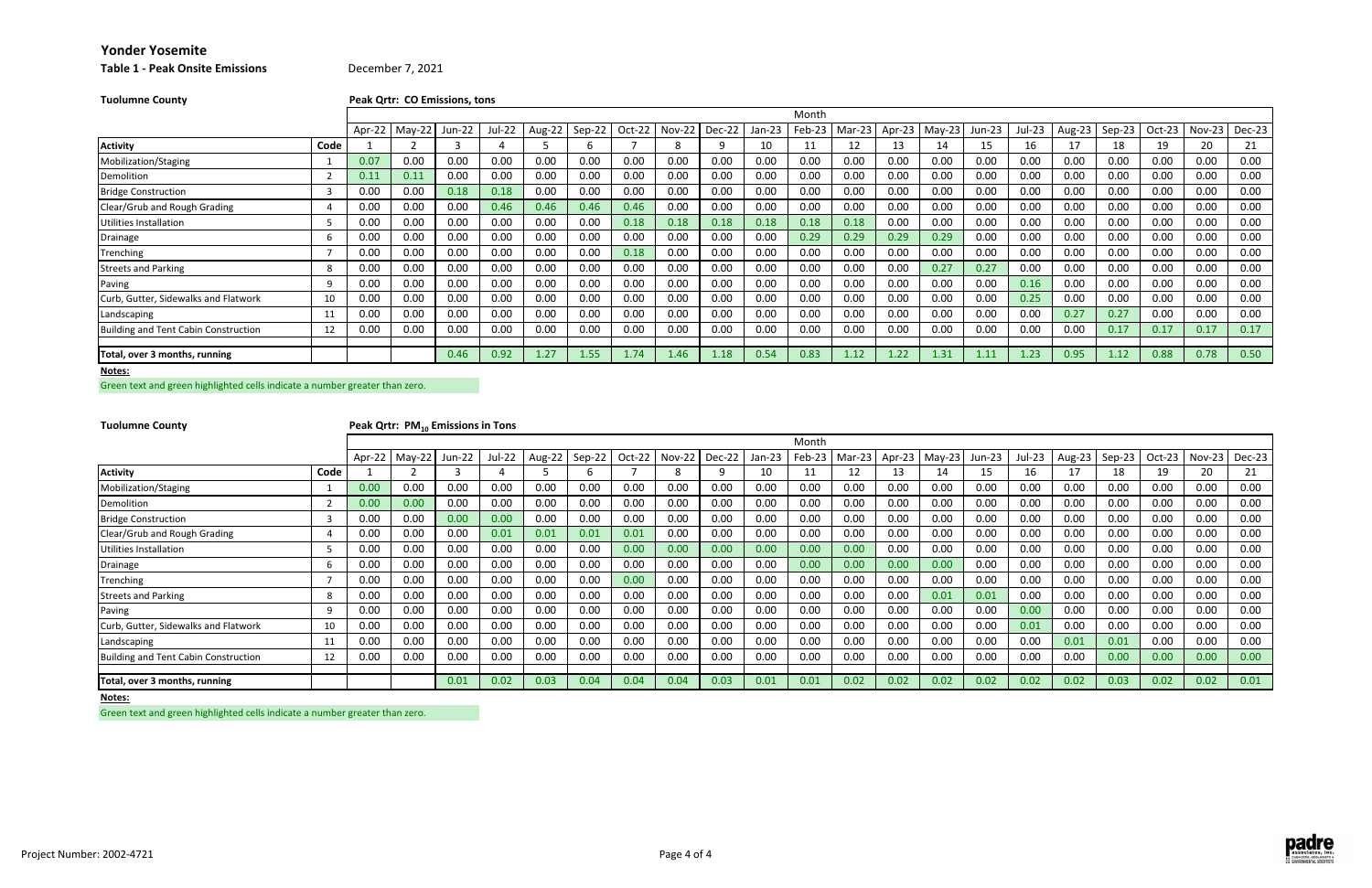**Table 2 ‐ Peak Offsite Emissions**

**Peak Day: ROG Emissions, lbs/day**

### **Notes:**

Green text and green highlighted cells indicate <sup>a</sup> number greater than zero.

## **Peak Day: NOx Emissions, lbs/day**

| <b>Tuolumne County</b>                      |      |        |          |        |        |        |        |          |               |        |          | Month  |        |        |          |        |        |        |          |          |               |        |
|---------------------------------------------|------|--------|----------|--------|--------|--------|--------|----------|---------------|--------|----------|--------|--------|--------|----------|--------|--------|--------|----------|----------|---------------|--------|
|                                             |      | Apr-22 | $May-22$ | Jun-22 | Jul-22 | Aug-22 | Sep-22 | $Oct-22$ | <b>Nov-22</b> | Dec-22 | $Jan-23$ | Feb-23 | Mar-23 | Apr-23 | $May-23$ | Jun-23 | Jul-23 | Aug-23 | $Sep-23$ | $Oct-23$ | <b>Nov-23</b> | Dec-23 |
| <b>Activity</b>                             | Code |        |          |        |        |        |        |          | 8             |        | 10       |        | 12     | 13     | 14       | 15     | 16     | 17     | 18       | 19       | 20            | 21     |
| Mobilization/Staging                        |      | 0.05   | 0.00     | 0.00   | 0.00   | 0.00   | 0.00   | 0.00     | 0.00          | 0.00   | 0.00     | 0.00   | 0.00   | 0.00   | 0.00     | 0.00   | 0.00   | 0.00   | 0.00     | 0.00     | 0.00          | 0.00   |
| Demolition                                  |      | 0.06   | 0.06     | 0.00   | 0.00   | 0.00   | 0.00   | 0.00     | 0.00          | 0.00   | 0.00     | 0.00   | 0.00   | 0.00   | 0.00     | 0.00   | 0.00   | 0.00   | 0.00     | 0.00     | 0.00          | 0.00   |
| <b>Bridge Construction</b>                  | 3    | 0.00   | 0.00     | 0.09   | 0.09   | 0.00   | 0.00   | 0.00     | 0.00          | 0.00   | 0.00     | 0.00   | 0.00   | 0.00   | 0.00     | 0.00   | 0.00   | 0.00   | 0.00     | 0.00     | 0.00          | 0.00   |
| Clear/Grub and Rough Grading                | 4    | 0.00   | 0.00     | 0.00   | 0.06   | 0.06   | 0.06   | 0.06     | 0.00          | 0.00   | 0.00     | 0.00   | 0.00   | 0.00   | 0.00     | 0.00   | 0.00   | 0.00   | 0.00     | 0.00     | 0.00          | 0.00   |
| Jtilities Installation                      |      | 0.00   | 0.00     | 0.00   | 0.00   | 0.00   | 0.00   | 0.06     | 0.06          | 0.06   | 0.06     | 0.06   | 0.06   | 0.00   | 0.00     | 0.00   | 0.00   | 0.00   | 0.00     | 0.00     | 0.00          | 0.00   |
| Drainage                                    | 6    | 0.00   | 0.00     | 0.00   | 0.00   | 0.00   | 0.00   | 0.00     | 0.00          | 0.00   | 0.00     | 0.05   | 0.05   | 0.05   | 0.05     | 0.00   | 0.00   | 0.00   | 0.00     | 0.00     | 0.00          | 0.00   |
| Trenching                                   |      | 0.00   | 0.00     | 0.00   | 0.00   | 0.00   | 0.00   | 0.03     | 0.00          | 0.00   | 0.00     | 0.00   | 0.00   | 0.00   | 0.00     | 0.00   | 0.00   | 0.00   | 0.00     | 0.00     | 0.00          | 0.00   |
| <b>Streets and Parking</b>                  | 8    | 0.00   | 0.00     | 0.00   | 0.00   | 0.00   | 0.00   | 0.00     | 0.00          | 0.00   | 0.00     | 0.00   | 0.00   | 0.00   | 0.20     | 0.20   | 0.00   | 0.00   | 0.00     | 0.00     | 0.00          | 0.00   |
| Paving                                      | 9    | 0.00   | 0.00     | 0.00   | 0.00   | 0.00   | 0.00   | 0.00     | 0.00          | 0.00   | 0.00     | 0.00   | 0.00   | 0.00   | 0.00     | 0.00   | 0.25   | 0.00   | 0.00     | 0.00     | 0.00          | 0.00   |
| Curb, Gutter, Sidewalks and Flatwork        | 10   | 0.00   | 0.00     | 0.00   | 0.00   | 0.00   | 0.00   | 0.00     | 0.00          | 0.00   | 0.00     | 0.00   | 0.00   | 0.00   | 0.00     | 0.00   | 0.52   | 0.00   | 0.00     | 0.00     | 0.00          | 0.00   |
| Landscaping                                 | 11   | 0.00   | 0.00     | 0.00   | 0.00   | 0.00   | 0.00   | 0.00     | 0.00          | 0.00   | 0.00     | 0.00   | 0.00   | 0.00   | 0.00     | 0.00   | 0.00   | 0.04   | 0.04     | 0.00     | 0.00          | 0.00   |
| <b>Building and Tent Cabin Construction</b> | 12   | 0.00   | 0.00     | 0.00   | 0.00   | 0.00   | 0.00   | 0.00     | 0.00          | 0.00   | 0.00     | 0.00   | 0.00   | 0.00   | 0.00     | 0.00   | 0.00   | 0.00   | 0.05     | 0.05     | 0.05          | 0.05   |
|                                             |      |        |          |        |        |        |        |          |               |        |          |        |        |        |          |        |        |        |          |          |               |        |
| <b>Total Offsite</b>                        |      | 0.11   | 0.06     | 0.09   | 0.15   | 0.06   | 0.06   | 0.15     | 0.06          | 0.06   | 0.06     | 0.11   | 0.11   | 0.05   | 0.25     | 0.20   | 0.76   | 0.04   | 0.09     | 0.05     | 0.05          | 0.05   |
| <b>Total Onsite</b>                         |      | 0.98   | 0.73     | 0.45   | 2.14   | 1.69   | 1.69   | 2.92     | 0.61          | 0.61   | 0.61     | 1.23   | 1.23   | 0.61   | 1.55     | 0.94   | 4.07   | 0.99   | 1.58     | 0.59     | 0.59          | 0.59   |
| <b>TOTAL within SLOC</b>                    |      | 1.10   | 0.79     | 0.53   | 2.29   | 1.75   | 1.75   | 3.07     | 0.67          | 0.67   | 0.67     | 1.34   | 1.34   | 0.66   | 1.81     | 1.14   | 4.83   | 1.03   | 1.67     | 0.64     | 0.64          | 0.64   |

| <b>Tuolumne County</b>                      |      |        |          |        |               |        |        |        |               |        |          | Month  |        |        |          |        |        |        |        |        |               |        |
|---------------------------------------------|------|--------|----------|--------|---------------|--------|--------|--------|---------------|--------|----------|--------|--------|--------|----------|--------|--------|--------|--------|--------|---------------|--------|
|                                             |      | Apr-22 | $May-22$ | lun-22 | <b>Jul-22</b> | Aug-22 | Sep-22 | Oct-22 | <b>Nov-22</b> | Dec-22 | $Jan-23$ | Feb-23 | Mar-23 | Apr-23 | $May-23$ | Jun-23 | Jul-23 | Aug-23 | Sep-23 | Oct-23 | <b>Nov-23</b> | Dec-23 |
| <b>Activity</b>                             | Code |        |          |        |               |        |        |        |               |        | 10       | 11     | 12     |        | 14       | 15     | 16     | 17     | 18     | 19     | 20            | 21     |
| Mobilization/Staging                        |      | 0.68   | 0.00     | 0.00   | 0.00          | 0.00   | 0.00   | 0.00   | 0.00          | 0.00   | 0.00     | 0.00   | 0.00   | 0.00   | 0.00     | 0.00   | 0.00   | 0.00   | 0.00   | 0.00   | 0.00          | 0.00   |
| Demolition                                  |      | 0.98   | 0.98     | 0.00   | 0.00          | 0.00   | 0.00   | 0.00   | 0.00          | 0.00   | 0.00     | 0.00   | 0.00   | 0.00   | 0.00     | 0.00   | 0.00   | 0.00   | 0.00   | 0.00   | 0.00          | 0.00   |
| <b>Bridge Construction</b>                  |      | 0.00   | 0.00     | 1.88   | 1.88          | 0.00   | 0.00   | 0.00   | 0.00          | 0.00   | 0.00     | 0.00   | 0.00   | 0.00   | 0.00     | 0.00   | 0.00   | 0.00   | 0.00   | 0.00   | 0.00          | 0.00   |
| Clear/Grub and Rough Grading                |      | 0.00   | 0.00     | 0.00   | 0.98          | 0.98   | 0.98   | 0.98   | 0.00          | 0.00   | 0.00     | 0.00   | 0.00   | 0.00   | 0.00     | 0.00   | 0.00   | 0.00   | 0.00   | 0.00   | 0.00          | 0.00   |
| Utilities Installation                      |      | 0.00   | 0.00     | 0.00   | 0.00          | 0.00   | 0.00   | 0.98   | 0.98          | 0.98   | 0.98     | 0.98   | 0.98   | 0.00   | 0.00     | 0.00   | 0.00   | 0.00   | 0.00   | 0.00   | 0.00          | 0.00   |
| Drainage                                    |      | 0.00   | 0.00     | 0.00   | 0.00          | 0.00   | 0.00   | 0.00   | 0.00          | 0.00   | 0.00     | 0.68   | 0.68   | 0.68   | 0.68     | 0.00   | 0.00   | 0.00   | 0.00   | 0.00   | 0.00          | 0.00   |
| Trenching                                   |      | 0.00   | 0.00     | 0.00   | 0.00          | 0.00   | 0.00   | 0.65   | 0.00          | 0.00   | 0.00     | 0.00   | 0.00   | 0.00   | 0.00     | 0.00   | 0.00   | 0.00   | 0.00   | 0.00   | 0.00          | 0.00   |
| <b>Streets and Parking</b>                  | 8    | 0.00   | 0.00     | 0.00   | 0.00          | 0.00   | 0.00   | 0.00   | 0.00          | 0.00   | 0.00     | 0.00   | 0.00   | 0.00   | 6.34     | 6.34   | 0.00   | 0.00   | 0.00   | 0.00   | 0.00          | 0.00   |
| Paving                                      |      | 0.00   | 0.00     | 0.00   | 0.00          | 0.00   | 0.00   | 0.00   | 0.00          | 0.00   | 0.00     | 0.00   | 0.00   | 0.00   | 0.00     | 0.00   | 7.84   | 0.00   | 0.00   | 0.00   | 0.00          | 0.00   |
| Curb, Gutter, Sidewalks and Flatwork        | 10   | 0.00   | 0.00     | 0.00   | 0.00          | 0.00   | 0.00   | 0.00   | 0.00          | 0.00   | 0.00     | 0.00   | 0.00   | 0.00   | 0.00     | 0.00   | 16.27  | 0.00   | 0.00   | 0.00   | 0.00          | 0.00   |
| Landscaping                                 | 11   | 0.00   | 0.00     | 0.00   | 0.00          | 0.00   | 0.00   | 0.00   | 0.00          | 0.00   | 0.00     | 0.00   | 0.00   | 0.00   | 0.00     | 0.00   | 0.00   | 0.95   | 0.95   | 0.00   | 0.00          | 0.00   |
| <b>Building and Tent Cabin Construction</b> | 12   | 0.00   | 0.00     | 0.00   | 0.00          | 0.00   | 0.00   | 0.00   | 0.00          | 0.00   | 0.00     | 0.00   | 0.00   | 0.00   | 0.00     | 0.00   | 0.00   | 0.00   | 1.25   | 1.25   | 1.25          | 1.25   |
|                                             |      |        |          |        |               |        |        |        |               |        |          |        |        |        |          |        |        |        |        |        |               |        |
| Total Offsite                               |      | 1.67   | 0.98     | 1.88   | 2.86          | 0.98   | 0.98   | 2.61   | 0.98          | 0.98   | 0.98     | 1.67   | 1.67   | 0.68   | 7.02     | 6.34   | 24.11  | 0.95   | 2.19   | 1.25   | 1.25          | 1.25   |
| <b>Total Onsite</b>                         |      | 16.99  | 12.14    | 6.74   | 36.32         | 29.58  | 29.58  | 49.24  | 9.83          | 9.83   | 9.83     | 19.66  | 19.66  | 9.83   | 25.13    | 15.29  | 23.75  | 17.51  | 27.28  | 9.77   | 9.77          | 9.77   |
| <b>TOTAL within SLOC</b>                    |      | 18.65  | 13.12    | 8.62   | 39.18         | 30.56  | 30.56  | 51.85  | 10.82         | 10.82  | 10.82    | 21.33  | 21.33  | 10.52  | 32.15    | 21.64  | 47.86  | 18.46  | 29.47  | 11.01  | 11.01         | 11.01  |

**Notes:**

Green text and green highlighted cells indicate <sup>a</sup> number greater than zero.



## December 7, 2021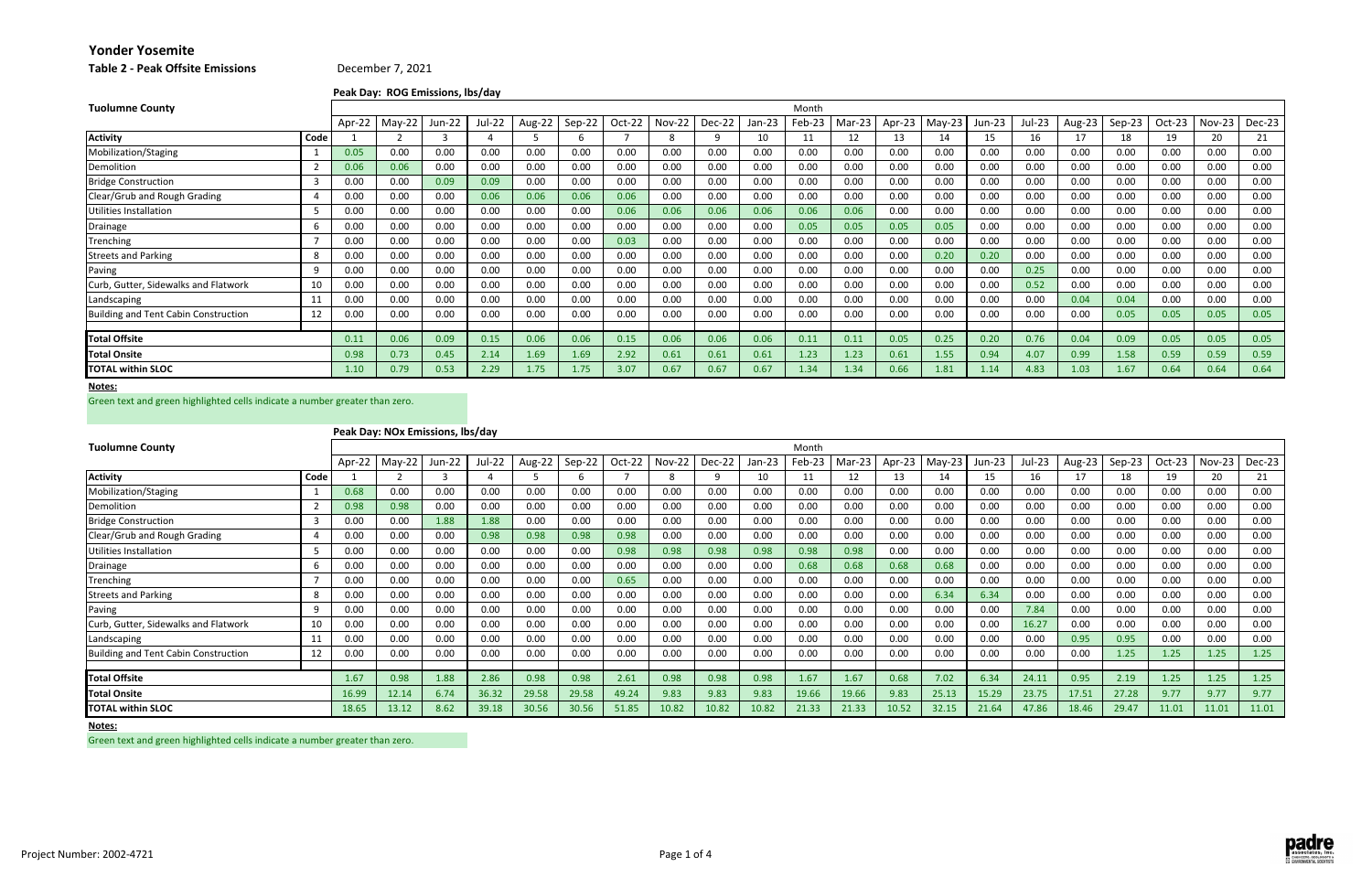|  |  |  |  | <b>Table 2 - Peak Offsite Emissions</b> |
|--|--|--|--|-----------------------------------------|
|--|--|--|--|-----------------------------------------|

**2 ‐ Peak Offsite Emissions** December 7, 2021

**Peak Day: CO Emissions, lbs/day**

#### **Notes:**

Green text and green highlighted cells indicate <sup>a</sup> number greater than zero.

| <b>Tuolumne County</b>                      |                |        |          |        |        |        |        |          |               |        |        | Month  |        |        |          |        |        |        |        |          |               |        |
|---------------------------------------------|----------------|--------|----------|--------|--------|--------|--------|----------|---------------|--------|--------|--------|--------|--------|----------|--------|--------|--------|--------|----------|---------------|--------|
|                                             |                | Apr-22 | $May-22$ | Jun-22 | Jul-22 | Aug-22 | Sep-22 | $Oct-22$ | <b>Nov-22</b> | Dec-22 | Jan-23 | Feb-23 | Mar-23 | Apr-23 | $May-23$ | Jun-23 | Jul-23 | Aug-23 | Sep-23 | $Oct-23$ | <b>Nov-23</b> | Dec-23 |
| <b>Activity</b>                             | Code           |        |          |        |        |        |        |          | 8             |        | 10     | 11     | 12     | 13     | 14       | 15     | 16     | 17     | 18     | 19       | 20            | 21     |
| Mobilization/Staging                        |                | 0.98   | 0.00     | 0.00   | 0.00   | 0.00   | 0.00   | 0.00     | 0.00          | 0.00   | 0.00   | 0.00   | 0.00   | 0.00   | 0.00     | 0.00   | 0.00   | 0.00   | 0.00   | 0.00     | 0.00          | 0.00   |
| Demolition                                  | $\overline{2}$ | 1.01   | 1.01     | 0.00   | 0.00   | 0.00   | 0.00   | 0.00     | 0.00          | 0.00   | 0.00   | 0.00   | 0.00   | 0.00   | 0.00     | 0.00   | 0.00   | 0.00   | 0.00   | 0.00     | 0.00          | 0.00   |
| <b>Bridge Construction</b>                  |                | 0.00   | 0.00     | 1.12   | 1.12   | 0.00   | 0.00   | 0.00     | 0.00          | 0.00   | 0.00   | 0.00   | 0.00   | 0.00   | 0.00     | 0.00   | 0.00   | 0.00   | 0.00   | 0.00     | 0.00          | 0.00   |
| Clear/Grub and Rough Grading                |                | 0.00   | 0.00     | 0.00   | 1.01   | 1.01   | 1.01   | 1.01     | 0.00          | 0.00   | 0.00   | 0.00   | 0.00   | 0.00   | 0.00     | 0.00   | 0.00   | 0.00   | 0.00   | 0.00     | 0.00          | 0.00   |
| Utilities Installation                      |                | 0.00   | 0.00     | 0.00   | 0.00   | 0.00   | 0.00   | 1.01     | 1.01          | 1.01   | 1.01   | 1.01   | 1.01   | 0.00   | 0.00     | 0.00   | 0.00   | 0.00   | 0.00   | 0.00     | 0.00          | 0.00   |
| Drainage                                    | 6              | 0.00   | 0.00     | 0.00   | 0.00   | 0.00   | 0.00   | 0.00     | 0.00          | 0.00   | 0.00   | 0.98   | 0.98   | 0.98   | 0.98     | 0.00   | 0.00   | 0.00   | 0.00   | 0.00     | 0.00          | 0.00   |
| Trenching                                   |                | 0.00   | 0.00     | 0.00   | 0.00   | 0.00   | 0.00   | 0.45     | 0.00          | 0.00   | 0.00   | 0.00   | 0.00   | 0.00   | 0.00     | 0.00   | 0.00   | 0.00   | 0.00   | 0.00     | 0.00          | 0.00   |
| <b>Streets and Parking</b>                  | 8              | 0.00   | 0.00     | 0.00   | 0.00   | 0.00   | 0.00   | 0.00     | 0.00          | 0.00   | 0.00   | 0.00   | 0.00   | 0.00   | 1.13     | 1.13   | 0.00   | 0.00   | 0.00   | 0.00     | 0.00          | 0.00   |
| Paving                                      | 9              | 0.00   | 0.00     | 0.00   | 0.00   | 0.00   | 0.00   | 0.00     | 0.00          | 0.00   | 0.00   | 0.00   | 0.00   | 0.00   | 0.00     | 0.00   | 1.31   | 0.00   | 0.00   | 0.00     | 0.00          | 0.00   |
| Curb, Gutter, Sidewalks and Flatwork        | 10             | 0.00   | 0.00     | 0.00   | 0.00   | 0.00   | 0.00   | 0.00     | 0.00          | 0.00   | 0.00   | 0.00   | 0.00   | 0.00   | 0.00     | 0.00   | 2.86   | 0.00   | 0.00   | 0.00     | 0.00          | 0.00   |
| Landscaping                                 | 11             | 0.00   | 0.00     | 0.00   | 0.00   | 0.00   | 0.00   | 0.00     | 0.00          | 0.00   | 0.00   | 0.00   | 0.00   | 0.00   | 0.00     | 0.00   | 0.00   | 0.48   | 0.48   | 0.00     | 0.00          | 0.00   |
| <b>Building and Tent Cabin Construction</b> | 12             | 0.00   | 0.00     | 0.00   | 0.00   | 0.00   | 0.00   | 0.00     | 0.00          | 0.00   | 0.00   | 0.00   | 0.00   | 0.00   | 0.00     | 0.00   | 0.00   | 0.00   | 0.52   | 0.52     | 0.52          | 0.52   |
|                                             |                |        |          |        |        |        |        |          |               |        |        |        |        |        |          |        |        |        |        |          |               |        |
| <b>Total Offsite</b>                        |                | 1.99   | 1.01     | 1.12   | 2.14   | 1.01   | 1.01   | 2.48     | 1.01          | 1.01   | 1.01   | 1.99   | 1.99   | 0.98   | 2.11     | 1.13   | 4.17   | 0.48   | 1.01   | 0.52     | 0.52          | 0.52   |
| <b>Total Onsite</b>                         |                | 26.19  | 19.62    | 12.48  | 54.17  | 41.68  | 41.68  | 74.41    | 16.36         | 16.36  | 16.36  | 32.73  | 32.73  | 16.36  | 40.66    | 24.30  | 37.11  | 24.80  | 40.03  | 15.22    | 15.22         | 15.22  |
| <b>TOTAL within SLOC</b>                    |                | 28.18  | 20.63    | 13.60  | 56.30  | 42.70  | 42.70  | 76.89    | 17.38         | 17.38  | 17.38  | 34.72  | 34.72  | 17.34  | 42.78    | 25.43  | 41.28  | 25.29  | 41.03  | 15.75    | 15.75         | 15.75  |

| <b>Tuolumne County</b>               |      |        | Peak Day: PM <sub>10</sub> Emissions, lbs/day |        |        |        |        |        |               |          |          |        |        |        |          |        |        |        |        |          |          |        |
|--------------------------------------|------|--------|-----------------------------------------------|--------|--------|--------|--------|--------|---------------|----------|----------|--------|--------|--------|----------|--------|--------|--------|--------|----------|----------|--------|
|                                      |      |        |                                               |        |        |        |        |        |               |          |          | Month  |        |        |          |        |        |        |        |          |          |        |
|                                      |      | Apr-22 | $May-22$                                      | Jun-22 | Jul-22 | Aug-22 | Sep-22 | Oct-22 | <b>Nov-22</b> | $Dec-22$ | $Jan-23$ | Feb-23 | Mar-23 | Apr-23 | $May-23$ | Jun-23 | Jul-23 | Aug-23 | Sep-23 | $Oct-23$ | $Nov-23$ | Dec-23 |
| <b>Activity</b>                      | Code |        |                                               |        |        |        |        |        |               |          | 10       | 11     | 12     | 13     |          | 15     | 16     | 17     | 18     | 19       | 20       | 21     |
| Mobilization/Staging                 |      | 0.02   | 0.00                                          | 0.00   | 0.00   | 0.00   | 0.00   | 0.00   | 0.00          | 0.00     | 0.00     | 0.00   | 0.00   | 0.00   | 0.00     | 0.00   | 0.00   | 0.00   | 0.00   | 0.00     | 0.00     | 0.00   |
| Demolition                           |      | 0.02   | 0.02                                          | 0.00   | 0.00   | 0.00   | 0.00   | 0.00   | 0.00          | 0.00     | 0.00     | 0.00   | 0.00   | 0.00   | 0.00     | 0.00   | 0.00   | 0.00   | 0.00   | 0.00     | 0.00     | 0.00   |
| <b>Bridge Construction</b>           |      | 0.00   | 0.00                                          | 0.04   | 0.04   | 0.00   | 0.00   | 0.00   | 0.00          | 0.00     | 0.00     | 0.00   | 0.00   | 0.00   | 0.00     | 0.00   | 0.00   | 0.00   | 0.00   | 0.00     | 0.00     | 0.00   |
| Clear/Grub and Rough Grading         |      | 0.00   | 0.00                                          | 0.00   | 0.02   | 0.02   | 0.02   | 0.02   | 0.00          | 0.00     | 0.00     | 0.00   | 0.00   | 0.00   | 0.00     | 0.00   | 0.00   | 0.00   | 0.00   | 0.00     | 0.00     | 0.00   |
| <b>Utilities Installation</b>        |      | 0.00   | 0.00                                          | 0.00   | 0.00   | 0.00   | 0.00   | 0.02   | 0.02          | 0.02     | 0.02     | 0.02   | 0.02   | 0.00   | 0.00     | 0.00   | 0.00   | 0.00   | 0.00   | 0.00     | 0.00     | 0.00   |
| Drainage                             | h    | 0.00   | 0.00                                          | 0.00   | 0.00   | 0.00   | 0.00   | 0.00   | 0.00          | 0.00     | 0.00     | 0.02   | 0.02   | 0.02   | 0.02     | 0.00   | 0.00   | 0.00   | 0.00   | 0.00     | 0.00     | 0.00   |
| Trenching                            |      | 0.00   | 0.00                                          | 0.00   | 0.00   | 0.00   | 0.00   | 0.02   | 0.00          | 0.00     | 0.00     | 0.00   | 0.00   | 0.00   | 0.00     | 0.00   | 0.00   | 0.00   | 0.00   | 0.00     | 0.00     | 0.00   |
| <b>Streets and Parking</b>           | 8    | 0.00   | 0.00                                          | 0.00   | 0.00   | 0.00   | 0.00   | 0.00   | 0.00          | 0.00     | 0.00     | 0.00   | 0.00   | 0.00   | 0.14     | 0.14   | 0.00   | 0.00   | 0.00   | 0.00     | 0.00     | 0.00   |
| Paving                               |      | 0.00   | 0.00                                          | 0.00   | 0.00   | 0.00   | 0.00   | 0.00   | 0.00          | 0.00     | 0.00     | 0.00   | 0.00   | 0.00   | 0.00     | 0.00   | 0.18   | 0.00   | 0.00   | 0.00     | 0.00     | 0.00   |
| Curb, Gutter, Sidewalks and Flatwork | 10   | 0.00   | 0.00                                          | 0.00   | 0.00   | 0.00   | 0.00   | 0.00   | 0.00          | 0.00     | 0.00     | 0.00   | 0.00   | 0.00   | 0.00     | 0.00   | 0.36   | 0.00   | 0.00   | 0.00     | 0.00     | 0.00   |
| Landscaping                          | 11   | 0.00   | 0.00                                          | 0.00   | 0.00   | 0.00   | 0.00   | 0.00   | 0.00          | 0.00     | 0.00     | 0.00   | 0.00   | 0.00   | 0.00     | 0.00   | 0.00   | 0.02   | 0.02   | 0.00     | 0.00     | 0.00   |
| Building and Tent Cabin Construction | 12   | 0.00   | 0.00                                          | 0.00   | 0.00   | 0.00   | 0.00   | 0.00   | 0.00          | 0.00     | 0.00     | 0.00   | 0.00   | 0.00   | 0.00     | 0.00   | 0.00   | 0.00   | 0.03   | 0.03     | 0.03     | 0.03   |
| <b>Total Offsite</b>                 |      | 0.04   | 0.02                                          | 0.04   | 0.07   | 0.02   | 0.02   | 0.06   | 0.02          | 0.02     | 0.02     | 0.04   | 0.04   | 0.02   | 0.16     | 0.14   | 0.54   | 0.02   | 0.05   | 0.03     | 0.03     | 0.03   |
| <b>Total Onsite</b>                  |      | 0.45   | 0.45                                          | 0.22   | 1.32   | 1.11   | 1.11   | 1.78   | 0.34          | 0.34     | 0.34     | 0.67   | 0.67   | 0.34   | 0.89     | 0.55   | 0.82   | 0.65   | 0.98   | 0.33     | 0.33     | 0.33   |
| <b>TOTAL</b>                         |      | 0.49   | 0.47                                          | 0.26   | 1.39   | 1.13   | 1.13   | 1.84   | 0.36          | 0.36     | 0.36     | 0.71   | 0.71   | 0.35   | 1.05     | 0.69   | 1.36   | 0.67   | 1.04   | 0.36     | 0.36     | 0.36   |
| Notes:                               |      |        |                                               |        |        |        |        |        |               |          |          |        |        |        |          |        |        |        |        |          |          |        |

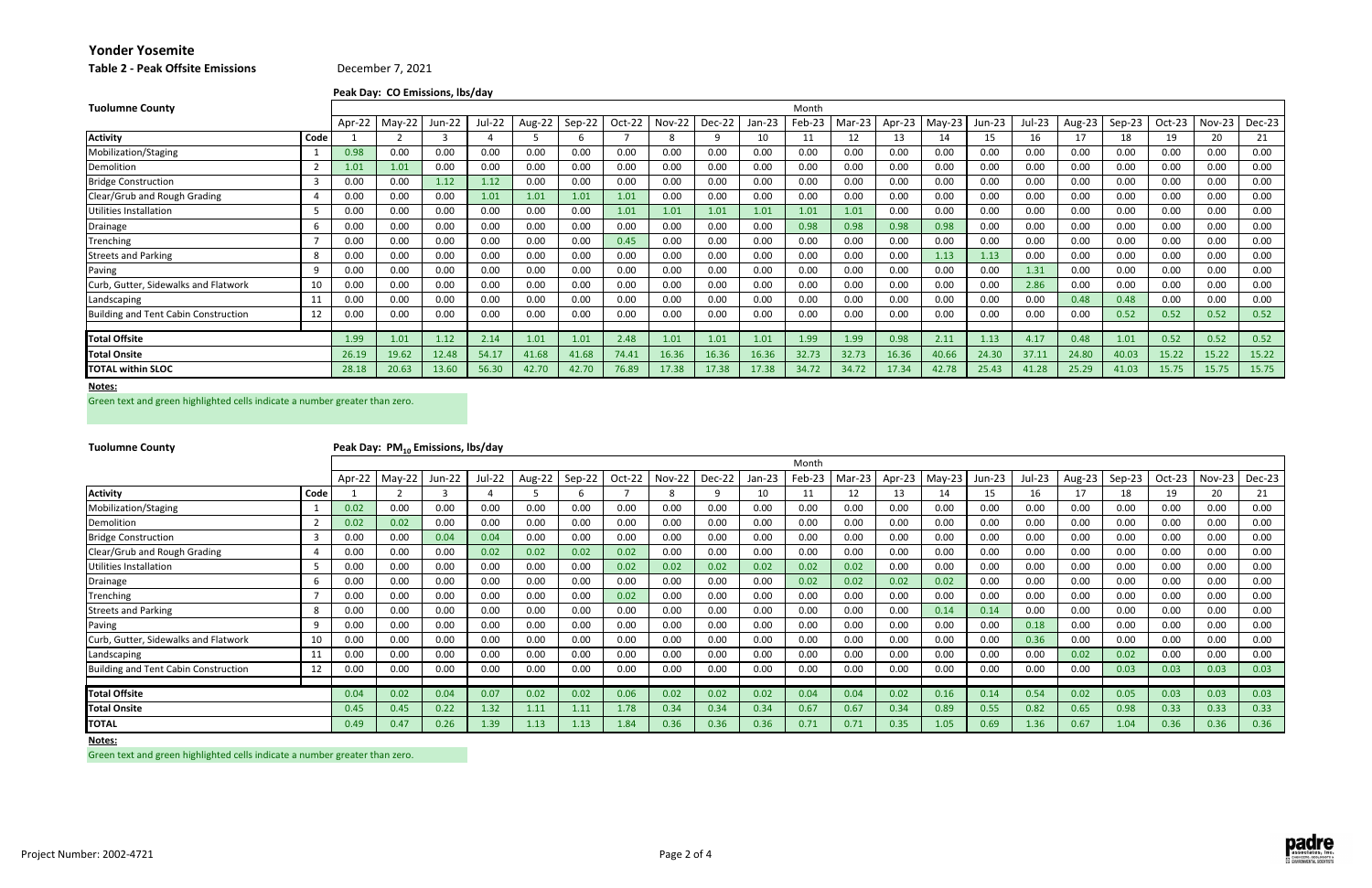**2 ‐ Peak Offsite Emissions** December 7, 2021

| <b>Tuolumne County</b> | Peak Qrtr: ROG Emissions, tons |
|------------------------|--------------------------------|
|------------------------|--------------------------------|

### **Notes:**

Green text and green highlighted cells indicate <sup>a</sup> number greater than zero.

**Tuolumne**

# **County Peak Qrtr: NOx Emissions, tons**

|                                        |      |        |          |               |        |        |        |        |               |          |          | Month  |        |        |          |        |        |        |          |          |        |        |
|----------------------------------------|------|--------|----------|---------------|--------|--------|--------|--------|---------------|----------|----------|--------|--------|--------|----------|--------|--------|--------|----------|----------|--------|--------|
|                                        |      | Apr-22 | $May-22$ | <b>Jun-22</b> | Jul-22 | Aug-22 | Sep-22 | Oct-22 | <b>Nov-22</b> | $Dec-22$ | $Jan-23$ | Feb-23 | Mar-23 | Apr-23 | $May-23$ | Jun-23 | Jul-23 | Aug-23 | $Sep-23$ | $Oct-23$ | Nov-23 | Dec-23 |
| <b>Activity</b>                        | Code |        |          |               |        |        |        |        |               | 9        | 10       |        | 12     |        | 14       | 15     | 16     |        | 18       | 19       | 20     | 21     |
| Mobilization/Staging                   |      | 0.00   | 0.00     | 0.00          | 0.00   | 0.00   | 0.00   | 0.00   | 0.00          | 0.00     | 0.00     | 0.00   | 0.00   | 0.00   | 0.00     | 0.00   | 0.00   | 0.00   | 0.00     | 0.00     | 0.00   | 0.00   |
| Demolition                             |      | 0.00   | 0.00     | 0.00          | 0.00   | 0.00   | 0.00   | 0.00   | 0.00          | 0.00     | 0.00     | 0.00   | 0.00   | 0.00   | 0.00     | 0.00   | 0.00   | 0.00   | 0.00     | 0.00     | 0.00   | 0.00   |
| <b>Bridge Construction</b>             |      | 0.00   | 0.00     | 0.00          | 0.00   | 0.00   | 0.00   | 0.00   | 0.00          | 0.00     | 0.00     | 0.00   | 0.00   | 0.00   | 0.00     | 0.00   | 0.00   | 0.00   | 0.00     | 0.00     | 0.00   | 0.00   |
| Clear/Grub and Rough Grading           |      | 0.00   | 0.00     | 0.00          | 0.00   | 0.00   | 0.00   | 0.00   | 0.00          | 0.00     | 0.00     | 0.00   | 0.00   | 0.00   | 0.00     | 0.00   | 0.00   | 0.00   | 0.00     | 0.00     | 0.00   | 0.00   |
| Utilities Installation                 |      | 0.00   | 0.00     | 0.00          | 0.00   | 0.00   | 0.00   | 0.00   | 0.00          | 0.00     | 0.00     | 0.00   | 0.00   | 0.00   | 0.00     | 0.00   | 0.00   | 0.00   | 0.00     | 0.00     | 0.00   | 0.00   |
| Drainage                               |      | 0.00   | 0.00     | 0.00          | 0.00   | 0.00   | 0.00   | 0.00   | 0.00          | 0.00     | 0.00     | 0.00   | 0.00   | 0.00   | 0.00     | 0.00   | 0.00   | 0.00   | 0.00     | 0.00     | 0.00   | 0.00   |
| Trenching                              |      | 0.00   | 0.00     | 0.00          | 0.00   | 0.00   | 0.00   | 0.00   | 0.00          | 0.00     | 0.00     | 0.00   | 0.00   | 0.00   | 0.00     | 0.00   | 0.00   | 0.00   | 0.00     | 0.00     | 0.00   | 0.00   |
| <b>Streets and Parking</b>             | 8    | 0.00   | 0.00     | 0.00          | 0.00   | 0.00   | 0.00   | 0.00   | 0.00          | 0.00     | 0.00     | 0.00   | 0.00   | 0.00   | 0.00     | 0.00   | 0.00   | 0.00   | 0.00     | 0.00     | 0.00   | 0.00   |
| Paving                                 |      | 0.00   | 0.00     | 0.00          | 0.00   | 0.00   | 0.00   | 0.00   | 0.00          | 0.00     | 0.00     | 0.00   | 0.00   | 0.00   | 0.00     | 0.00   | 0.00   | 0.00   | 0.00     | 0.00     | 0.00   | 0.00   |
| Curb, Gutter, Sidewalks and Flatwork   | 10   | 0.00   | 0.00     | 0.00          | 0.00   | 0.00   | 0.00   | 0.00   | 0.00          | 0.00     | 0.00     | 0.00   | 0.00   | 0.00   | 0.00     | 0.00   | 0.01   | 0.00   | 0.00     | 0.00     | 0.00   | 0.00   |
| Landscaping                            | 11   | 0.00   | 0.00     | 0.00          | 0.00   | 0.00   | 0.00   | 0.00   | 0.00          | 0.00     | 0.00     | 0.00   | 0.00   | 0.00   | 0.00     | 0.00   | 0.00   | 0.00   | 0.00     | 0.00     | 0.00   | 0.00   |
| Building and Tent Cabin Construction   | 12   | 0.00   | 0.00     | 0.00          | 0.00   | 0.00   | 0.00   | 0.00   | 0.00          | 0.00     | 0.00     | 0.00   | 0.00   | 0.00   | 0.00     | 0.00   | 0.00   | 0.00   | 0.00     | 0.00     | 0.00   | 0.00   |
| Total, Offsite, over 3 months, running |      |        |          | 0.00          | 0.00   | 0.00   | 0.00   | 0.00   | 0.00          | 0.00     | 0.00     | 0.00   | 0.00   | 0.00   | 0.00     | 0.01   | 0.01   | 0.01   | 0.01     | 0.00     | 0.00   | 0.00   |
| Total Onsite, over 3 months, running   |      | 0.03   | 0.04     | 0.05          | 0.06   | 0.07   | 0.06   | 0.05   | 0.02          | 0.14     | 0.25     | 0.36   | 0.36   | 0.25   | 0.18     | 0.07   | 0.07   | 0.03   | 0.03     | 0.02     |        |        |
| TOTAL, over 3 months, running          |      |        |          | 0.03          | 0.04   | 0.05   | 0.06   | 0.07   | 0.06          | 0.05     | 0.02     | 0.14   | 0.25   | 0.36   | 0.37     | 0.26   | 0.19   | 0.08   | 0.08     | 0.04     | 0.03   | 0.02   |

|                                        |      |        |          |        |        |        |        |        |               |         |          | Month  |        |        |          |        |        |        |        |        |          |        |
|----------------------------------------|------|--------|----------|--------|--------|--------|--------|--------|---------------|---------|----------|--------|--------|--------|----------|--------|--------|--------|--------|--------|----------|--------|
|                                        |      | Apr-22 | $May-22$ | Jun-22 | Jul-22 | Aug-22 | Sep-22 | Oct-22 | <b>Nov-22</b> | Dec-22. | $Jan-23$ | Feb-23 | Mar-23 | Apr-23 | $May-23$ | Jun-23 | Jul-23 | Aug-23 | Sep-23 | Oct-23 | $Nov-23$ | Dec-23 |
| <b>Activity</b>                        | Code |        |          |        |        |        |        |        |               |         | 10       |        | 12     |        | 14       | 15     | 16     |        | 18     | 19     | 20       | 21     |
| Mobilization/Staging                   |      | 0.01   | 0.00     | 0.00   | 0.00   | 0.00   | 0.00   | 0.00   | 0.00          | 0.00    | 0.00     | 0.00   | 0.00   | 0.00   | 0.00     | 0.00   | 0.00   | 0.00   | 0.00   | 0.00   | 0.00     | 0.00   |
| Demolition                             |      | 0.01   | 0.01     | 0.00   | 0.00   | 0.00   | 0.00   | 0.00   | 0.00          | 0.00    | 0.00     | 0.00   | 0.00   | 0.00   | 0.00     | 0.00   | 0.00   | 0.00   | 0.00   | 0.00   | 0.00     | 0.00   |
| <b>Bridge Construction</b>             |      | 0.00   | 0.00     | 0.02   | 0.02   | 0.00   | 0.00   | 0.00   | 0.00          | 0.00    | 0.00     | 0.00   | 0.00   | 0.00   | 0.00     | 0.00   | 0.00   | 0.00   | 0.00   | 0.00   | 0.00     | 0.00   |
| Clear/Grub and Rough Grading           |      | 0.00   | 0.00     | 0.00   | 0.01   | 0.01   | 0.01   | 0.01   | 0.00          | 0.00    | 0.00     | 0.00   | 0.00   | 0.00   | 0.00     | 0.00   | 0.00   | 0.00   | 0.00   | 0.00   | 0.00     | 0.00   |
| Utilities Installation                 |      | 0.00   | 0.00     | 0.00   | 0.00   | 0.00   | 0.00   | 0.01   | 0.01          | 0.01    | 0.01     | 0.01   | 0.01   | 0.00   | 0.00     | 0.00   | 0.00   | 0.00   | 0.00   | 0.00   | 0.00     | 0.00   |
| Drainage                               | b    | 0.00   | 0.00     | 0.00   | 0.00   | 0.00   | 0.00   | 0.00   | 0.00          | 0.00    | 0.00     | 0.01   | 0.01   | 0.01   | 0.01     | 0.00   | 0.00   | 0.00   | 0.00   | 0.00   | 0.00     | 0.00   |
| Trenching                              |      | 0.00   | 0.00     | 0.00   | 0.00   | 0.00   | 0.00   | 0.01   | 0.00          | 0.00    | 0.00     | 0.00   | 0.00   | 0.00   | 0.00     | 0.00   | 0.00   | 0.00   | 0.00   | 0.00   | 0.00     | 0.00   |
| <b>Streets and Parking</b>             | -8   | 0.00   | 0.00     | 0.00   | 0.00   | 0.00   | 0.00   | 0.00   | 0.00          | 0.00    | 0.00     | 0.00   | 0.00   | 0.00   | 0.06     | 0.06   | 0.00   | 0.00   | 0.00   | 0.00   | 0.00     | 0.00   |
| Paving                                 | q    | 0.00   | 0.00     | 0.00   | 0.00   | 0.00   | 0.00   | 0.00   | 0.00          | 0.00    | 0.00     | 0.00   | 0.00   | 0.00   | 0.00     | 0.00   | 0.08   | 0.00   | 0.00   | 0.00   | 0.00     | 0.00   |
| Curb, Gutter, Sidewalks and Flatwork   | 10   | 0.00   | 0.00     | 0.00   | 0.00   | 0.00   | 0.00   | 0.00   | 0.00          | 0.00    | 0.00     | 0.00   | 0.00   | 0.00   | 0.00     | 0.00   | 0.18   | 0.00   | 0.00   | 0.00   | 0.00     | 0.00   |
| Landscaping                            | 1:   | 0.00   | 0.00     | 0.00   | 0.00   | 0.00   | 0.00   | 0.00   | 0.00          | 0.00    | 0.00     | 0.00   | 0.00   | 0.00   | 0.00     | 0.00   | 0.00   | 0.01   | 0.01   | 0.00   | 0.00     | 0.00   |
| Building and Tent Cabin Construction   | 12   | 0.00   | 0.00     | 0.00   | 0.00   | 0.00   | 0.00   | 0.00   | 0.00          | 0.00    | 0.00     | 0.00   | 0.00   | 0.00   | 0.00     | 0.00   | 0.00   | 0.00   | 0.01   | 0.01   | 0.01     | 0.01   |
| Total, Offsite, over 3 months, running |      |        |          | 0.04   | 0.05   | 0.05   | 0.04   | 0.04   | 0.04          | 0.05    | 0.03     | 0.04   | 0.05   | 0.04   | 0.10     | 0.14   | 0.40   | 0.33   | 0.29   | 0.04   | 0.04     | 0.03   |
| Total Onsite, over 3 months, running   |      | 0.42   | 0.68     | 0.89   | 1.13   | 1.25   | 1.01   | 0.78   | 0.32          | 0.43    | 0.54     | 0.54   | 0.60   | 0.55   | 0.71     | 0.62   | 0.75   | 0.60   | 0.52   | 0.32   |          |        |
| <b>TOTAL, over 3 months, running</b>   |      |        |          | 0.46   | 0.73   | 0.94   | 1.17   | 1.29   | 1.06          | 0.82    | 0.36     | 0.47   | 0.59   | 0.58   | 0.70     | 0.69   | 1.10   | 0.96   | 1.04   | 0.64   | 0.55     | 0.35   |

**Notes:**

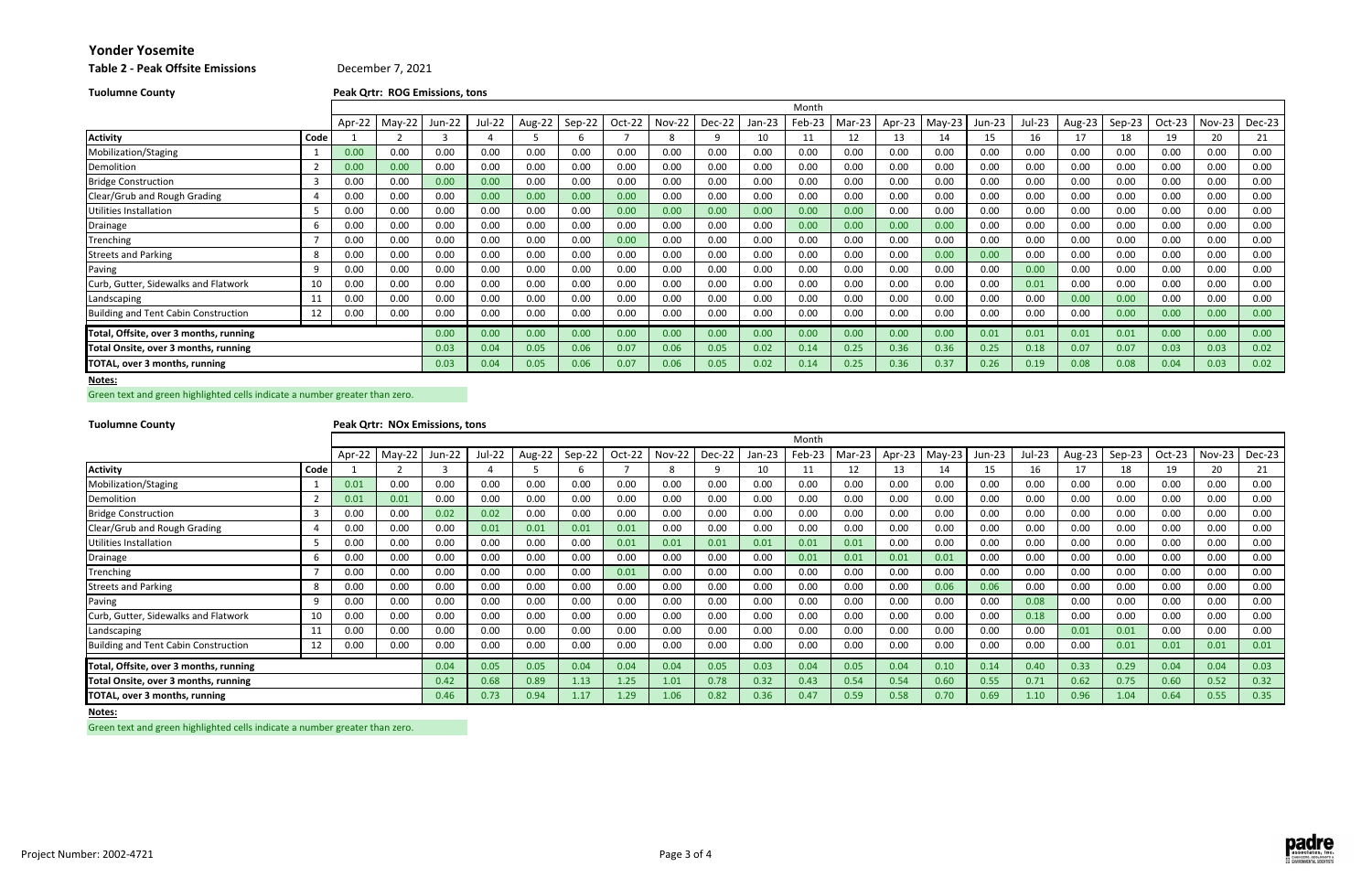| Table 2 - Peak Offsite Emissions |  |
|----------------------------------|--|
|----------------------------------|--|

**2 ‐ Peak Offsite Emissions** December 7, 2021

**Notes:**

Green text and green highlighted cells indicate <sup>a</sup> number greater than zero.

**Tuolumne**

## **County Peak Qrtr: PM10 Emissions, tons**

| <b>Tuolumne County</b>                      |      |        | Peak Qrtr: CO Emissions, tons |        |        |        |        |        |        |        |          |        |        |        |          |        |        |        |        |          |        |        |
|---------------------------------------------|------|--------|-------------------------------|--------|--------|--------|--------|--------|--------|--------|----------|--------|--------|--------|----------|--------|--------|--------|--------|----------|--------|--------|
|                                             |      |        |                               |        |        |        |        |        |        |        |          | Month  |        |        |          |        |        |        |        |          |        |        |
|                                             |      | Apr-22 | $May-22$                      | Jun-22 | Jul-22 | Aug-22 | Sep-22 | Oct-22 | Nov-22 | Dec-22 | $Jan-23$ | Feb-23 | Mar-23 | Apr-23 | $May-23$ | Jun-23 | Jul-23 | Aug-23 | Sep-23 | $Oct-23$ | Nov-23 | Dec-23 |
| <b>Activity</b>                             | Code |        |                               |        |        |        |        |        | 8      |        | 10       | 11     |        | 13     | 14       | 15     | 16     | 17     | 18     | 19       | 20     | 21     |
| Mobilization/Staging                        |      | 0.01   | 0.00                          | 0.00   | 0.00   | 0.00   | 0.00   | 0.00   | 0.00   | 0.00   | 0.00     | 0.00   | 0.00   | 0.00   | 0.00     | 0.00   | 0.00   | 0.00   | 0.00   | 0.00     | 0.00   | 0.00   |
| Demolition                                  |      | 0.01   | 0.01                          | 0.00   | 0.00   | 0.00   | 0.00   | 0.00   | 0.00   | 0.00   | 0.00     | 0.00   | 0.00   | 0.00   | 0.00     | 0.00   | 0.00   | 0.00   | 0.00   | 0.00     | 0.00   | 0.00   |
| <b>Bridge Construction</b>                  | 3    | 0.00   | 0.00                          | 0.01   | 0.01   | 0.00   | 0.00   | 0.00   | 0.00   | 0.00   | 0.00     | 0.00   | 0.00   | 0.00   | 0.00     | 0.00   | 0.00   | 0.00   | 0.00   | 0.00     | 0.00   | 0.00   |
| Clear/Grub and Rough Grading                |      | 0.00   | 0.00                          | 0.00   | 0.01   | 0.01   | 0.01   | 0.01   | 0.00   | 0.00   | 0.00     | 0.00   | 0.00   | 0.00   | 0.00     | 0.00   | 0.00   | 0.00   | 0.00   | 0.00     | 0.00   | 0.00   |
| Utilities Installation                      |      | 0.00   | 0.00                          | 0.00   | 0.00   | 0.00   | 0.00   | 0.01   | 0.01   | 0.01   | 0.01     | 0.01   | 0.01   | 0.00   | 0.00     | 0.00   | 0.00   | 0.00   | 0.00   | 0.00     | 0.00   | 0.00   |
| Drainage                                    |      | 0.00   | 0.00                          | 0.00   | 0.00   | 0.00   | 0.00   | 0.00   | 0.00   | 0.00   | 0.00     | 0.01   | 0.01   | 0.01   | 0.01     | 0.00   | 0.00   | 0.00   | 0.00   | 0.00     | 0.00   | 0.00   |
| Trenching                                   |      | 0.00   | 0.00                          | 0.00   | 0.00   | 0.00   | 0.00   | 0.00   | 0.00   | 0.00   | 0.00     | 0.00   | 0.00   | 0.00   | 0.00     | 0.00   | 0.00   | 0.00   | 0.00   | 0.00     | 0.00   | 0.00   |
| <b>Streets and Parking</b>                  | 8    | 0.00   | 0.00                          | 0.00   | 0.00   | 0.00   | 0.00   | 0.00   | 0.00   | 0.00   | 0.00     | 0.00   | 0.00   | 0.00   | 0.01     | 0.01   | 0.00   | 0.00   | 0.00   | 0.00     | 0.00   | 0.00   |
| Paving                                      | q    | 0.00   | 0.00                          | 0.00   | 0.00   | 0.00   | 0.00   | 0.00   | 0.00   | 0.00   | 0.00     | 0.00   | 0.00   | 0.00   | 0.00     | 0.00   | 0.01   | 0.00   | 0.00   | 0.00     | 0.00   | 0.00   |
| Curb, Gutter, Sidewalks and Flatwork        | 10   | 0.00   | 0.00                          | 0.00   | 0.00   | 0.00   | 0.00   | 0.00   | 0.00   | 0.00   | 0.00     | 0.00   | 0.00   | 0.00   | 0.00     | 0.00   | 0.03   | 0.00   | 0.00   | 0.00     | 0.00   | 0.00   |
| Landscaping                                 | 11   | 0.00   | 0.00                          | 0.00   | 0.00   | 0.00   | 0.00   | 0.00   | 0.00   | 0.00   | 0.00     | 0.00   | 0.00   | 0.00   | 0.00     | 0.00   | 0.00   | 0.00   | 0.00   | 0.00     | 0.00   | 0.00   |
| <b>Building and Tent Cabin Construction</b> | 12   | 0.00   | 0.00                          | 0.00   | 0.00   | 0.00   | 0.00   | 0.00   | 0.00   | 0.00   | 0.00     | 0.00   | 0.00   | 0.00   | 0.00     | 0.00   | 0.00   | 0.00   | 0.01   | 0.01     | 0.01   | 0.01   |
| Total, Offsite, over 3 months, running      |      |        |                               | 0.04   | 0.05   | 0.05   | 0.04   | 0.05   | 0.05   | 0.05   | 0.03     | 0.04   | 0.05   | 0.05   | 0.06     | 0.04   | 0.08   | 0.06   | 0.06   | 0.02     | 0.02   | 0.02   |
| Total Onsite, over 3 months, running        |      | 0.46   | 0.92                          | 1.27   | 1.55   | 1.74   | 1.46   | 1.18   | 0.54   | 0.83   | 1.12     | 1.22   | 1.31   | 1.11   | 1.23     | 0.95   | 1.12   | 0.88   | 0.78   | 0.50     |        |        |
| TOTAL, over 3 months, running               |      |        |                               | 0.51   | 0.96   | 1.31   | 1.60   | 1.78   | 1.51   | 1.23   | 0.57     | 0.87   | 1.17   | 1.28   | 1.37     | 1.16   | 1.31   | 1.01   | 1.18   | 0.90     | 0.80   | 0.52   |

|                                             |      |        |          |               |        |        |        |        |          |          |          | Month  |        |        |          |        |        |        |        |        |               |        |
|---------------------------------------------|------|--------|----------|---------------|--------|--------|--------|--------|----------|----------|----------|--------|--------|--------|----------|--------|--------|--------|--------|--------|---------------|--------|
|                                             |      | Apr-22 | $May-22$ | <b>Jun-22</b> | Jul-22 | Aug-22 | Sep-22 | Oct-22 | $Nov-22$ | $Dec-22$ | $Jan-23$ | Feb-23 | Mar-23 | Apr-23 | $May-23$ | Jun-23 | Jul-23 | Aug-23 | Sep-23 | Oct-23 | <b>Nov-23</b> | Dec-23 |
| <b>Activity</b>                             | Code |        |          |               |        |        |        |        |          |          | 10       |        | 12     | 13     | 14       | 15     | 16     | 17     | 18     | 19     | 20            | 21     |
| Mobilization/Staging                        |      | 0.00   | 0.00     | 0.00          | 0.00   | 0.00   | 0.00   | 0.00   | 0.00     | 0.00     | 0.00     | 0.00   | 0.00   | 0.00   | 0.00     | 0.00   | 0.00   | 0.00   | 0.00   | 0.00   | 0.00          | 0.00   |
| Demolition                                  |      | 0.00   | 0.00     | 0.00          | 0.00   | 0.00   | 0.00   | 0.00   | 0.00     | 0.00     | 0.00     | 0.00   | 0.00   | 0.00   | 0.00     | 0.00   | 0.00   | 0.00   | 0.00   | 0.00   | 0.00          | 0.00   |
| <b>Bridge Construction</b>                  |      | 0.00   | 0.00     | 0.00          | 0.00   | 0.00   | 0.00   | 0.00   | 0.00     | 0.00     | 0.00     | 0.00   | 0.00   | 0.00   | 0.00     | 0.00   | 0.00   | 0.00   | 0.00   | 0.00   | 0.00          | 0.00   |
| Clear/Grub and Rough Grading                |      | 0.00   | 0.00     | 0.00          | 0.00   | 0.00   | 0.00   | 0.00   | 0.00     | 0.00     | 0.00     | 0.00   | 0.00   | 0.00   | 0.00     | 0.00   | 0.00   | 0.00   | 0.00   | 0.00   | 0.00          | 0.00   |
| Utilities Installation                      |      | 0.00   | 0.00     | 0.00          | 0.00   | 0.00   | 0.00   | 0.00   | 0.00     | 0.00     | 0.00     | 0.00   | 0.00   | 0.00   | 0.00     | 0.00   | 0.00   | 0.00   | 0.00   | 0.00   | 0.00          | 0.00   |
| Drainage                                    |      | 0.00   | 0.00     | 0.00          | 0.00   | 0.00   | 0.00   | 0.00   | 0.00     | 0.00     | 0.00     | 0.00   | 0.00   | 0.00   | 0.00     | 0.00   | 0.00   | 0.00   | 0.00   | 0.00   | 0.00          | 0.00   |
| Trenching                                   |      | 0.00   | 0.00     | 0.00          | 0.00   | 0.00   | 0.00   | 0.00   | 0.00     | 0.00     | 0.00     | 0.00   | 0.00   | 0.00   | 0.00     | 0.00   | 0.00   | 0.00   | 0.00   | 0.00   | 0.00          | 0.00   |
| <b>Streets and Parking</b>                  |      | 0.00   | 0.00     | 0.00          | 0.00   | 0.00   | 0.00   | 0.00   | 0.00     | 0.00     | 0.00     | 0.00   | 0.00   | 0.00   | 0.00     | 0.00   | 0.00   | 0.00   | 0.00   | 0.00   | 0.00          | 0.00   |
| Paving                                      |      | 0.00   | 0.00     | 0.00          | 0.00   | 0.00   | 0.00   | 0.00   | 0.00     | 0.00     | 0.00     | 0.00   | 0.00   | 0.00   | 0.00     | 0.00   | 0.00   | 0.00   | 0.00   | 0.00   | 0.00          | 0.00   |
| Curb, Gutter, Sidewalks and Flatwork        | 10   | 0.00   | 0.00     | 0.00          | 0.00   | 0.00   | 0.00   | 0.00   | 0.00     | 0.00     | 0.00     | 0.00   | 0.00   | 0.00   | 0.00     | 0.00   | 0.00   | 0.00   | 0.00   | 0.00   | 0.00          | 0.00   |
| Landscaping                                 | 11   | 0.00   | 0.00     | 0.00          | 0.00   | 0.00   | 0.00   | 0.00   | 0.00     | 0.00     | 0.00     | 0.00   | 0.00   | 0.00   | 0.00     | 0.00   | 0.00   | 0.00   | 0.00   | 0.00   | 0.00          | 0.00   |
| <b>Building and Tent Cabin Construction</b> | 12   | 0.00   | 0.00     | 0.00          | 0.00   | 0.00   | 0.00   | 0.00   | 0.00     | 0.00     | 0.00     | 0.00   | 0.00   | 0.00   | 0.00     | 0.00   | 0.00   | 0.00   | 0.00   | 0.00   | 0.00          | 0.00   |
| Total, over 3 months, running               |      |        |          | 0.00          | 0.00   | 0.00   | 0.00   | 0.00   | 0.00     | 0.00     | 0.00     | 0.00   | 0.00   | 0.00   | 0.00     | 0.00   | 0.01   | 0.01   | 0.01   | 0.00   | 0.00          | 0.00   |
| Total Onsite, over 3 months, running        |      |        |          | 0.01          | 0.02   | 0.03   | 0.04   | 0.04   | 0.04     | 0.03     | 0.01     | 0.01   | 0.02   | 0.02   | 0.02     | 0.02   | 0.02   | 0.02   | 0.03   | 0.02   | 0.02          | 0.01   |
| TOTAL, over 3 months, running               |      |        |          | 0.016         | 0.025  | 0.032  | 0.041  | 0.045  | 0.036    | 0.028    | 0.012    | 0.016  | 0.020  | 0.020  | 0.023    | 0.023  | 0.034  | 0.030  | 0.034  | 0.022  | 0.019         | 0.012  |

**Notes:**

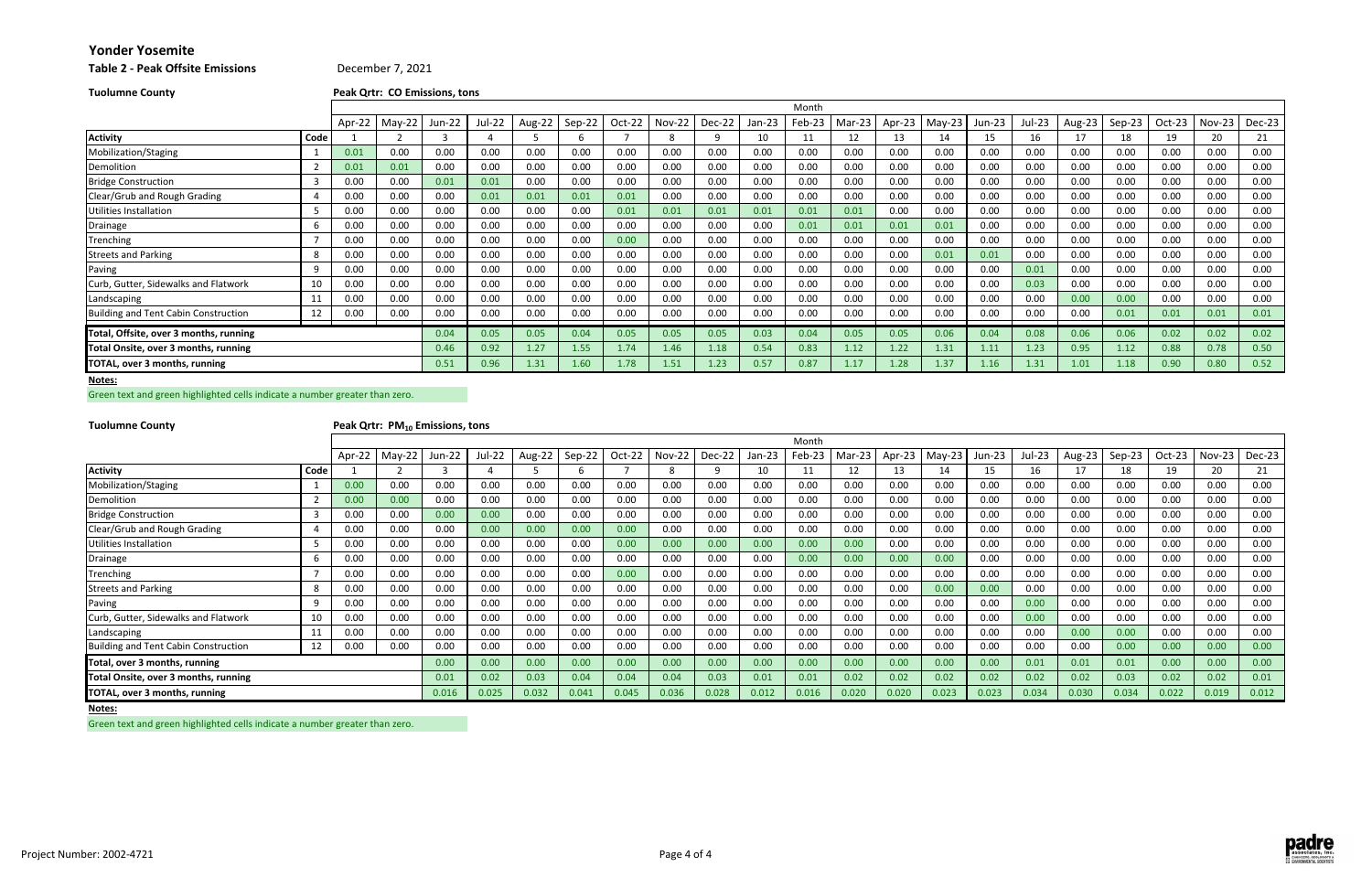**Table 3 ‐ Offsite Emissions Calculations** December 7, 2021

|                                                            |                                  |                                                    |                      |                             |                    |                    |                    | <b>Emission Factors (Ibs/mile)</b> |                    |                    |                    |                 |                           |                           |                               |                                                                         |              |              | Peak Day Emissions, Ibs/day |                 |              |                   |              |              | <b>Peak Quarter Emissions, tons</b> |                 |              |              |              |              |              |                                                                       | <b>Total Emissions, Tons</b> |              |              |              |                 |
|------------------------------------------------------------|----------------------------------|----------------------------------------------------|----------------------|-----------------------------|--------------------|--------------------|--------------------|------------------------------------|--------------------|--------------------|--------------------|-----------------|---------------------------|---------------------------|-------------------------------|-------------------------------------------------------------------------|--------------|--------------|-----------------------------|-----------------|--------------|-------------------|--------------|--------------|-------------------------------------|-----------------|--------------|--------------|--------------|--------------|--------------|-----------------------------------------------------------------------|------------------------------|--------------|--------------|--------------|-----------------|
|                                                            |                                  |                                                    |                      |                             |                    |                    |                    |                                    |                    |                    |                    |                 | Peak Dav                  | Average                   |                               |                                                                         |              |              |                             |                 |              |                   |              |              |                                     |                 |              |              |              |              |              |                                                                       |                              |              |              |              |                 |
|                                                            |                                  | Activity                                           | <b>Vehicle</b>       |                             |                    |                    |                    |                                    |                    |                    |                    |                 | Round<br><b>Trips per</b> | Round<br><b>Trips per</b> | .ength c<br>Round Trip        | Duration,                                                               |              |              |                             |                 |              |                   |              |              |                                     |                 |              |              |              |              |              |                                                                       |                              |              |              |              |                 |
| <b>Activity/Source</b>                                     | Source                           | Code                                               | Type                 | <b>ROG</b>                  | <b>CO</b>          | NO <sub>x</sub>    | SO <sub>2</sub>    | $PM_{10}$                          | PM <sub>2.5</sub>  | <b>N2O</b>         | CH4                | CO <sub>2</sub> | dav                       | dav                       | (miles)                       | days                                                                    | <b>ROG</b>   | co           | NO <sub>x</sub>             | SO <sub>2</sub> | $PM_{10}$    | PM <sub>2.5</sub> | <b>ROG</b>   | <b>CO</b>    | NO <sub>x</sub>                     | SO <sub>2</sub> | $PM_{10}$    | $PM_{2.5}$   | <b>ROG</b>   | co           | $NO_{x}$     | SO <sub>2</sub>                                                       | $PM_{10}$                    | $PM_{2.5}$   | <b>N2O</b>   | CH4          | CO <sub>2</sub> |
| Concrete - Within Tuolumne County                          |                                  |                                                    |                      |                             |                    |                    |                    |                                    |                    |                    |                    |                 |                           |                           |                               |                                                                         |              |              |                             |                 |              |                   |              |              |                                     |                 |              |              |              |              |              |                                                                       |                              |              |              |              |                 |
| Mobilization/Staging                                       | Trucks - Heavy                   |                                                    | T7tc-d55             | 0.00030                     | 0.00120            | 0.00999            | 0.00003            | 0.00022                            | 0.00021            | 0.00047            | 0.00001            | 3.0             | 0.0                       | 0.0                       | 30.0                          | 20                                                                      | 0.00         | 0.00         | 0.00                        | 0.00            | 0.00         | 0.00              | 0.00         | 0.00         | 0.00                                | 0.00            | 0.00         | 0.00         | 0.00         | 0.00         | 0.00         | 0.00                                                                  | 0.00                         | 0.00         | 0.00         | 0.00         | 0.00            |
| emolition                                                  | Trucks - Heavy                   | $\overline{2}$                                     | T7tc-d55             | 0.00030                     | 0.00120            | 0.00999            | 0.00003            | 0.00022                            | 0.00021            | 0.00047            | 0.00001            | 3.0             | 0.0                       | 0.0                       | 30.0                          | 15                                                                      | 0.00         | 0.00         | 0.00                        | 0.00            | 0.00         | 0.00              | 0.00         | 0.00         | 0.00                                | 0.00            | 0.00         | 0.00         | 0.00         | 0.00         | 0.00         | 0.00                                                                  | 0.00                         | 0.00         | 0.00         | 0.00         | 0.00            |
| Bridge Construction                                        | Trucks - Heavy                   |                                                    | T7tc-d55             | 0.00030                     | 0.00120            | 0.00999            | 0.00003            | 0.00022                            | 0.00021            | 0.00047            | 0.00001            | 3.0             | 3.0                       | 3.0                       | 30.0                          | 30                                                                      | 0.03         | 0.11         | 0.90                        | 0.00            | 0.02         | 0.02              | 0.00         | 0.00         | 0.03                                | 0.00            | 0.00         | 0.00         | 0.00         | 0.00         | 0.01         | 0.00                                                                  | 0.00                         | 0.00         | 0.00         | 0.00         | 4.02            |
| Clear/Grub and Rough Grading                               | Trucks - Heavy                   | $\overline{4}$                                     | T7tc-d55             | 0.00030                     | 0.00120            | 0.00999            | 0.00003            | 0.00022                            | 0.00021            | 0.00047            | 0.00001            | 3.0             | 0.0                       | 0.0                       | 30.0                          | 70                                                                      | 0.00         | 0.00         | 0.00                        | 0.00            | 0.00         | 0.00              | 0.00         | 0.00         | 0.00                                | 0.00            | 0.00         | 0.00         | 0.00         | 0.00         | 0.00         | 0.00                                                                  | 0.00                         | 0.00         | 0.00         | 0.00         | 0.00            |
| Utilities Installation                                     | Trucks - Heavy                   |                                                    | T7tc-d55             | 0.00030                     | 0.00120            | 0.00999            | 0.00003            | 0.00022                            | 0.00021            | 0.00047            | 0.00001            | 3.0             | 1.0                       | 1.0                       | 30.0                          | 120                                                                     | 0.01         | 0.04         | 0.30                        | 0.00            | 0.01         | 0.01              | 0.00         | 0.00         | 0.01                                | 0.00            | 0.00         | 0.00         | 0.00         | 0.00         | 0.02         | 0.00                                                                  | 0.00                         | 0.00         | 0.00         | 0.00         | 5.36            |
| Drainage<br>renching                                       | Trucks - Heavy<br>Trucks - Heavy |                                                    | T7tc-d55<br>T7tc-d55 | 0.00030<br>0.00030          | 0.00120<br>0.00120 | 0.00999<br>0.00999 | 0.00003<br>0.00003 | 0.00022<br>0.00022                 | 0.00021<br>0.00021 | 0.00047<br>0.00047 | 0.00001<br>0.00001 | 3.0<br>3.0      | 0.0<br>0.0                | 0.0<br>0.0                | 30.0<br>30.0                  | 70<br>15                                                                | 0.00<br>0.00 | 0.00<br>0.00 | 0.00<br>0.00                | 0.00<br>0.00    | 0.00<br>0.00 | 0.00<br>0.00      | 0.00<br>0.00 | 0.00<br>0.00 | 0.00<br>0.00                        | 0.00<br>0.00    | 0.00<br>0.00 | 0.00<br>0.00 | 0.00<br>0.00 | 0.00<br>0.00 | 0.00<br>0.00 | 0.00<br>0.00                                                          | 0.00<br>0.00                 | 0.00<br>0.00 | 0.00<br>0.00 | 0.00<br>0.00 | 0.00<br>0.00    |
| treets and Parking                                         | Trucks - Heavy                   | 8                                                  | T7tc-d55             | 0.00030                     | 0.00120            | 0.00999            | 0.00003            | 0.00022                            | 0.00021            | 0.00047            | 0.00001            | 3.0             | 0.0                       | 0.0                       | 30.0                          | 40                                                                      | 0.00         | 0.00         | 0.00                        | 0.00            | 0.00         | 0.00              | 0.00         | 0.00         | 0.00                                | 0.00            | 0.00         | 0.00         | 0.00         | 0.00         | 0.00         | 0.00                                                                  | 0.00                         | 0.00         | 0.00         | 0.00         | 0.00            |
| aving                                                      | Trucks - Heavy                   |                                                    | T7tc-d55             | 0.00030                     | 0.00120            | 0.00999            | 0.00003            | 0.00022                            | 0.00021            | 0.00047            | 0.00001            | 3.0             | 0.0                       | 0.0                       | 30.0                          |                                                                         | 0.00         | 0.00         | 0.00                        | 0.00            | 0.00         | 0.00              | 0.00         | 0.00         | 0.00                                | 0.00            | 0.00         | 0.00         | 0.00         | 0.00         | 0.00         | 0.00                                                                  | 0.00                         | 0.00         | 0.00         | 0.00         | 0.00            |
| Curb, Gutter, Sidewalks and Flatwork                       | Trucks - Heavy                   | 10                                                 | T7tc-d55             | 0.00030                     | 0.00120            | 0.00999            | 0.00003            | 0.00022                            | 0.00021            | 0.00047            | 0.00001            | 3.0             | 50.0                      | 50.0                      | 30.0                          | 15                                                                      | 0.45         | 1.81         | 14.99                       | 0.04            | 0.33         | 0.32              | 0.01         | 0.05         | 0.45                                | 0.00            | 0.01         | 0.01         | 0.00         | 0.01         | 0.11         | 0.00                                                                  | 0.00                         | 0.00         | 0.01         | 0.00         | 33.52           |
| Landscaping<br>Building and Tent Cabin Constructior        | Trucks - Heavy<br>Trucks - Heavy | -11<br>12                                          | T7tc-d55<br>T7tc-d55 | 0.00030<br>0.00030          | 0.00120<br>0.00120 | 0.00999<br>0.00999 | 0.00003<br>0.00003 | 0.00022<br>0.00022                 | 0.00021<br>0.00021 | 0.00047<br>0.00047 | 0.00001<br>0.00001 | 3.0<br>3.0      | 0.0<br>1.0                | 0.0<br>1.0                | 30.0<br>30.0                  | 40<br>70                                                                | 0.00<br>0.01 | 0.00<br>0.04 | 0.00<br>0.30                | 0.00<br>0.00    | 0.00<br>0.01 | 0.00<br>0.01      | 0.00<br>0.00 | 0.00<br>0.00 | 0.00<br>0.01                        | 0.00<br>0.00    | 0.00<br>0.00 | 0.00<br>0.00 | 0.00<br>0.00 | 0.00<br>0.00 | 0.00<br>0.01 | 0.00<br>0.00                                                          | 0.00<br>0.00                 | 0.00<br>0.00 | 0.00<br>0.00 | 0.00<br>0.00 | 0.00<br>3.13    |
|                                                            |                                  |                                                    |                      |                             |                    |                    |                    |                                    |                    |                    |                    |                 |                           |                           |                               | <b>Maximum Within Tuolumne County</b>                                   | 0.45         | 1.81         | 14.99                       | 0.04            | 0.33         | 0.32              | 0.01         | 0.05         | 0.45                                | 0.00            | 0.01         | 0.01         | 0.00         | 0.01         | 0.11         | 0.00                                                                  | 0.00                         | 0.00         | 0.01         | 0.00         | 33.52           |
|                                                            |                                  |                                                    |                      |                             |                    |                    |                    |                                    |                    |                    |                    |                 |                           |                           |                               | <b>Total Within Tuolumne County</b>                                     |              |              |                             |                 |              |                   |              |              |                                     |                 |              |              | 0.00         | 0.02         | 0.15         | 0.00                                                                  | 0.00                         | 0.00         | 0.01         | 0.00         | 46.03           |
|                                                            |                                  |                                                    |                      |                             |                    |                    |                    |                                    |                    |                    |                    |                 |                           |                           |                               |                                                                         |              |              |                             |                 |              |                   |              |              |                                     |                 |              |              |              |              |              |                                                                       |                              |              |              |              |                 |
| <b>Baserock and Sand - Within Tuolumne</b>                 |                                  |                                                    |                      |                             |                    |                    |                    |                                    |                    |                    |                    |                 |                           |                           |                               |                                                                         |              |              |                             |                 |              |                   |              |              |                                     |                 |              |              |              |              |              |                                                                       |                              |              |              |              |                 |
| County                                                     |                                  |                                                    |                      |                             |                    |                    |                    |                                    |                    |                    |                    |                 |                           |                           |                               |                                                                         |              |              |                             |                 |              |                   |              |              |                                     |                 |              |              |              |              |              |                                                                       |                              |              |              |              |                 |
| Mobilization/Staging<br>Demolition                         | Trucks - Heavy<br>Trucks - Heavy | $\overline{2}$                                     | T7tc-d55<br>T7tc-d55 | 0.00030<br>0.00030          | 0.00120<br>0.00120 | 0.00999<br>0.00999 | 0.00003<br>0.00003 | 0.00022<br>0.00022                 | 0.00021<br>0.00021 | 0.00047<br>0.00047 | 0.00001<br>0.00001 | 3.0<br>3.0      | 0.0<br>0.0                | 0.0<br>0.0                | 30.0<br>30.0                  | 20<br>15                                                                | 0.00<br>0.00 | 0.00<br>0.00 | 0.00<br>0.00                | 0.00<br>0.00    | 0.00<br>0.00 | 0.00<br>0.00      | 0.00<br>0.00 | 0.00<br>0.00 | 0.00<br>0.00                        | 0.00<br>0.00    | 0.00<br>0.00 | 0.00<br>0.00 | 0.00<br>0.00 | 0.00<br>0.00 | 0.00<br>0.00 | 0.00<br>0.00                                                          | 0.00<br>0.00                 | 0.00<br>0.00 | 0.00<br>0.00 | 0.00<br>0.00 | 0.00<br>0.00    |
| <b>Bridge Construction</b>                                 | Trucks - Heavy                   | $\overline{\mathbf{3}}$                            | T7tc-d55             | 0.00030                     | 0.00120            | 0.00999            | 0.00003            | 0.00022                            | 0.00021            | 0.00047            | 0.00001            | 3.0             | 0.0                       | 0.0                       | 30.0                          | 30                                                                      | 0.00         | 0.00         | 0.00                        | 0.00            | 0.00         | 0.00              | 0.00         | 0.00         | 0.00                                | 0.00            | 0.00         | 0.00         | 0.00         | 0.00         | 0.00         | 0.00                                                                  | 0.00                         | 0.00         | 0.00         | 0.00         | 0.00            |
| lear/Grub and Rough Grading:                               | Trucks - Heavy                   | $\overline{4}$                                     | T7tc-d55             | 0.00030                     | 0.00120            | 0.00999            | 0.00003            | 0.00022                            | 0.00021            | 0.00047            | 0.00001            | 3.0             | 0.0                       | 0.0                       | 30.0                          | 70                                                                      | 0.00         | 0.00         | 0.00                        | 0.00            | 0.00         | 0.00              | 0.00         | 0.00         | 0.00                                | 0.00            | 0.00         | 0.00         | 0.00         | 0.00         | 0.00         | 0.00                                                                  | 0.00                         | 0.00         | 0.00         | 0.00         | 0.00            |
| Utilities Installation                                     | Trucks - Heavy                   |                                                    | T7tc-d55             | 0.00030                     | 0.00120            | 0.00999            | 0.00003            | 0.00022                            | 0.00021            | 0.00047            | 0.00001            | 3.0             | 0.0                       | 0.0                       | 30.0                          | 120                                                                     | 0.00         | 0.00         | 0.00                        | 0.00            | 0.00         | 0.00              | 0.00         | 0.00         | 0.00                                | 0.00            | 0.00         | 0.00         | 0.00         | 0.00         | 0.00         | 0.00                                                                  | 0.00                         | 0.00         | 0.00         | 0.00         | 0.00            |
| Drainage                                                   | Trucks - Heavy                   | - 6                                                | T7tc-d55             | 0.00030                     | 0.00120            | 0.00999            | 0.00003            | 0.00022                            | 0.00021            | 0.00047            | 0.00001            | 3.0             | 0.0                       | 0.0                       | 30.0                          | 70                                                                      | 0.00         | 0.00         | 0.00                        | 0.00            | 0.00         | 0.00              | 0.00         | 0.00         | 0.00                                | 0.00            | 0.00         | 0.00         | 0.00         | 0.00         | 0.00         | 0.00                                                                  | 0.00                         | 0.00         | 0.00         | 0.00         | 0.00            |
| renching<br>treets and Parking                             | Trucks - Heavy<br>Trucks - Heavy | - 8                                                | T7tc-d55<br>T7tc-d55 | 0.00030<br>0.00030          | 0.00120<br>0.00120 | 0.00999<br>0.00999 | 0.00003<br>0.00003 | 0.00022<br>0.00022                 | 0.00021<br>0.00021 | 0.00047<br>0.00047 | 0.00001<br>0.00001 | 3.0<br>3.0      | 0.0<br>16.0               | 0.0<br>16.0               | 30.0<br>30.0                  | 15<br>40                                                                | 0.00<br>0.14 | 0.00<br>0.58 | 0.00<br>4.80                | 0.00<br>0.01    | 0.00<br>0.11 | 0.00<br>0.10      | 0.00<br>0.00 | 0.00<br>0.02 | 0.00<br>0.14                        | 0.00<br>0.00    | 0.00<br>0.00 | 0.00<br>0.00 | 0.00<br>0.00 | 0.00<br>0.01 | 0.00<br>0.10 | 0.00<br>0.00                                                          | 0.00<br>0.00                 | 0.00<br>0.00 | 0.00<br>0.00 | 0.00<br>0.00 | 0.00<br>28.54   |
| aving                                                      | Trucks - Heavy                   | 9                                                  | T7tc-d55             | 0.00030                     | 0.00120            | 0.00999            | 0.00003            | 0.00022                            | 0.00021            | 0.00047            | 0.00001            | 3.0             | 0.0                       | 0.0                       | 30.0                          | - 5                                                                     | 0.00         | 0.00         | 0.00                        | 0.00            | 0.00         | 0.00              | 0.00         | 0.00         | 0.00                                | 0.00            | 0.00         | 0.00         | 0.00         | 0.00         | 0.00         | 0.00                                                                  | 0.00                         | 0.00         | 0.00         | 0.00         | 0.00            |
| Curb, Gutter, Sidewalks and Flatwork                       | Trucks - Heavy                   | 10                                                 | T7tc-d55             | 0.00030                     | 0.00120            | 0.00999            | 0.00003            | 0.00022                            | 0.00021            | 0.00047            | 0.00001            | 3.0             | 2.0                       | 2.1                       | 30.0                          | 15                                                                      | 0.02         | 0.07         | 0.60                        | 0.00            | 0.01         | 0.01              | 0.00         | 0.00         | 0.02                                | 0.00            | 0.00         | 0.00         | 0.00         | 0.00         | 0.00         | 0.00                                                                  | 0.00                         | 0.00         | 0.00         | 0.00         | 1.42            |
| Landscaping                                                | Trucks - Heavy                   | 11                                                 | T7tc-d55             | 0.00030                     | 0.00120            | 0.00999            | 0.00003            | 0.00022                            | 0.00021            | 0.00047            | 0.00001            | 3.0             | 0.0                       | 0.0                       | 30.0                          | 40                                                                      | 0.00         | 0.00         | 0.00                        | 0.00            | 0.00         | 0.00              | 0.00         | 0.00         | 0.00                                | 0.00            | 0.00         | 0.00         | 0.00         | 0.00         | 0.00         | 0.00                                                                  | 0.00                         | 0.00         | 0.00         | 0.00         | 0.00            |
| <b>Building and Tent Cabin Construction</b>                | Trucks - Heavy                   | 12                                                 | T7tc-d55             | 0.00030                     | 0.00120            | 0.00999            | 0.00003            | 0.00022                            | 0.00021            | 0.00047            | 0.00001            | 3.0             | 0.0                       | 0.0                       | 30.0                          | 70                                                                      | 0.00         | 0.00         | 0.00                        | 0.00            | 0.00         | 0.00              | 0.00         | 0.00         | 0.00                                | 0.00            | 0.00         | 0.00         | 0.00         | 0.00         | 0.00         | 0.00                                                                  | 0.00                         | 0.00         | 0.00         | 0.00         | 0.00            |
|                                                            |                                  |                                                    |                      |                             |                    |                    |                    |                                    |                    |                    |                    |                 |                           |                           |                               | Maximum Within Tuolumne County:<br><b>Total Within Tuolumne County:</b> | 0.14         | 0.58         | 4.80                        | 0.01            | 0.11         | 0.10              | 0.00         | 0.02         | 0.14                                | 0.00            | 0.00         | 0.00         | 0.00<br>0.00 | 0.01<br>0.01 | 0.10<br>0.10 | 0.00<br>0.00                                                          | 0.00<br>0.00                 | 0.00<br>0.00 | 0.00<br>0.00 | 0.00<br>0.00 | 28.54<br>29.97  |
|                                                            |                                  |                                                    |                      |                             |                    |                    |                    |                                    |                    |                    |                    |                 |                           |                           |                               |                                                                         |              |              |                             |                 |              |                   |              |              |                                     |                 |              |              |              |              |              |                                                                       |                              |              |              |              |                 |
| <b>Asphalt - Within Tuolumne County</b>                    |                                  |                                                    |                      |                             |                    |                    |                    |                                    |                    |                    |                    |                 |                           |                           |                               |                                                                         |              |              |                             |                 |              |                   |              |              |                                     |                 |              |              |              |              |              |                                                                       |                              |              |              |              |                 |
|                                                            |                                  |                                                    |                      |                             |                    |                    |                    |                                    |                    |                    |                    |                 |                           |                           |                               |                                                                         |              |              |                             |                 |              |                   |              |              |                                     |                 |              |              |              |              |              |                                                                       |                              |              |              |              |                 |
| Mobilization/Staging<br>Demolition                         | Trucks - Heavy<br>Trucks - Heavy | $\overline{2}$                                     | T7tc-d55<br>T7tc-d55 | 0.00030<br>0.00030          | 0.00120<br>0.00120 | 0.00999<br>0.00999 | 0.00003<br>0.00003 | 0.00022<br>0.00022                 | 0.00021<br>0.00021 | 0.00047<br>0.00047 | 0.00001<br>0.00001 | 3.0<br>3.0      | 0.0<br>0.0                | 0.0<br>0.0                | 30.0<br>30.0                  | 20<br>15                                                                | 0.00<br>0.00 | 0.00<br>0.00 | 0.00<br>0.00                | 0.00<br>0.00    | 0.00<br>0.00 | 0.00<br>0.00      | 0.00<br>0.00 | 0.00<br>0.00 | 0.00<br>0.00                        | 0.00<br>0.00    | 0.00<br>0.00 | 0.00<br>0.00 | 0.00<br>0.00 | 0.00<br>0.00 | 0.00<br>0.00 | 0.00<br>0.00                                                          | 0.00<br>0.00                 | 0.00<br>0.00 | 0.00<br>0.00 | 0.00<br>0.00 | 0.00<br>0.00    |
| Bridge Construction                                        | Trucks - Heavy                   |                                                    | T7tc-d55             | 0.00030                     | 0.00120            | 0.00999            | 0.00003            | 0.00022                            | 0.00021            | 0.00047            | 0.00001            | 3.0             | 0.0                       | 0.0                       | 30.0                          | 30                                                                      | 0.00         | 0.00         | 0.00                        | 0.00            | 0.00         | 0.00              | 0.00         | 0.00         | 0.00                                | 0.00            | 0.00         | 0.00         | 0.00         | 0.00         | 0.00         | 0.00                                                                  | 0.00                         | 0.00         | 0.00         | 0.00         | 0.00            |
| Clear/Grub and Rough Grading                               | Trucks - Heavy                   | $\overline{4}$                                     | T7tc-d55             | 0.00030                     | 0.00120            | 0.00999            | 0.00003            | 0.00022                            | 0.00021            | 0.00047            | 0.00001            | 3.0             | 0.0                       | 0.0                       | 30.0                          | 70                                                                      | 0.00         | 0.00         | 0.00                        | 0.00            | 0.00         | 0.00              | 0.00         | 0.00         | 0.00                                | 0.00            | 0.00         | 0.00         | 0.00         | 0.00         | 0.00         | 0.00                                                                  | 0.00                         | 0.00         | 0.00         | 0.00         | 0.00            |
| Utilities Installation                                     | Trucks - Heavy                   |                                                    | T7tc-d55             | 0.00030                     | 0.00120            | 0.00999            | 0.00003            | 0.00022                            | 0.00021            | 0.00047            | 0.00001            | 3.0             | 0.0                       | 0.0                       | 30.0                          | 120                                                                     | 0.00         | 0.00         | 0.00                        | 0.00            | 0.00         | 0.00              | 0.00         | 0.00         | 0.00                                | 0.00            | 0.00         | 0.00         | 0.00         | 0.00         | 0.00         | 0.00                                                                  | 0.00                         | 0.00         | 0.00         | 0.00         | 0.00            |
| Drainage                                                   | Trucks - Heavy<br>Trucks - Heavy | - 6                                                | T7tc-d55<br>T7tc-d55 | 0.00030<br>0.00030          | 0.00120<br>0.00120 | 0.00999<br>0.00999 | 0.00003<br>0.00003 | 0.00022<br>0.00022                 | 0.00021<br>0.00021 | 0.00047<br>0.00047 | 0.00001<br>0.00001 | 3.0<br>3.0      | 0.0<br>0.0                | 0.0<br>0.0                | 30.0<br>30.0                  | 70<br>15                                                                | 0.00<br>0.00 | 0.00<br>0.00 | 0.00<br>0.00                | 0.00<br>0.00    | 0.00<br>0.00 | 0.00<br>0.00      | 0.00<br>0.00 | 0.00<br>0.00 | 0.00<br>0.00                        | 0.00<br>0.00    | 0.00<br>0.00 | 0.00<br>0.00 | 0.00<br>0.00 | 0.00<br>0.00 | 0.00<br>0.00 | 0.00<br>0.00                                                          | 0.00<br>0.00                 | 0.00<br>0.00 | 0.00<br>0.00 | 0.00<br>0.00 | 0.00<br>0.00    |
| renching<br>treets and Parking                             | Trucks - Heavy                   | - 8                                                | T7tc-d55             | 0.00030                     | 0.00120            | 0.00999            | 0.00003            | 0.00022                            | 0.00021            | 0.00047            | 0.00001            | 3.0             | 2.0                       | 1.0                       | 30.0                          | 40                                                                      | 0.02         | 0.07         | 0.60                        | 0.00            | 0.01         | 0.01              | 0.00         | 0.00         | 0.01                                | 0.00            | 0.00         | 0.00         | 0.00         | 0.00         | 0.01         | 0.00                                                                  | 0.00                         | 0.00         | 0.00         | 0.00         | 1.82            |
| 'avıng                                                     | Trucks - Heavy                   | - 9                                                | T7tc-d55             | 0.00030                     | 0.00120            | 0.00999            | 0.00003            | 0.00022                            | 0.00021            | 0.00047            | 0.00001            | 3.0             | 24.0                      | 23.1                      | 30.0                          | - 5                                                                     | 0.21         | 0.87         | 7.20                        | 0.02            | 0.16         | 0.15              | 0.01         | 0.03         | 0.21                                | 0.00            | 0.00         | 0.00         | 0.00         | 0.00         | 0.02         | 0.00                                                                  | 0.00                         | 0.00         | 0.00         | 0.00         | 5.17            |
| Curb, Gutter, Sidewalks and Flatworl                       | Trucks - Heavy                   | 10                                                 | T7tc-d55             | 0.00030                     | 0.00120            | 0.00999            | 0.00003            | 0.00022                            | 0.00021            | 0.00047            | 0.00001            | 3.0             | 0.0                       | 0.0                       | 30.0                          | 15                                                                      | 0.00         | 0.00         | 0.00                        | 0.00            | 0.00         | 0.00              | 0.00         | 0.00         | 0.00                                | 0.00            | 0.00         | 0.00         | 0.00         | 0.00         | 0.00         | 0.00                                                                  | 0.00                         | 0.00         | 0.00         | 0.00         | 0.00            |
| Landscaping                                                | Trucks - Heavy                   | -11                                                | T7tc-d55             | 0.00030                     | 0.00120            | 0.00999            | 0.00003            | 0.00022                            | 0.00021            | 0.00047            | 0.00001            | 3.0             | 0.0                       | 0.0                       | 30.0                          | 40                                                                      | 0.00         | 0.00         | 0.00                        | 0.00            | 0.00         | 0.00              | 0.00         | 0.00         | 0.00                                | 0.00            | 0.00         | 0.00         | 0.00         | 0.00         | 0.00         | 0.00                                                                  | 0.00                         | 0.00         | 0.00         | 0.00         | 0.00            |
| <b>Building and Tent Cabin Construction</b>                | Trucks - Heavy                   | 12                                                 | T7tc-d55             | 0.00030                     | 0.00120            | 0.00999            | 0.00003            | 0.00022                            | 0.00021            | 0.00047            | 0.00001            | 3.0             | 0.0                       | 0.0                       | 30.0                          | 70<br><b>Maximum Within Tuolumne County:</b>                            | 0.00<br>0.21 | 0.00<br>0.87 | 0.00<br>7.20                | 0.00<br>0.02    | 0.00<br>0.16 | 0.00<br>0.15      | 0.00<br>0.01 | 0.00<br>0.03 | 0.00<br>0.21                        | 0.00<br>0.00    | 0.00<br>0.00 | 0.00<br>0.00 | 0.00<br>0.00 | 0.00<br>0.00 | 0.00<br>0.02 | 0.00<br>0.00                                                          | 0.00<br>0.00                 | 0.00<br>0.00 | 0.00<br>0.00 | 0.00<br>0.00 | 0.00<br>5.17    |
|                                                            |                                  |                                                    |                      |                             |                    |                    |                    |                                    |                    |                    |                    |                 |                           |                           | Total Within TuoIumne County. |                                                                         |              |              |                             |                 |              |                   |              |              |                                     |                 |              |              |              |              |              | $0.00$ $0.00$ $0.02$ $0.00$ $0.00$ $0.00$ $0.00$ $0.00$ $0.00$ $6.98$ |                              |              |              |              |                 |
|                                                            |                                  |                                                    |                      |                             |                    |                    |                    |                                    |                    |                    |                    |                 |                           |                           |                               |                                                                         |              |              |                             |                 |              |                   |              |              |                                     |                 |              |              |              |              |              |                                                                       |                              |              |              |              |                 |
| <b>Equipment and Supplies - Within Tuolumne</b><br>County  |                                  |                                                    |                      |                             |                    |                    |                    |                                    |                    |                    |                    |                 |                           |                           |                               |                                                                         |              |              |                             |                 |              |                   |              |              |                                     |                 |              |              |              |              |              |                                                                       |                              |              |              |              |                 |
| Mobilization/Staging                                       | Trucks - Heavy                   | 1                                                  | T7tc-d55             | 0.00030                     | 0.00120            | 0.00999            | 0.00003            | 0.00022                            | 0.00021            | 0.00047            | 0.00001            | 3.0             | 2.0                       | 1.4                       | 30.0                          | 20                                                                      | 0.02         | 0.07         | 0.60                        | 0.00            | 0.01         | 0.01              | 0.00         | 0.00         | 0.01                                | 0.00            | 0.00         | 0.00         | 0.00         | 0.00         | 0.00         | 0.00                                                                  | 0.00                         | 0.00         | 0.00         | 0.00         | 1.21            |
| emolition                                                  | Trucks - Heavy                   | $\overline{2}$                                     | T7tc-d55             | 0.00030                     | 0.00120            | 0.00999            | 0.00003            | 0.00022                            | 0.00021            | 0.00047            | 0.00001            | 3.0             | 3.0                       | 2.1                       | 30.0                          | 15                                                                      | 0.03         | 0.11         | 0.90                        | 0.00            | 0.02         | 0.02              | 0.00         | 0.00         | 0.02                                | 0.00            | 0.00         | 0.00         | 0.00         | 0.00         | 0.00         | 0.00                                                                  | 0.00                         | 0.00         | 0.00         | 0.00         | 1.39            |
| Bridge Construction                                        | Trucks - Heavy                   |                                                    | T7tc-d55             | 0.00030                     | 0.00120            | 0.00999            | 0.00003            | 0.00022                            | 0.00021            | 0.00047            | 0.00001            | 3.0             | 3.0                       | 2.1                       | 30.0                          | 30                                                                      | 0.03         | 0.11         | 0.90                        | 0.00            | 0.02         | 0.02              | 0.00         | 0.00         | 0.02                                | 0.00            | 0.00         | 0.00         | 0.00         | 0.00         | 0.01         | 0.00                                                                  | 0.00                         | 0.00         | 0.00         | 0.00         | 2.82            |
| Clear/Grub and Rough Grading                               | Trucks - Heavy<br>Trucks - Heavy | $\overline{4}$<br>- 5                              | T7tc-d55             | 0.00030                     | 0.00120            | 0.00999            | 0.00003            | 0.00022                            | 0.00021            | 0.00047<br>0.00047 | 0.00001            | 3.0             | 3.0                       | 2.1                       | 30.0                          | 70                                                                      | 0.03         | 0.11         | 0.90                        | 0.00            | 0.02         | 0.02              | 0.00         | 0.00         | 0.02                                | 0.00            | 0.00         | 0.00         | 0.00         | 0.00         | 0.02         | 0.00                                                                  | 0.00                         | 0.00         | 0.00         | 0.00         | 6.44<br>10.73   |
| Utilities Installatior<br>Drainage                         | Trucks - Heavy                   | 6                                                  | T7tc-d55<br>T7tc-d55 | 0.00030<br>0.00030          | 0.00120<br>0.00120 | 0.00999<br>0.00999 | 0.00003<br>0.00003 | 0.00022<br>0.00022                 | 0.00021<br>0.00021 | 0.00047            | 0.00001<br>0.00001 | 3.0<br>3.0      | 2.0<br>2.0                | 2.0<br>2.0                | 30.0<br>30.0                  | 120<br>70                                                               | 0.02<br>0.02 | 0.07<br>0.07 | 0.60<br>0.60                | 0.00<br>0.00    | 0.01<br>0.01 | 0.01<br>0.01      | 0.00<br>0.00 | 0.00<br>0.00 | 0.02<br>0.02                        | 0.00<br>0.00    | 0.00<br>0.00 | 0.00<br>0.00 | 0.00<br>0.00 | 0.00<br>0.00 | 0.04<br>0.02 | 0.00<br>0.00                                                          | 0.00<br>0.00                 | 0.00<br>0.00 | 0.00<br>0.00 | 0.00<br>0.00 | 6.26            |
| enching                                                    | Trucks - Heavy                   | $\overline{7}$                                     | T7tc-d55             | 0.00030                     | 0.00120            | 0.00999            | 0.00003            | 0.00022                            | 0.00021            | 0.00047            | 0.00001            | 3.0             | 2.0                       | 2.0                       | 30.0                          | 15                                                                      | 0.02         | 0.07         | 0.60                        | 0.00            | 0.01         | 0.01              | 0.00         | 0.00         | 0.02                                | 0.00            | 0.00         | 0.00         | 0.00         | 0.00         | 0.00         | 0.00                                                                  | 0.00                         | 0.00         | 0.00         | 0.00         | 1.34            |
| treets and Parking                                         | Trucks - Heavy                   | 8                                                  | T7tc-d55             | 0.00030                     | 0.00120            | 0.00999            | 0.00003            | 0.00022                            | 0.00021            | 0.00047            | 0.00001            | 3.0             | 3.0                       | 2.1                       | 30.0                          | 40                                                                      | 0.03         | 0.11         | 0.90                        | 0.00            | 0.02         | 0.02              | 0.00         | 0.00         | 0.02                                | 0.00            | 0.00         | 0.00         | 0.00         | 0.00         | 0.01         | 0.00                                                                  | 0.00                         | 0.00         | 0.00         | 0.00         | 3.66            |
| Paving                                                     | Trucks - Heavy                   | -9                                                 | T7tc-d55             | 0.00030                     | 0.00120            | 0.00999            | 0.00003            | 0.00022                            | 0.00021            | 0.00047            | 0.00001            | 3.0             | 2.0                       | 2.0                       | 30.0                          |                                                                         | 0.02         | 0.07         | 0.60                        | 0.00            | 0.01         | 0.01              | 0.00         | 0.00         | 0.02                                | 0.00            | 0.00         | 0.00         | 0.00         | 0.00         | 0.00         | 0.00                                                                  | 0.00                         | 0.00         | 0.00         | 0.00         | 0.45            |
| Curb, Gutter, Sidewalks and Flatwork                       | Trucks - Heavy                   | 10                                                 | T7tc-d55             | 0.00030                     | 0.00120            | 0.00999            | 0.00003<br>0.00003 | 0.00022                            | 0.00021            | 0.00047<br>0.00047 | 0.00001<br>0.00001 | 3.0             | 2.0                       | 2.0                       | 30.0                          | 15<br>40                                                                | 0.02         | 0.07         | 0.60                        | 0.00            | 0.01         | 0.01              | 0.00         | 0.00         | 0.02                                | 0.00            | 0.00         | 0.00         | 0.00         | 0.00         | 0.00         | 0.00                                                                  | 0.00                         | 0.00         | 0.00         | 0.00         | 1.34            |
| Landscaping<br><b>Building and Tent Cabin Construction</b> | Trucks - Heavy<br>Trucks - Heavy | -11<br>12                                          | T7tc-d55             | 0.00030<br>T7tc-d55 0.00030 | 0.00120<br>0.00120 | 0.00999<br>0.00999 | 0.00003            | 0.00022<br>0.00022                 | 0.00021<br>0.00021 | 0.00047            | 0.00001            | 3.0<br>3.0      | 3.0<br>3.0                | 2.1<br>2.1                | 30.0<br>30.0                  | 70                                                                      | 0.03<br>0.03 | 0.11<br>0.11 | 0.90<br>0.90                | 0.00<br>0.00    | 0.02<br>0.02 | 0.02<br>0.02      | 0.00<br>0.00 | 0.00<br>0.00 | 0.02<br>0.02                        | 0.00<br>0.00    | 0.00<br>0.00 | 0.00<br>0.00 | 0.00<br>0.00 | 0.00<br>0.00 | 0.01<br>0.02 | 0.00<br>0.00                                                          | 0.00<br>0.00                 | 0.00<br>0.00 | 0.00<br>0.00 | 0.00<br>0.00 | 3.71<br>6.57    |
|                                                            |                                  |                                                    |                      |                             |                    |                    |                    |                                    |                    |                    |                    |                 |                           |                           |                               | <b>Maximum Within Tuolumne County:</b>                                  | 0.03         | 0.11         | 0.90                        | 0.00            | 0.02         | 0.02              | 0.00         | 0.00         | 0.02                                | 0.00            | 0.00         | 0.00         | 0.00         | 0.00         | 0.04         | 0.00                                                                  | 0.00                         | 0.00         | 0.00         | 0.00         | 10.73           |
|                                                            |                                  |                                                    |                      |                             |                    |                    |                    |                                    |                    |                    |                    |                 |                           |                           |                               | <b>Total Within Tuolumne County:</b>                                    |              |              |                             |                 |              |                   |              |              |                                     |                 |              |              | 0.00         | 0.02         | 0.15         | 0.00                                                                  | 0.00                         | 0.00         | 0.01         | 0.00         | 45.89           |
|                                                            |                                  |                                                    |                      |                             |                    |                    |                    |                                    |                    |                    |                    |                 |                           |                           |                               |                                                                         |              |              |                             |                 |              |                   |              |              |                                     |                 |              |              |              |              |              |                                                                       |                              |              |              |              |                 |
| Auto and Light Truck Within Tuolumne<br>County             |                                  |                                                    |                      |                             |                    |                    |                    |                                    |                    |                    |                    |                 |                           |                           |                               |                                                                         |              |              |                             |                 |              |                   |              |              |                                     |                 |              |              |              |              |              |                                                                       |                              |              |              |              |                 |
| Mobilization/Staging                                       | Trucks - Light                   | 1                                                  | LDT2-d               | 0.00003                     | 0.00023            | 0.00021            | 0.00001            | 0.00001                            | 0.00001            | 0.00009            | 0.00000            | 0.58            | 2.0                       | 2.0                       | 50.0                          | 20                                                                      | 0.00         | 0.02         | 0.02                        | 0.00            | 0.00         | 0.00              | 0.00         | 0.00         | 0.00                                | 0.00            | 0.00         | 0.00         | 0.00         | 0.00         | 0.00         | 0.00                                                                  | 0.00                         | 0.00         | 0.00         | 0.00         | 0.58            |
| Mobilization/Staging                                       | Autos                            | 1                                                  | LDA-g                | 0.00013                     | 0.00353            | 0.00025            | 0.00001            | 0.00001                            | 0.00001            | 0.00002            | 0.00003            | 0.99            | 5.0                       | 5.0                       | 50.0                          | 20                                                                      | 0.03         | 0.88         | 0.06                        | 0.00            | 0.00         | 0.00              | 0.00         | 0.03         | 0.00                                | 0.00            | 0.00         | 0.00         | 0.00         | 0.01         | 0.00         | 0.00                                                                  | 0.00                         | 0.00         | 0.00         | 0.00         | 2.47            |
| emolition                                                  | Trucks - Light                   | $\overline{2}$                                     | LDT2-d               | 0.00003                     | 0.00023            | 0.00021            | 0.00001            | 0.00001                            | 0.00001            | 0.00009            | 0.00000            | 0.58            | 2.0                       | 2.0                       | 50.0                          | 15                                                                      | 0.00         | 0.02         | 0.02                        | 0.00            | 0.00         | 0.00              | 0.00         | 0.00         | 0.00                                | 0.00            | 0.00         | 0.00         | 0.00         | 0.00         | 0.00         | 0.00                                                                  | 0.00                         | 0.00         | 0.00         | 0.00         | 0.44            |
| emolition                                                  | Autos                            | $\overline{2}$                                     | LDA-g                | 0.00013                     | 0.00353            | 0.00025            | 0.00001            | 0.00001                            | 0.00001            | 0.00002            | 0.00003            | 0.99            | 5.0                       | 5.0                       | 50.0                          | 15                                                                      | 0.03         | 0.88         | 0.06                        | 0.00            | 0.00         | 0.00              | 0.00         | 0.03         | 0.00                                | 0.00            | 0.00         | 0.00         | 0.00         | 0.01         | 0.00         | 0.00                                                                  | 0.00                         | 0.00         | 0.00         | 0.00         | 1.85            |
| <b>Bridge Construction</b><br>Bridge Construction          | Trucks - Light<br>Autos          | $\overline{\mathbf{3}}$<br>$\overline{\mathbf{3}}$ | LDT2-d<br>LDA-g      | 0.00003<br>0.00013          | 0.00023<br>0.00353 | 0.00021<br>0.00025 | 0.00001<br>0.00001 | 0.00001<br>0.00001                 | 0.00001<br>0.00001 | 0.00009<br>0.00002 | 0.00000<br>0.00003 | 0.58<br>0.99    | 2.0<br>5.0                | 2.0<br>5.0                | 50.0<br>50.0                  | 30<br>30                                                                | 0.00<br>0.03 | 0.02<br>0.88 | 0.02<br>0.06                | 0.00<br>0.00    | 0.00<br>0.00 | 0.00<br>0.00      | 0.00<br>0.00 | 0.00<br>0.03 | 0.00<br>0.00                        | 0.00<br>0.00    | 0.00<br>0.00 | 0.00<br>0.00 | 0.00<br>0.00 | 0.00<br>0.01 | 0.00<br>0.00 | 0.00<br>0.00                                                          | 0.00<br>0.00                 | 0.00<br>0.00 | 0.00<br>0.00 | 0.00<br>0.00 | 0.88<br>3.71    |
| Clear/Grub and Rough Grading                               | Trucks - Light                   | $\overline{4}$                                     | LDT2-d               | 0.00003                     | 0.00023            | 0.00021            | 0.00001            | 0.00001                            | 0.00001            | 0.00009            | 0.00000            | 0.58            | 2.0                       | 2.0                       | 50.0                          | 70                                                                      | 0.00         | 0.02         | 0.02                        | 0.00            | 0.00         | 0.00              | 0.00         | 0.00         | 0.00                                | 0.00            | 0.00         | 0.00         | 0.00         | 0.00         | 0.00         | 0.00                                                                  | 0.00                         | 0.00         | 0.00         | 0.00         | 2.04            |
| Clear/Grub and Rough Grading                               | Autos                            | $\overline{4}$                                     | LDA-g                | 0.00013                     | 0.00353            | 0.00025            | 0.00001            | 0.00001                            | 0.00001            | 0.00002            | 0.00003            | 0.99            | 5.0                       | 5.0                       | 50.0                          | 70                                                                      | 0.03         | 0.88         | 0.06                        | 0.00            | 0.00         | 0.00              | 0.00         | 0.03         | 0.00                                | 0.00            | 0.00         | 0.00         | 0.00         | 0.03         | 0.00         | 0.00                                                                  | 0.00                         | 0.00         | 0.00         | 0.00         | 8.65            |
| Utilities Installation                                     | Trucks - Light                   | 5                                                  | LDT2-d               | 0.00003                     | 0.00023            | 0.00021            |                    | $0.00001$ 0.00001                  | 0.00001            | 0.00009            | 0.00000            | 0.58            | 2.0                       | 2.0                       | 50.0                          | 120                                                                     | 0.00         | 0.02         | 0.02                        | 0.00            | 0.00         | 0.00              | 0.00         | 0.00         | 0.00                                | 0.00            | 0.00         | 0.00         | 0.00         | 0.00         | 0.00         | 0.00                                                                  | 0.00                         | 0.00         | 0.00         | 0.00         | 3.50            |

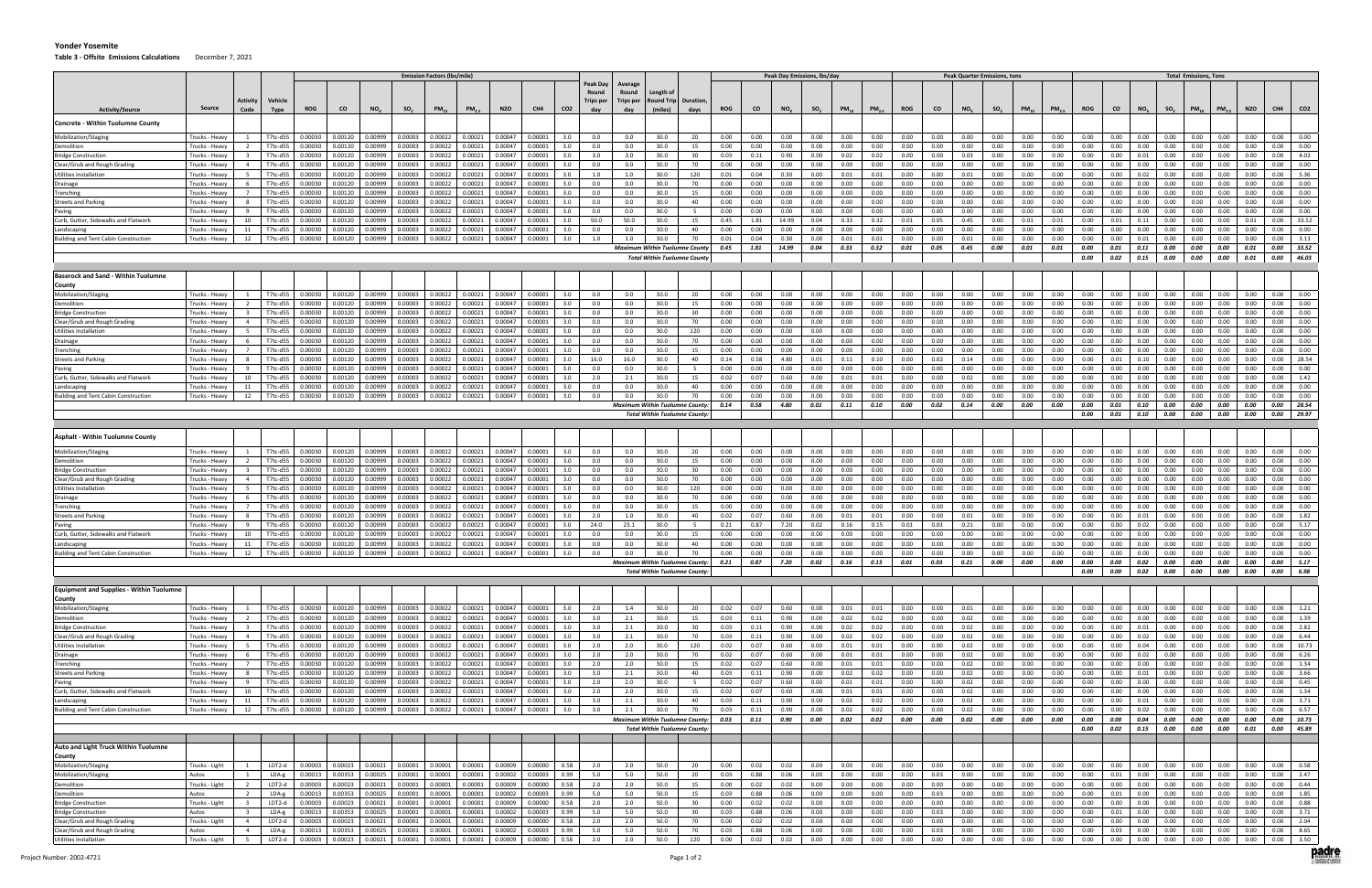**Table 3 ‐ Offsite Emissions Calculations** December 7, 2021

|                                      |                |                         |                 |            |           |          |                 | <b>Emission Factors (Ibs/mile)</b> |           |            |         |                 |                                              |                         |                                              |      |            |           | Peak Day Emissions, Ibs/day |                 |           |            |            |           | <b>Peak Quarter Emissions, tons</b> |                 |           |                 |            |           |                 |                 | <b>Total Emissions, Tons</b> |            |            |             |                 |
|--------------------------------------|----------------|-------------------------|-----------------|------------|-----------|----------|-----------------|------------------------------------|-----------|------------|---------|-----------------|----------------------------------------------|-------------------------|----------------------------------------------|------|------------|-----------|-----------------------------|-----------------|-----------|------------|------------|-----------|-------------------------------------|-----------------|-----------|-----------------|------------|-----------|-----------------|-----------------|------------------------------|------------|------------|-------------|-----------------|
| <b>Activity/Source</b>               | Source         | <b>Activity</b><br>Code | Vehicle<br>Type | <b>ROG</b> | <b>CO</b> | $NO_{x}$ | SO <sub>2</sub> | $PM_{10}$                          | $PM_{25}$ | <b>N2O</b> | CH4     | CO <sub>2</sub> | Peak Day<br>Round<br><b>Trips per</b><br>day | Average<br>Round<br>day | Length of<br>Round Trip Duration,<br>(miles) | davs | <b>ROG</b> | <b>CO</b> | NO <sub>x</sub>             | SO <sub>2</sub> | $PM_{10}$ | $PM_{2.5}$ | <b>ROG</b> | <b>CO</b> | NO <sub>x</sub>                     | so <sub>2</sub> | $PM_{10}$ | PM <sub>2</sub> | <b>ROG</b> | <b>CO</b> | NO <sub>x</sub> | SO <sub>2</sub> | $PM_{10}$                    | $PM_{2.5}$ | <b>N2O</b> | CH4         | CO <sub>2</sub> |
| Concrete - Within Tuolumne County    |                |                         |                 |            |           |          |                 |                                    |           |            |         |                 |                                              |                         |                                              |      |            |           |                             |                 |           |            |            |           |                                     |                 |           |                 |            |           |                 |                 |                              |            |            |             |                 |
| Utilities Installation               | Autos          |                         | $LDA-g$         | 0.00013    | 0.00353   | 0.00025  | 0.00001         | 0.00001                            | 0.00001   | 0.00002    | 0.00003 | 0.99            | 5.0                                          | 5.0                     | 50.0                                         | 120  | 0.03       | 0.88      | 0.06                        | 0.00            | 0.00      | 0.00       | 0.00       | 0.03      | 0.00                                | 0.00            | 0.00      | 0.00            | 0.00       | 0.05      | 0.00            | 0.00            | 0.00                         | 0.00       | 0.00       | 0.00        | 14.83           |
| Drainage                             | Trucks - Light |                         | LDT2-d          | 0.00003    | 0.00023   | 0.00021  | 0.00001         | 0.00001                            | 0.00001   | 0.00009    | 0.00000 | 0.58            | 2.0                                          | 2.0                     | 50.0                                         | 70   | 0.00       | 0.02      | 0.02                        | 0.00            | $0.00 -$  | 0.00       | 0.00       | 0.00      | 0.00                                | 0.00            | 0.00      | 0.00            | $0.00 -$   | $0.00 -$  | 0.00            | 0.00            | 0.00                         | 0.00       | 0.00       | 0.00        | 2.04            |
| Drainage                             | Autos          |                         | LDA-g           | 0.00013    | 0.00353   | 0.00025  | 0.00001         | 0.0000                             | 0.00001   | 0.00002    | 0.00003 | 0.99            | 5.0                                          | 5.0                     | 50.0                                         | 70   | 0.03       | 0.88      | 0.06                        | 0.00            | 0.00      | 0.00       | 0.00       | 0.03      | 0.00                                | 0.00            | 0.00      | 0.00            | 0.00       | 0.03      | 0.00            | 0.00            | 0.00                         | 0.00       | 0.00       | 0.00        | 8.65            |
| Trenching                            | Trucks - Light |                         | LDT2-d          | 0.00003    | 0.00023   | 0.00021  | 0.00001         | 0.0000                             | 0.00001   | 0.00009    | 0.00000 | 0.58            | 2.0                                          |                         | 50.0                                         | 15   | 0.00       | 0.02      | 0.02                        | $0.00 -$        | 0.00      | 0.00       | 0.00       | 0.00      | 0.00                                | 0.00            | 0.00      | 0.00            | 0.00       | 0.00      | 0.00            | 0.00            | 0.00                         | 0.00       | 0.00       | 0.00        | 0.44            |
| Trenching                            | Autos          |                         | $LDA-g$         | 0.00013    | 0.00353   | 0.00025  | 0.00001         | 0.00001                            | 0.00001   | 0.00002    | 0.00003 | 0.99            | 2.0                                          | 2.0                     | 50.0                                         |      | 0.01       | 0.35      | 0.02                        | 0.00            | 0.00      | 0.00       | 0.00       | 0.01      | 0.00                                | 0.00            | 0.00      | 0.00            | 0.00       | 0.00      | 0.00            | 0.00            | 0.00                         |            | 0.00       | 0.00        | 0.74            |
| <b>Streets and Parking</b>           | Trucks - Light |                         | LDT2-d          | 0.00003    | 0.00023   | 0.00021  | 0.00001         | 0.00001                            | 0.00001   | 0.00009    | 0.00000 | 0.58            | 2.0                                          | 2.0                     | 50.0                                         | 40   | 0.00       | 0.02      | 0.02                        | 0.00            | 0.00      | 0.00       | 0.00       | 0.00      | 0.00                                | 0.00            | 0.00      | 0.00            | 0.00       | 0.00      | 0.00            | 0.00            | 0.00                         | 0.00       | 0.00       | 0.00        |                 |
| <b>Streets and Parking</b>           | Autos          |                         | $LDA-g$         | 0.00013    | 0.00353   | 0.00025  | 0.00001         | 0.00001                            | 0.00001   | 0.00002    | 0.00003 | 0.99            | 2.0                                          | 2.0                     | 50.0                                         | 40   | 0.01       | 0.35      | 0.02                        | 0.00            | 0.00      | 0.00       | 0.00       | 0.01      | 0.00                                | 0.00            | 0.00      | 0.00            | 0.00       | 0.01      | 0.00            | 0.00            | 0.00                         | 0.00       | 0.00       | 0.00        | 1.98            |
| Paving                               | Trucks - Light |                         | LDT2-d          | 0.00003    | 0.00023   | 0.00021  | 0.00001         | 0.00001                            | 0.00001   | 0.00009    | 0.00000 | 0.58            | 2.0                                          | 2.0                     | 50.0                                         |      | 0.00       | 0.02      | 0.02                        | 0.00            | 0.00      | 0.00       | 0.00       | 0.00      | 0.00                                | 0.00            | 0.00      | 0.00            | 0.00       | 0.00      | 0.00            | 0.00            | 0.00                         | 0.00       | 0.00       | 0.00        | 0.15            |
| Paving                               | Autos          |                         | $LDA-g$         | 0.00013    | 0.00353   | 0.00025  | 0.00001         | 0.00001                            | 0.00001   | 0.00002    | 0.00003 | 0.99            | 2.0                                          | 2.0                     | 50.0                                         |      | 0.01       | 0.35      | 0.02                        | 0.00            | 0.00      | 0.00       | 0.00       | 0.01      | 0.00                                | 0.00            | 0.00      | 0.00            | 0.00       | 0.00      | 0.00            | 0.00            | 0.00                         | n nn       | 0.00       | 0.00        | 0.25            |
| Curb, Gutter, Sidewalks and Flatwork | Trucks - Light |                         | LDT2-d          | 0.00003    | 0.00023   | 0.00021  | 0.00001         | 0.00001                            | 0.00001   | 0.00009    | 0.00000 | 0.58            | 2.0                                          | 2.0                     | 50.0                                         | 15   | 0.00       | 0.02      | 0.02                        | 0.00            | 0.00      | 0.00       | 0.00       | 0.00      | 0.00                                | 0.00            | 0.00      | 0.00            | 0.00       | 0.00      | 0.00            | 0.00            | 0.00                         | 0.00       | 0.00       | 0.00        | 0.44            |
| Curb, Gutter, Sidewalks and Flatwork | Autos          | 10                      | LDA-g           | 0.00013    | 0.00353   | 0.00025  | 0.00001         | 0.0000                             | 0.00001   | 0.00002    | 0.00003 | 0.99            | 5.0                                          | 5.0                     | 50.0                                         | 15   | 0.03       | 0.88      | 0.06                        | 0.00            | 0.00      | 0.00       | 0.00       | 0.03      | 0.00                                | 0.00            | 0.00      | 0.00            | 0.00       | 0.01      | 0.00            | 0.00            | 0.00                         | 0.00       | 0.00       | 0.00        | 1.85            |
| Landscaping                          | Trucks - Light |                         | LDT2-d          | 0.00003    | 0.00023   | 0.00021  | 0.00001         | 0.00001                            | 0.00001   | 0.00009    | 0.00000 | 0.58            | 2.0                                          | 2.0                     | 50.0                                         | 40   | 0.00       | 0.02      | 0.02                        | 0.00            | 0.00      | 0.00       | 0.00       | 0.00      | 0.00                                | 0.00            | 0.00      | 0.00            | 0.00       | 0.00      | 0.00            | 0.00            | 0.00                         | 0.00       | 0.00       | 0.00        |                 |
| Landscaping                          | Autos          |                         | LDA-g           | 0.00013    | 0.00353   | 0.00025  | 0.00001         | 0.00001                            | 0.00001   | 0.00002    | 0.00003 | 0.99            | 2.0                                          | 2.0                     | 50.0                                         | 40   | 0.01       | 0.35      | 0.02                        | 0.00            | 0.00      | 0.00       | 0.00       | 0.01      | 0.00                                | 0.00            | 0.00      | 0.00            | 0.00       | 0.01      | 0.00            | 0.00            | 0.00                         | 0.00       | 0.00       | 0.00        | 1.98            |
| Building and Tent Cabin Construction | Trucks - Light |                         | LDT2-d          | 0.00003    | 0.00023   | 0.00021  | 0.00001         | 0.00001                            | 0.00001   | 0.00009    | 0.00000 | 0.58            | 2.0                                          | 2.0                     | 50.0                                         |      | 0.00       | 0.02      | 0.02                        | 0.00            | 0.00      | 0.00       | 0.00       | 0.00      | 0.00                                | 0.00            | 0.00      | 0.00            | 0.00       | 0.00      | 0.00            | 0.00            | 0.00                         | 0.00       | 0.00       | 0.00        | 2.04            |
| Building and Tent Cabin Construction | Autos          |                         | $LDA-g$         | 0.00013    | 0.00353   | 0.00025  | 0.00001         | 0.00001                            | 0.00001   | 0.00002    | 0.00003 | 0.99            | 2.0                                          | 2.0                     | 50.0                                         | 70   | 0.01       | 0.35      | 0.02                        | 0.00            | 0.00      | 0.00       | 0.00       | 0.01      | 0.00                                | 0.00            | 0.00      | 0.00            | 0.00       |           | 0.00            | 0.00            | 0.00                         | 0.00       | 0.00       | 0.00        | 3.46            |
|                                      |                |                         |                 |            |           |          |                 |                                    |           |            |         |                 |                                              |                         | Maximum Within Tuolumne County: 0.03         |      |            | 0.88      | 0.06                        | 0.00            | 0.00      | 0.00       | 0.00       | 0.03      | 0.00                                | 0.00            | 0.00      | 0.00            | 0.00       | 0.05      | 0.00            | 0.00            | 0.00                         | 0.00       | 0.00       | 0.00        | 14.83           |
|                                      |                |                         |                 |            |           |          |                 |                                    |           |            |         |                 |                                              |                         | <b>Total Within Tuolumne County:</b>         |      |            |           |                             |                 |           |            |            |           |                                     |                 |           |                 | 0.01       | 0.19      | 0.02            | 0.00            | 0.00                         | 0.00       | 0.00       | 0.00        | 65.32           |
|                                      |                |                         |                 |            |           |          |                 |                                    |           |            |         |                 |                                              |                         |                                              |      |            |           |                             |                 |           |            |            |           |                                     |                 |           |                 |            |           |                 |                 |                              |            |            |             |                 |
|                                      |                |                         |                 |            |           |          |                 |                                    |           |            |         |                 |                                              |                         | <b>Maximum Within Tuolumne County:</b>       |      | 0.45       | 1.81      | 14.99                       | 0.04            | 0.33      | 0.32       | 0.01       | 0.05      | 0.45                                | 0.00            | 0.01      | 0.01            | 0.00       | 0.05      | 0.11            | 0.00            | 0.00                         | 0.00       | 0.01       | 0.00 33.52  |                 |
|                                      |                |                         |                 |            |           |          |                 |                                    |           |            |         |                 |                                              |                         | <b>Total Within Tuolumne County:</b>         |      |            |           |                             |                 |           |            |            |           |                                     |                 |           |                 | 0.02       | 0.24      | 0.45            | 0.00            | 0.01                         | 0.01       | 0.02       | 0.00 194.20 |                 |

#### Notes:

| 2. CalEEMod Tuolumne County commute distance | 25 miles OW         |
|----------------------------------------------|---------------------|
| 3. Distance to Asphalt Plant                 | 15 miles OW         |
| A Black and the Board and Barriett           | $A = 1.11 - 0.0141$ |

| 4. Distance to Sand and Gravel: | 15 miles OW |
|---------------------------------|-------------|
| 5. Distance (Equipment)         | 15 miles OW |

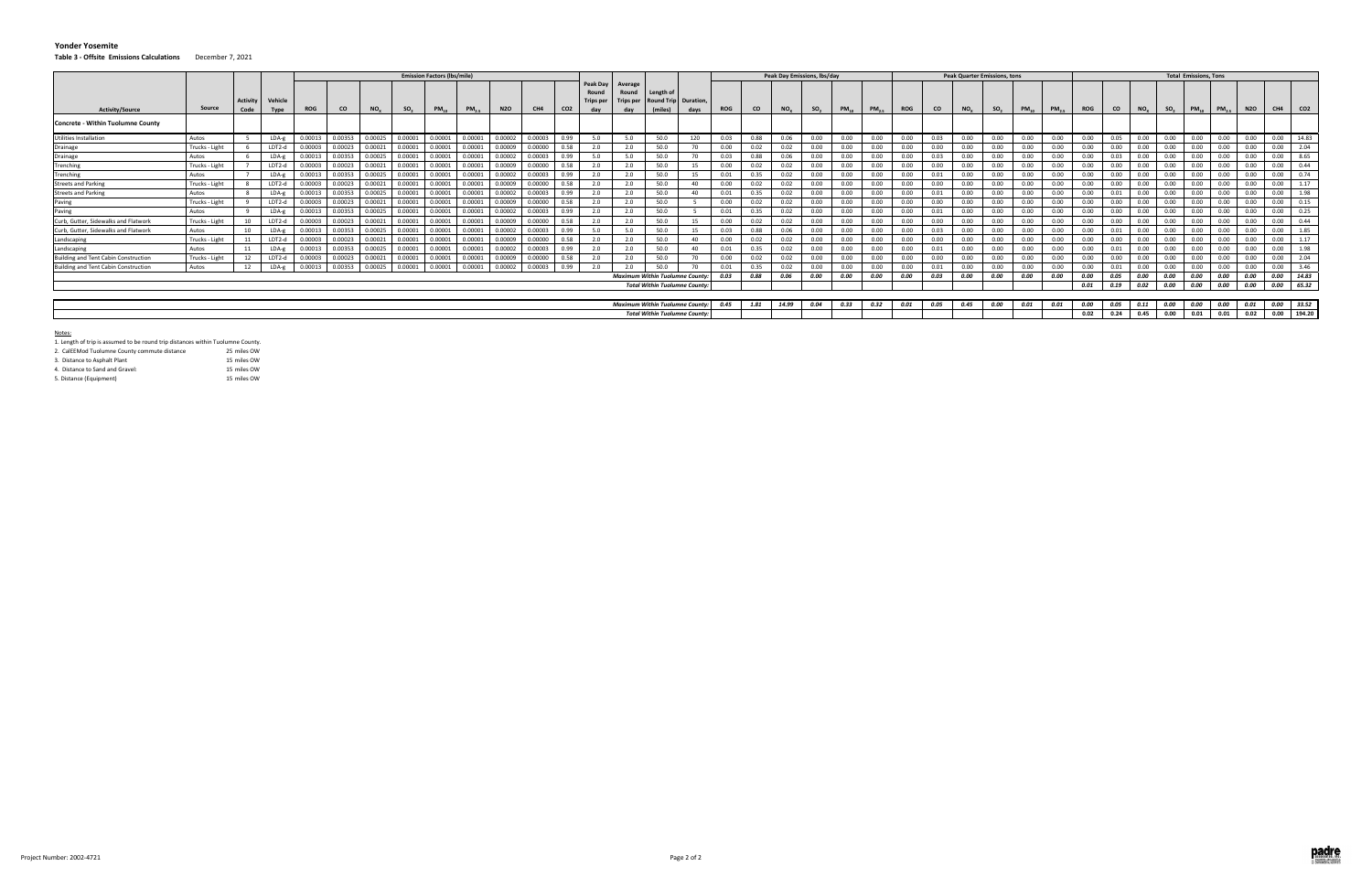#### **Table 4 ‐ Construction Equipment Emission Calculations** December 7, 2021

|                                     |                         |                          |                |                 |                                  |                       |                |                                                   |                         |                | <b>Emission Factors (g/bhp-hr)**</b> |                |                |                |                 |              |              |              | <b>Emissions (lb/day)</b> |              |                   |                  |              |                 |              | <b>Total Emission (tons)</b> |                   |                  |                 |                 | Gallons          |
|-------------------------------------|-------------------------|--------------------------|----------------|-----------------|----------------------------------|-----------------------|----------------|---------------------------------------------------|-------------------------|----------------|--------------------------------------|----------------|----------------|----------------|-----------------|--------------|--------------|--------------|---------------------------|--------------|-------------------|------------------|--------------|-----------------|--------------|------------------------------|-------------------|------------------|-----------------|-----------------|------------------|
|                                     |                         |                          |                |                 |                                  |                       |                |                                                   |                         |                |                                      |                |                |                |                 |              |              |              |                           |              |                   |                  |              |                 |              |                              |                   |                  |                 |                 |                  |
|                                     | Activity                |                          | Load           | Hours pei       |                                  |                       |                |                                                   |                         |                |                                      |                |                |                |                 |              |              |              |                           |              |                   |                  |              |                 |              |                              |                   |                  |                 |                 |                  |
| Equipment                           | Code                    | <b>BHP</b>               | Factor         | Day*            | Number                           | Peak Day   Total Days | <b>ROG</b>     | <b>CO</b>                                         | NO <sub>x</sub>         | $SO_{X}$       | $PM_{10}$                            | $PM_{2.5}$     | <b>N2O</b>     | CH4            | CO <sub>2</sub> | <b>ROG</b>   | co           | $NO_{x}$     | $SO_{X}$                  | $PM_{10}$    | PM <sub>2.5</sub> | ROG              | CO           | NO <sub>x</sub> | $SO_{X}$     | $PM_{10}$                    | PM <sub>2.5</sub> | N <sub>2</sub> O | CH <sub>4</sub> | CO <sub>2</sub> | <b>Fuel Use</b>  |
| <b>Mobilization/Staging</b>         | $\mathbf{1}$            |                          |                | $\Omega$        | - 0                              | 20                    | 2.620          | 0.000                                             | 0.000                   | 0.000          | 0.000                                | 0.000          | 0.000          | 0.000          | 0.000           | 0.00         | 0.00         | 0.00         | 0.00                      | 0.00         | 0.00              | 0.00             | 0.00         | 0.00            | 0.00         | 0.00                         | 0.00              | 0.00             | 0.00            | 0.00            | 0.00             |
| Asphalt Fugitive<br>Backhoe         |                         | 75                       | 0.37           | $\overline{2}$  |                                  | 20                    | 0.060          | 3.700                                             | 0.260                   | 0.005          | 0.008                                | 0.008          | 0.004          | 0.154          | 511.3           | 0.01         | 0.45         | 0.03         | 0.00                      | 0.00         | 0.00              | 0.00             | 0.00         | 0.00            | 0.00         | 0.00                         | 0.00              | 0.00             | 0.00            | 0.63            | 56.72            |
| Bulldozer-1                         |                         | 173                      | 0.43           | 1               | - 1                              | 20                    | 0.120          | 3.700                                             | 2.320                   | 0.005          | 0.112                                | 0.112          | 0.004          | 0.153          | 506.0           | 0.02         | 0.61         | 0.38         | 0.00                      | 0.02         | 0.02              | 0.00             | 0.01         | 0.00            | 0.00         | 0.00                         | 0.00              | 0.00             | 0.00            | 0.83            | 76.03            |
| Bulldozer-2                         | 1                       | 440                      | 0.42           | 1               | - 1                              | 20                    | 0.120          | 2.600                                             | 2.320                   | 0.005          | 0.088                                | 0.088          | 0.004          | 0.154          | 510.3           | 0.05         | 1.06         | 0.95         | 0.00                      | 0.04         | 0.04              | 0.00             | 0.01         | 0.01            | 0.00         | 0.00                         | 0.00              | 0.00             | 0.00            | 2.08            | 188.87           |
| Compactor                           | 1                       | 129                      | 0.42           | $\overline{4}$  | 1                                | 20<br>- 1             | 0.120          | 2.600                                             | 2.320                   | 0.005          | 0.088                                | 0.088          | 0.004          | 0.148          | 491.9           | 0.06         | 1.24         | 1.11         | 0.00                      | 0.04         | 0.04              | 0.00             | 0.01         | 0.01            | 0.00         | 0.00                         | 0.00              | 0.00             | 0.00            | 2.35            | 221.49           |
| Concrete Mixe                       | 1                       | 45                       | 0.56           | $\mathbf 0$     | $\overline{0}$                   | 20                    | 0.000          | 0.000                                             | 0.000                   | 0.007          | 0.000                                | 0.000          | 0.004          | 0.119          | 568.3           | 0.00         | 0.00         | 0.00         | 0.00                      | 0.00         | 0.00              | 0.00             | 0.00         | 0.00            | 0.00         | 0.00                         | 0.00              | 0.00             | 0.00            | 0.00            | 0.00             |
| Crane                               | 1                       | 180                      | 0.29           | $\mathbf 0$     | $\overline{0}$                   | 20                    | 0.120          | 2.600                                             | 2.320                   | 0.005          | 0.088                                | 0.088          | 0.004          | 0.153          | 507.2           | 0.00         | 0.00         | 0.00         | 0.00                      | 0.00         | 0.00              | 0.00             | 0.00         | 0.00            | 0.00         | 0.00                         | 0.00              | 0.00             | 0.00            | 0.00            | 0.00             |
| Excavator                           | 1                       | 204                      | 0.38           | $\mathbf 0$     | $\overline{0}$                   | 20                    | 0.060          | 2.200                                             | 0.260                   | 0.005          | 0.008                                | 0.008          | 0.004          | 0.152          | 504.3           | 0.00         | 0.00         | 0.00         | 0.00                      | 0.00         | 0.00              | 0.00             | 0.00         | 0.00            | 0.00         | 0.00                         | 0.00              | 0.00             | 0.00            | 0.00            | 0.00             |
| Hual Truck                          |                         | 713<br>225               | 0.38<br>0.42   | -1<br>$\Omega$  | - 1<br>n                         | 20<br>20              | 0.120<br>0.060 | 2.600<br>2.200                                    | 2.320<br>0.260          | 0.005<br>0.005 | 0.088<br>0.008                       | 0.088<br>0.008 | 0.004<br>0.004 | 0.153<br>0.153 | 508.4<br>508.1  | 0.07<br>0.00 | 1.55<br>0.00 | 1.39<br>0.00 | 0.00<br>0.00              | 0.05<br>0.00 | 0.05<br>0.00      | 0.00<br>0.00     | 0.02<br>0.00 | 0.01<br>0.00    | 0.00<br>0.00 | 0.00<br>0.00                 | 0.00<br>0.00      | 0.00<br>0.00     | 0.00<br>0.00    | 3.04<br>0.00    | 276.90<br>0.00   |
| Paver<br>Road Grader                |                         | 244                      | 0.41           | $\Omega$        | n                                | 20                    | 0.060          | 2.200                                             | 0.260                   | 0.005          | 0.008                                | 0.008          | 0.004          | 0.154          | 511.7           | 0.00         | 0.00         | 0.00         | 0.00                      | 0.00         | 0.00              | 0.00             | 0.00         | 0.00            | 0.00         | 0.00                         | 0.00              | 0.00             | 0.00            | 0.00            | 0.00             |
| Scraper                             | 1                       | 330                      | 0.48           | $\Omega$        | $\overline{0}$                   | 20<br>-1              | 0.120          | 2.600                                             | 2.320                   | 0.005          | 0.088                                | 0.088          | 0.004          | 0.153          | 506.4           | 0.00         | 0.00         | 0.00         | 0.00                      | 0.00         | 0.00              | 0.00             | 0.00         | 0.00            | 0.00         | 0.00                         | 0.00              | 0.00             | 0.00            | 0.00            | 0.00             |
| Skidsteer                           |                         | 71                       | 0.37           | - 6             | - 1                              | 20                    | 0.120          | 3.700                                             | 2.740                   | 0.005          | 0.008                                | 0.008          | 0.004          | 0.153          | 506.3           | 0.04         | 1.29         | 0.95         | 0.00                      | 0.00         | 0.00              | 0.00             | 0.01         | 0.01            | 0.00         | 0.00                         | 0.00              | 0.00             | 0.00            | 1.76            | 161.09           |
| Slurry Mixer                        |                         | 60                       | 0.56           | $\Omega$        | - 0                              | 20                    | 0.000          | 0.000                                             | 0.000                   | 0.007          | 0.000                                | 0.000          | 0.004          | 0.119          | 568.3           | 0.00         | 0.00         | 0.00         | 0.00                      | 0.00         | 0.00              | 0.00             | 0.00         | 0.00            | 0.00         | 0.00                         | 0.00              | 0.00             | 0.00            | 0.00            | 0.00             |
| Water truck                         | $\overline{1}$          | 200                      | 0.38           | $\overline{1}$  | - 1                              | 20                    | 0.060          | 2.200                                             | 0.260                   | 0.005          | 0.008                                | 0.008          | 0.004          | 0.153          | 508.4           | 0.01         | 0.37         | 0.04         | 0.00                      | 0.00         | 0.00              | 0.00             | 0.00         | 0.00            | 0.00         | 0.00                         | 0.00              | 0.00             | 0.00            | 0.85            | 77.67            |
| <b>Sub Total</b>                    |                         |                          |                |                 |                                  |                       |                |                                                   |                         |                |                                      |                |                |                |                 | 0.26         | 6.57         | 4.85         | 0.01                      | 0.15         | 0.15              | 0.00             | 0.07         | 0.05            | 0.00         | 0.00                         | 0.00              | 0.00             | 0.00            | 11.53           | 1,058.76         |
|                                     |                         |                          |                |                 |                                  |                       |                |                                                   |                         |                |                                      |                |                |                |                 |              |              |              |                           |              |                   |                  |              |                 |              |                              |                   |                  |                 |                 |                  |
| Demolition                          | $\overline{2}$          | $\sim$                   |                | $\overline{0}$  | $\overline{0}$                   | 15<br>- 1             | 2.620          | 0.000                                             | 0.000                   | 0.000          | 0.000                                | 0.000          | 0.000          | 0.000          | 0.000           | 0.00         | 0.00         | 0.00         | 0.00                      | 0.00         | 0.00              | 0.00             | 0.00         | 0.00            | 0.00         | $0.00\,$                     | 0.00              | 0.00             | 0.00            | 0.00            | 0.00             |
| Asphalt Fugitive<br>Backhoe         | 2                       | 75                       | $\sim$<br>0.37 | $\overline{4}$  | - 1                              | 15                    | 0.060          | 3.700                                             | 0.260                   | 0.005          | 0.008                                | 0.008          | 0.004          | 0.154          | 511.3           | 0.01         | 0.91         | 0.06         | 0.00                      | 0.00         | 0.00              | 0.00             | 0.01         | 0.00            | 0.00         | 0.00                         | 0.00              | 0.00             | 0.00            | 0.94            | 85.08            |
| Bulldozer-1                         | 2                       | 173                      | 0.43           | - 6             | $\overline{1}$                   | 15                    | 0.120          | 3.700                                             | 2.320                   | 0.005          | 0.112                                | 0.112          | 0.004          | 0.153          | 506.0           | 0.12         | 3.64         | 2.28         | 0.00                      | 0.11         | 0.11              | 0.00             | 0.03         | 0.02            | 0.00         | 0.00                         | 0.00              | 0.00             | 0.00            | 3.73            | 342.12           |
| Bulldozer-2                         | 2                       | 310                      | 0.43           | $\Omega$        | $\overline{0}$                   | 15<br>1               | 0.120          | 2.600                                             | 2.320                   | 0.005          | 0.088                                | 0.088          | 0.004          | 0.154          | 510.3           | 0.00         | 0.00         | 0.00         | 0.00                      | 0.00         | 0.00              | 0.00             | 0.00         | 0.00            | 0.00         | 0.00                         | 0.00              | 0.00             | 0.00            | 0.00            | 0.00             |
| Compactor                           | $\overline{2}$          | 717                      | 0.37           | $\overline{0}$  | $\overline{\mathbf{0}}$          | 15<br>- 1             | 0.120          | 2.600                                             | 2.320                   | 0.005          | 0.088                                | 0.088          | 0.004          | 0.148          | 491.9           | 0.00         | 0.00         | 0.00         | 0.00                      | 0.00         | 0.00              | 0.00             | 0.00         | 0.00            | 0.00         | 0.00                         | 0.00              | 0.00             | 0.00            | 0.00            | 0.00             |
| Concrete Mixer                      | $\overline{2}$          | 45                       | 0.56           | $\Omega$        | $\overline{0}$                   | 15<br>1               | 0.000          | 0.000                                             | 0.000                   | 0.007          | 0.000                                | 0.000          | 0.004          | 0.119          | 568.3           | 0.00         | 0.00         | 0.00         | 0.00                      | 0.00         | 0.00              | 0.00             | 0.00         | 0.00            | 0.00         | 0.00                         | 0.00              | 0.00             | 0.00            | 0.00            | 0.00             |
| Crane                               | $\overline{2}$          | 180                      | 0.29           | $\Omega$        | $\overline{0}$                   | 15                    | 0.120          | 2.600                                             | 2.320                   | 0.005          | 0.088                                | 0.088          | 0.004          | 0.153          | 507.2           | 0.00         | 0.00         | 0.00         | 0.00                      | 0.00         | 0.00              | 0.00             | 0.00         | 0.00            | 0.00         | 0.00                         | 0.00              | 0.00             | 0.00            | 0.00            | 0.00             |
| Excavator                           | $\overline{2}$          | 204                      | 0.38           | - 6             | $\overline{\phantom{0}}$         | 15                    | 0.060          | 2.200                                             | 0.260                   | 0.005          | 0.008                                | 0.008          | 0.004          | 0.152          | 504.3           | 0.06         | 2.26         | 0.27         | 0.01                      | 0.01         | 0.01              | 0.00             | 0.02         | 0.00            | 0.00         | 0.00                         | 0.00              | 0.00             | 0.00            | 3.88            | 356.51           |
| Hual Truck                          | 2                       | 713                      | 0.38           | -6              | - 1                              | 15                    | 0.120          | 2.600                                             | 2.320                   | 0.005          | 0.088                                | 0.088          | 0.004          | 0.153          | 508.4           | 0.43         | 9.32         | 8.31         | 0.02                      | 0.32         | 0.32              | 0.00             | 0.07         | 0.06            | 0.00         | 0.00                         | 0.00              | 0.00             | 0.00            | 13.67           | 1,246.05         |
| Paver                               | $\overline{2}$          | 225                      | 0.42           | $\Omega$        | $\overline{0}$                   | 15                    | 0.060          | 2.200                                             | 0.260                   | 0.005          | 0.008                                | 0.008          | 0.004          | 0.153          | 508.1           | 0.00         | 0.00         | 0.00         | 0.00                      | 0.00         | 0.00              | 0.00             | 0.00         | 0.00            | 0.00         | 0.00                         | 0.00              | 0.00             | 0.00            | 0.00            | 0.00             |
| Road Grader                         | 2                       | 244                      | 0.41           | $\Omega$        | - 0                              | 15<br>-1              | 0.060          | 2.200                                             | 0.260                   | 0.005          | 0.008                                | 0.008          | 0.004          | 0.154          | 511.7           | 0.00         | 0.00         | 0.00         | 0.00                      | 0.00         | 0.00              | 0.00             | 0.00         | 0.00            | 0.00         | 0.00                         | 0.00              | 0.00             | 0.00            | 0.00            | 0.00             |
| Scraper<br>Skidsteer                | 2<br>$\overline{2}$     | 330<br>71                | 0.48<br>0.37   | $\Omega$<br>- 6 | $\overline{0}$<br>$\overline{1}$ | 15<br>15              | 0.120<br>0.120 | 2.600<br>3.700                                    | 2.320<br>2.740          | 0.005<br>0.005 | 0.088<br>0.008                       | 0.088<br>0.008 | 0.004<br>0.004 | 0.153<br>0.153 | 506.4<br>506.3  | 0.00<br>0.04 | 0.00<br>1.29 | 0.00<br>0.95 | 0.00<br>0.00              | 0.00<br>0.00 | 0.00<br>0.00      | 0.00<br>0.00     | 0.00<br>0.01 | 0.00<br>0.01    | 0.00<br>0.00 | 0.00<br>0.00                 | 0.00<br>0.00      | 0.00<br>0.00     | 0.00<br>0.00    | 0.00<br>1.32    | 0.00<br>120.82   |
| Slurry Mixer                        | $\overline{2}$          | 60                       | 0.56           | $\Omega$        | $\Omega$                         | 15                    | 0.000          | 0.000                                             | 0.000                   | 0.007          | 0.000                                | 0.000          | 0.004          | 0.119          | 568.3           | 0.00         | 0.00         | 0.00         | 0.00                      | 0.00         | 0.00              | 0.00             | 0.00         | 0.00            | 0.00         | 0.00                         | 0.00              | 0.00             | 0.00            | 0.00            | 0.00             |
| Water truck                         | $\overline{2}$          | 200                      | 0.38           | - 6             | $\overline{1}$                   | 15                    | 0.060          | 2.200                                             | 0.260                   | 0.005          | 0.008                                | 0.008          | 0.004          | 0.153          | 508.4           | 0.06         | 2.21         | 0.26         | 0.01                      | 0.01         | 0.01              | 0.00             | 0.02         | 0.00            | 0.00         | 0.00                         | 0.00              | 0.00             | 0.00            | 3.83            | 349.52           |
| Sub Total                           |                         |                          |                |                 |                                  |                       |                |                                                   |                         |                |                                      |                |                |                |                 | 0.73         | 19.62        | 12.14        | 0.04                      | 0.45         | 0.45              | 0.01             | 0.15         | 0.09            | 0.00         | 0.00                         | 0.00              | 0.00             | 0.01            | 27.4            | 2,500.11         |
|                                     |                         |                          |                |                 |                                  |                       |                |                                                   |                         |                |                                      |                |                |                |                 |              |              |              |                           |              |                   |                  |              |                 |              |                              |                   |                  |                 |                 |                  |
| <b>Bridge Construction</b>          |                         |                          |                |                 |                                  |                       |                |                                                   |                         |                |                                      |                |                |                |                 |              |              |              |                           |              |                   |                  |              |                 |              |                              |                   |                  |                 |                 |                  |
| Asphalt Fugitive                    |                         | $\overline{\phantom{a}}$ |                | $\Omega$        | - 0                              | 30                    | 2.620          | 0.000                                             | 0.000                   | 0.000          | 0.000                                | 0.000          | 0.000          | 0.000          | 0.000           | 0.00         | 0.00         | 0.00         | 0.00                      | 0.00         | 0.00              | 0.00             | 0.00         | 0.00            | 0.00         | 0.00                         | 0.00              | 0.00             | 0.00            | 0.00            | 0.00             |
| Backhoe                             | $\overline{\mathbf{3}}$ | 75                       | 0.37           | $\overline{4}$  | - 1                              | 40                    | 0.060          | 3.700                                             | 0.260                   | 0.005          | 0.008                                | 0.008          | 0.004          | 0.154          | 511.3           | 0.01         | 0.91         | 0.06         | 0.00                      | 0.00         | 0.00              | 0.00             | 0.02         | 0.00            | 0.00         | 0.00                         | 0.00              | 0.00             | 0.00            | 2.50            | 226.88           |
| Bulldozer-1                         | $\overline{\mathbf{3}}$ | 173                      | 0.43           | $\mathbf 0$     | $\overline{0}$                   | 30<br>-1              | 0.120          | 3.700                                             | 2.320                   | 0.005          | 0.112                                | 0.112          | 0.004          | 0.153          | 506.0           | 0.00         | 0.00         | 0.00         | 0.00                      | 0.00         | 0.00              | 0.00             | 0.00         | 0.00            | 0.00         | $0.00\,$                     | 0.00              | 0.00             | 0.00            | 0.00            | 0.00             |
| Bulldozer-2                         | $\overline{3}$          | 310                      | 0.43           | $\Omega$        | $\Omega$                         | 50                    | 0.120          | 2.600                                             | 2.320                   | 0.005          | 0.088                                | 0.088          | 0.004          | 0.154          | 510.3           | 0.00         | 0.00         | 0.00         | 0.00                      | 0.00         | 0.00              | 0.00             | 0.00         | 0.00            | 0.00         | 0.00                         | 0.00              | 0.00             | 0.00            | 0.00            | 0.00             |
| Compactor<br>Concrete Mixer         | 3<br>$\overline{3}$     | 717<br>45                | 0.37<br>0.56   | 1<br>- 6        | 1<br>- 1                         | 50<br>1<br>50         | 0.120<br>0.000 | 2.600<br>0.000                                    | 2.320<br>0.000          | 0.005<br>0.007 | 0.088<br>0.000                       | 0.088<br>0.000 | 0.004<br>0.004 | 0.148<br>0.119 | 491.9<br>568.3  | 0.07<br>0.00 | 1.52<br>0.00 | 1.36<br>0.00 | 0.00<br>0.00              | 0.05<br>0.00 | 0.05<br>0.00      | $0.00\,$<br>0.00 | 0.04<br>0.00 | 0.03<br>0.00    | 0.00<br>0.00 | 0.00<br>0.00                 | 0.00<br>0.00      | 0.00<br>0.00     | 0.00<br>0.00    | 7.19<br>4.74    | 677.82<br>386.32 |
| Crane                               | $\overline{\mathbf{3}}$ | 180                      | 0.29           | $\overline{4}$  | $\overline{1}$                   | 40                    | 0.120          | 2.600                                             | 2.320                   | 0.005          | 0.088                                | 0.088          | 0.004          | 0.153          | 507.2           | 0.06         | 1.20         | 1.07         | 0.00                      | 0.04         | 0.04              | 0.00             | 0.02         | 0.02            | 0.00         | 0.00                         | 0.00              | 0.00             | 0.00            | 4.67            | 426.79           |
| Excavator                           | $\overline{\mathbf{3}}$ | 204                      | 0.38           | 6               |                                  | 40                    |                | $0.060$ 2.200 0.260 0.005 0.008 0.008 0.004 0.152 |                         |                |                                      |                |                |                | 504.3           | 0.06         | 2.26         | 0.27         | 0.01                      | 0.01         | 0.01              | 0.00             | 0.05         | 0.01            | 0.00         | 0.00                         | 0.00              | 0.00             | 0.00            | 10.34           | 950.71           |
| Hual Truck                          | $\overline{\mathbf{3}}$ | 713                      | 0.38           | $\overline{2}$  | 1                                | $\mathbf{1}$<br>40    | 0.120          |                                                   | 2.600 2.320 0.005       |                | 0.088                                | 0.088          | 0.004          | 0.153          | 508.4           | 0.14         | 3.11         | 2.77         | 0.01                      | 0.11         | 0.11              | 0.00             | 0.06         | 0.06            | 0.00         | 0.00                         | 0.00              | 0.00             | 0.00            | 12.15           | 1,107.60         |
| Paver                               | $\overline{\mathbf{3}}$ | 225                      | 0.42           | $\mathbf{0}$    | $\overline{0}$                   | 1<br>40               | 0.060          |                                                   | 2.200 0.260             | 0.005          | 0.008                                | 0.008          | 0.004          | 0.153          | 508.1           | 0.00         | 0.00         | 0.00         | 0.00                      | 0.00         | 0.00              | 0.00             | 0.00         | 0.00            | 0.00         | 0.00                         | 0.00              | 0.00             | 0.00            | 0.00            | 0.00             |
| Road Grader                         | $\overline{\mathbf{3}}$ | 244                      | 0.41           | $\mathbf 0$     | $\mathbf{0}$                     | 30                    | 0.060          |                                                   | 2.200 0.260             | 0.005          | 0.008                                | 0.008          | 0.004          | 0.154          | 511.7           | 0.00         | 0.00         | 0.00         | 0.00                      | 0.00         | 0.00              | 0.00             | 0.00         | 0.00            | 0.00         | 0.00                         | 0.00              | 0.00             | 0.00            | 0.00            | 0.00             |
| Scraper                             | $\overline{\mathbf{3}}$ | 330                      | 0.48           | $\mathbf 0$     | $\overline{0}$                   | 15<br>1               | 0.120          |                                                   | 2.600 2.320 0.005       |                | 0.088                                | 0.088          | 0.004          | 0.153          | 506.4           | 0.00         | 0.00         | 0.00         | 0.00                      | 0.00         | 0.00              | 0.00             | 0.00         | 0.00            | 0.00         | 0.00                         | 0.00              | 0.00             | 0.00            | 0.00            | 0.00             |
| Skidsteer                           | $3^{\circ}$             | 71                       | 0.37           | 6               | $\mathbf{1}$                     | 30<br>$\mathbf{1}$    | 0.120          |                                                   | 3.700 2.740 0.005       |                | 0.008                                | 0.008          |                | 0.004 0.153    | 506.3           | 0.04         | 1.29         | 0.95         | 0.00                      | 0.00         | 0.00              | 0.00             | 0.02         | 0.01            | 0.00         | 0.00                         | 0.00              | 0.00             | 0.00            | 2.64            | 241.63           |
| Slurry Mixer                        | $\overline{\mathbf{3}}$ | 60                       | 0.56           | $\mathbf{0}$    | $\overline{0}$                   | 30<br>1               | 0.000          |                                                   | $0.000$ $0.000$ 0.007   |                | 0.000                                | 0.000          | 0.004          | 0.119          | 568.3           | 0.00         | 0.00         | 0.00         | 0.00                      | 0.00         | 0.00              | 0.00             | 0.00         | 0.00            | 0.00         | 0.00                         | 0.00              | 0.00             | 0.00            | 0.00            | 0.00             |
| Water truck                         | $\overline{\mathbf{3}}$ | 200                      | 0.38           | - 6             | 1                                | 30<br>1               | 0.060          |                                                   | 2.200 0.260             | 0.005          | 0.008                                | 0.008          | 0.004          | 0.153          | 508.4           | 0.06         | 2.21         | 0.26         | 0.01                      | 0.01         | 0.01              | 0.00             | 0.03         | 0.00            | 0.00         | 0.00                         | 0.00              | 0.00             | 0.00            | 7.67            | 699.05           |
| Sub Total                           |                         |                          |                |                 |                                  |                       |                |                                                   |                         |                |                                      |                |                |                |                 | 0.45         | 12.48        | 6.74         | 0.03                      | 0.22         | 0.22              | 0.01             | 0.24         | 0.14            | 0.00         | 0.00                         | 0.00              | 0.00             | 0.02            | 51.89           | 4,716.79         |
| <b>Clear/Grub and Rough Grading</b> |                         |                          |                |                 |                                  |                       |                |                                                   |                         |                |                                      |                |                |                |                 |              |              |              |                           |              |                   |                  |              |                 |              |                              |                   |                  |                 |                 |                  |
| <b>Asphalt Fugitive</b>             | $\overline{4}$          | $\sim$                   | $\sim$         | $\overline{0}$  | $\overline{0}$                   | 70<br>1               | 2.620          |                                                   | $0.000$ $0.000$ $0.000$ |                | 0.000                                | 0.000          | 0.000          | 0.000          | 0.000           | 0.00         | 0.00         | 0.00         | 0.00                      | 0.00         | 0.00              | 0.00             | 0.00         | 0.00            | 0.00         | 0.00                         | 0.00              | 0.00             | 0.00            | 0.00            | 0.00             |
| Backhoe                             | $\overline{4}$          | 75                       | 0.37           | $\overline{4}$  | <sup>1</sup>                     | 70<br>1               | 0.060          |                                                   | 3.700 0.260             | 0.005          | 0.008                                | 0.008          | 0.004          | 0.154          | 511.3           | 0.01         | 0.91         | 0.06         | 0.00                      | 0.00         | 0.00              | 0.00             | 0.03         | 0.00            | 0.00         | 0.00                         | 0.00              | 0.00             | 0.00            | 4.38            | 397.05           |
| Bulldozer-1                         | $\overline{4}$          | 173                      | 0.43           | 6               | 1                                | 70<br>1               | 0.120          |                                                   | 3.700 2.320 0.005       |                | 0.112                                | 0.112          | 0.004          | 0.153          | 506.0           | 0.12         | 3.64         | 2.28         | 0.00                      | 0.11         | 0.11              | 0.00             | 0.13         | 0.08            | 0.00         | 0.00                         | 0.00              | 0.00             | 0.01            | 17.43           | 1,596.56         |
| Bulldozer-2                         | 4                       | 310                      | 0.43           | 6               | $\mathbf{1}$                     | 70<br>1               | 0.120          |                                                   | 2.600 2.320 0.005       |                | 0.088                                | 0.088          |                | 0.004 0.154    | 510.3           | 0.21         | 4.58         | 4.09         | 0.01                      | 0.16         | 0.16              | 0.01             | 0.16         | 0.14            | 0.00         | 0.01                         | 0.01              | 0.00             | 0.01            | 31.49           | 2,860.88         |
| Compactor                           | 4                       | 717                      | 0.37           | 6               | $\mathbf{1}$                     | 70<br>1               | 0.120          |                                                   | 2.600 2.320 0.005       |                | 0.088                                | 0.088          |                | 0.004 0.148    | 491.9           | 0.42         | 9.12         | 8.14         | 0.02                      | 0.31         | 0.31              | 0.01             | 0.32         | 0.28            | 0.00         | 0.01                         | 0.01              | 0.00             | 0.02            | 60.42           | 5,693.65         |
| Concrete Mixer                      | $\overline{4}$          | 45                       | 0.56           | $\mathbf{0}$    | $\overline{0}$                   | 70<br>$\mathbf{1}$    | 0.000          |                                                   | 0.000 0.000             | 0.007          | 0.000                                | 0.000          | 0.004          | 0.119          | 568.3           | 0.00         | 0.00         | 0.00         | 0.00                      | 0.00         | 0.00              | 0.00             | 0.00         | 0.00            | 0.00         | 0.00                         | 0.00              | 0.00             | 0.00            | 0.00            | 0.00             |
| Crane                               | 4                       | 180                      | 0.29           | $\mathbf 0$     | $\overline{\mathbf{0}}$          | 70<br>1               | 0.120          |                                                   | 2.600 2.320 0.005       |                | 0.088                                | 0.088          | 0.004          | 0.153          | 507.2           | 0.00         | 0.00         | 0.00         | 0.00                      | 0.00         | 0.00              | 0.00             | 0.00         | 0.00            | 0.00         | $0.00\,$                     | 0.00              | 0.00             | 0.00            | 0.00            | 0.00             |
| Excavator                           | $\overline{4}$          | 204                      | 0.38           | 6               | 1                                | 70<br>1               | 0.060          |                                                   | 2.200 0.260             | 0.005          | 0.008                                | 0.008          | 0.004          | 0.152          | 504.3           | 0.06         | 2.26         | 0.27         | 0.01                      | 0.01         | 0.01              | 0.00             | 0.08         | 0.01            | 0.00         | 0.00                         | 0.00              | 0.00             | 0.01            | 18.10           | 1,663.73         |
| <b>Hual Truck</b>                   | $\overline{4}$          | 713                      | 0.38           | - 6             | 1                                | 70<br>$\mathbf{1}$    | 0.120          |                                                   | 2.600 2.320 0.005       |                | 0.088                                | 0.088          | 0.004          | 0.153          | 508.4           | 0.43         | 9.32         | 8.31         | 0.02                      | 0.32         | 0.32              | 0.02             | 0.33         | 0.29            | 0.00         | 0.01                         | 0.01              | 0.00             | 0.02            | 63.77           | 5,814.91         |
| Paver                               | $\overline{4}$          | 225                      | 0.42           | $\mathbf{0}$    | $\overline{0}$                   | 70<br>$\mathbf{1}$    | 0.060          |                                                   | 2.200 0.260 0.005       |                | 0.008                                | 0.008          | 0.004          | 0.153          | 508.1           | 0.00         | 0.00         | 0.00         | 0.00                      | 0.00         | 0.00              | 0.00             | 0.00         | 0.00            | 0.00         | 0.00                         | 0.00              | 0.00             | 0.00            | 0.00            | 0.00             |
| Road Grader                         | $\overline{4}$          | 244                      | 0.41           | 6               | $\mathbf{1}$                     | 70<br>1               | 0.060          |                                                   | 2.200  0.260  0.005     |                | 0.008                                | 0.008          | 0.004          | 0.154          | 511.7           | 0.08         | 2.91         | 0.34         | 0.01                      | 0.01         | 0.01              | 0.00             | 0.10         | 0.01            | 0.00         | 0.00                         | 0.00              | 0.00             | 0.01            | 23.70           | 2,147.06         |

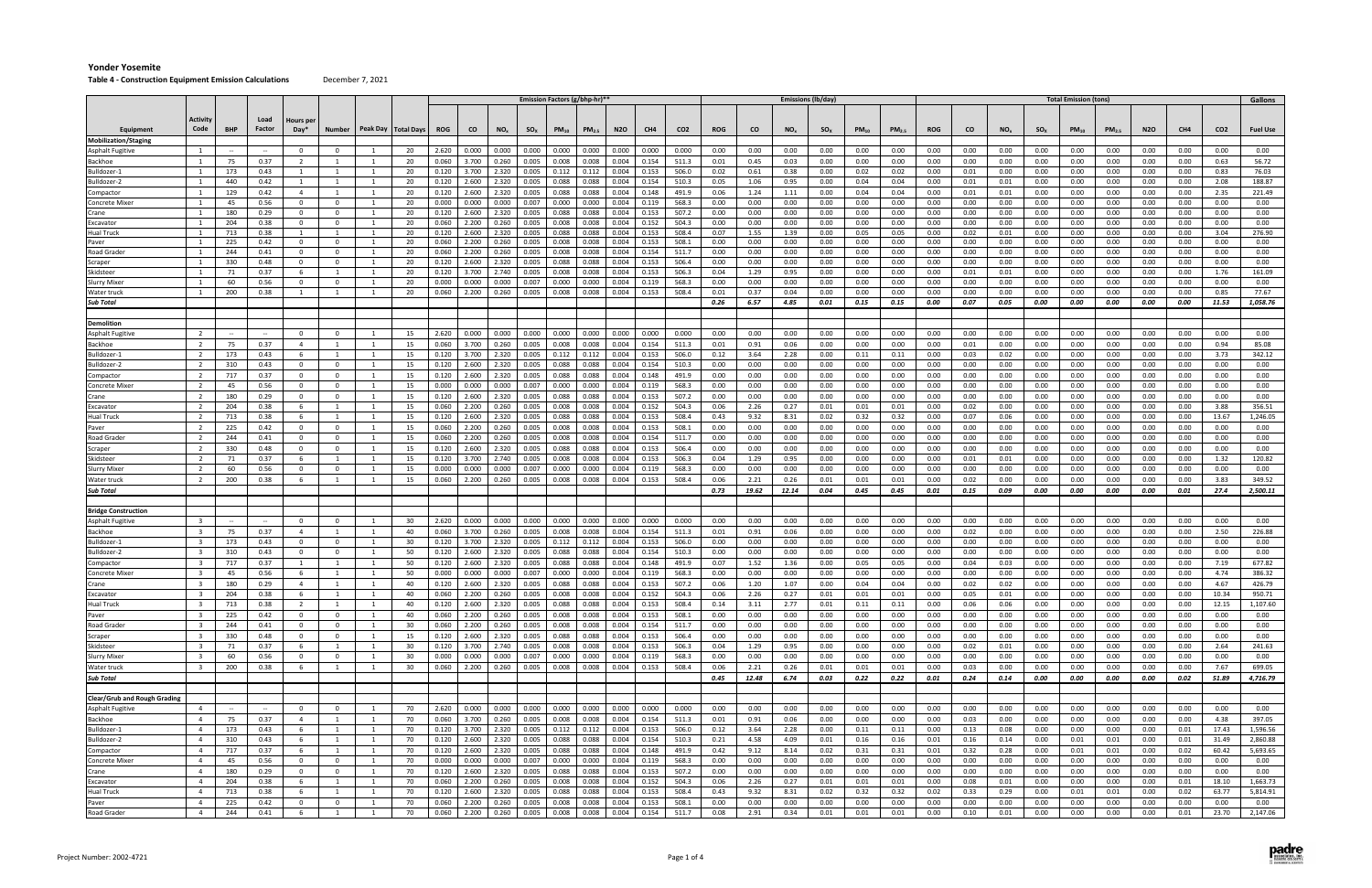#### **Table 4 ‐ Construction Equipment Emission Calculations** December 7, 2021

|                             |                                |            |              |                                |                              |                              |                       |                |                |                 |                |                | Emission Factors (g/bhp-hr)** |                |                |                 |              |              |                 | Emissions (lb/day) |              |                   |              |                  |                 |                  | <b>Total Emission (tons)</b> |                   |              |                 |                 | Gallons              |
|-----------------------------|--------------------------------|------------|--------------|--------------------------------|------------------------------|------------------------------|-----------------------|----------------|----------------|-----------------|----------------|----------------|-------------------------------|----------------|----------------|-----------------|--------------|--------------|-----------------|--------------------|--------------|-------------------|--------------|------------------|-----------------|------------------|------------------------------|-------------------|--------------|-----------------|-----------------|----------------------|
|                             | <b>Activity</b>                |            | Load         | Hours per                      |                              |                              |                       |                |                |                 |                |                |                               |                |                |                 |              |              |                 |                    |              |                   |              |                  |                 |                  |                              |                   |              |                 |                 |                      |
| Equipment                   | Code                           | <b>BHP</b> | Factor       | $Day*$                         | <b>Number</b>                |                              | Peak Day   Total Days | <b>ROG</b>     | <b>CO</b>      | NO <sub>x</sub> | $SO_{x}$       | $PM_{10}$      | PM <sub>2.5</sub>             | <b>N2O</b>     | CH4            | CO <sub>2</sub> | <b>ROG</b>   | co           | NO <sub>x</sub> | $SO_{x}$           | $PM_{10}$    | PM <sub>2.5</sub> | <b>ROG</b>   | CO               | NO <sub>x</sub> | $SO_{x}$         | $PM_{10}$                    | PM <sub>2.5</sub> | <b>N2O</b>   | CH <sub>4</sub> | CO <sub>2</sub> | <b>Fuel Use</b>      |
| Scraper                     | -4                             | 330        | 0.48         | 6                              | - 1                          |                              | 70                    | 0.120          | 2.600          | 2.320           | 0.005          | 0.088          | 0.088                         | 0.004          | 0.153          | 506.4           | 0.25         | 5.45         | 4.86            | 0.01               | 0.18         | 0.18              | 0.01         | 0.19             | 0.17            | 0.00             | 0.01                         | 0.01              | 0.00         | 0.01            | 37.13           | 3,399.58             |
| Skidsteer                   | $\overline{4}$                 | 71         | 0.37         | 6                              | - 1                          | 1                            | 70                    | 0.120          | 3.700          | 2.740           | 0.005          | 0.008          | 0.008                         | 0.004          | 0.153          | 506.3           | 0.04         | 1.29         | 0.95            | 0.00               | 0.00         | 0.00              | 0.00         | 0.04             | 0.03            | 0.00             | 0.00                         | 0.00              | 0.00         | 0.00            | 6.16            | 563.81               |
| Slurry Mixer                | $\overline{4}$                 | 60         | 0.56         | $^{\circ}$                     | 0                            | 1                            | 70                    | 0.000          | 0.000          | 0.000           | 0.007          | 0.000          | 0.000                         | 0.004          | 0.119          | 568.3           | 0.00         | 0.00         | $0.00\,$        | 0.00               | 0.00         | 0.00              | 0.00         | 0.00             | 0.00            | 0.00             | 0.00                         | 0.00              | 0.00         | 0.00            | 0.00            | 0.00                 |
| Water truck                 | $\overline{a}$                 | 200        | 0.38         | -6                             |                              |                              | 70                    | 0.060          | 2.200          | 0.260           | 0.005          | 0.008          | 0.008                         | 0.004          | 0.153          | 508.4           | 0.06         | 2.21         | 0.26            | 0.01               | 0.01         | 0.01              | 0.00         | 0.08             | 0.01            | 0.00             | 0.00                         | 0.00              | 0.00         | 0.01            | 17.89           | 1,631.11             |
| Sub Total                   |                                |            |              |                                |                              |                              |                       |                |                |                 |                |                |                               |                |                |                 | 1.69         | 41.68        | 29.58           | 0.08               | 1.11         | 1.11              | 0.06         | 1.46             | 1.04            | 0.00             | 0.04                         | 0.04              | 0.00         | 0.08            | 280.5           | 25,768.35            |
|                             |                                |            |              |                                |                              |                              |                       |                |                |                 |                |                |                               |                |                |                 |              |              |                 |                    |              |                   |              |                  |                 |                  |                              |                   |              |                 |                 |                      |
| Utilities Installation      |                                |            |              |                                |                              |                              |                       |                |                |                 |                |                |                               |                |                |                 |              |              |                 |                    |              |                   |              |                  |                 |                  |                              |                   |              |                 |                 |                      |
| <b>Asphalt Fugitive</b>     | 5                              | $\sim$     | $\sim$       | $\mathbf 0$                    | $\overline{0}$               | $\overline{1}$               | 120                   | 2.620          | 0.000          | 0.000           | 0.000          | 0.000          | 0.000                         | 0.000          | 0.000          | 0.000           | 0.00         | 0.00         | 0.00            | 0.00               | 0.00         | 0.00              | 0.00         | 0.00             | 0.00            | 0.00             | 0.00                         | 0.00              | 0.00         | 0.00            | 0.00            | 0.00                 |
| Backhoe                     | 5                              | 75         | 0.37         | 6                              | $\overline{1}$               |                              | 120                   | 0.060          | 3.700          | 0.260           | 0.005          | 0.008          | 0.008                         | 0.004          | 0.154          | 511.3           | 0.02         | 1.36         | 0.10            | 0.00               | 0.00         | 0.00              | 0.00         | 0.08             | 0.01            | 0.00             | 0.00                         | 0.00              | 0.00         | 0.00            | 11.26           | 1,020.98             |
| Bulldozer-1                 | -5                             | 173        | 0.43         | $^{\circ}$                     | $^{\circ}$                   | - 1                          | 120                   | 0.120          | 3.700          | 2.320           | 0.005          | 0.112          | 0.112                         | 0.004          | 0.153          | 506.0           | 0.00         | 0.00         | 0.00            | 0.00               | 0.00         | 0.00              | 0.00         | 0.00             | 0.00            | 0.00             | 0.00                         | 0.00              | 0.00         | 0.00            | 0.00            | 0.00                 |
| Bulldozer-2                 | - 5                            | 310        | 0.43         | $\mathbf 0$                    | $\mathbf 0$                  | $\overline{1}$               | 120                   | 0.120          | 2.600          | 2.320           | 0.005          | 0.088          | 0.088                         | 0.004          | 0.154          | 510.3           | 0.00         | 0.00         | 0.00            | 0.00               | 0.00         | 0.00              | 0.00         | 0.00             | 0.00            | 0.00             | 0.00                         | 0.00              | 0.00         | 0.00            | 0.00            | 0.00                 |
| Compactor                   | -5                             | 717        | 0.37         | $\overline{2}$                 | $\overline{1}$               | $\overline{1}$               | 120                   | 0.120          | 2.600          | 2.320           | 0.005          | 0.088          | 0.088                         | 0.004          | 0.148          | 491.9           | 0.14         | 3.04         | 2.71            | 0.01               | 0.10         | 0.10              | 0.01         | 0.18             | 0.16            | 0.00             | 0.01                         | 0.01              | 0.00         | 0.01            | 34.52           | 3,253.52             |
| Concrete Mixer              | -5<br>-5                       | 45         | 0.56         | $\overline{2}$                 | $\mathbf{1}$                 | - 1                          | 120                   | 0.000          | 0.000          | 0.000           | 0.007          | 0.000          | 0.000                         | 0.004          | 0.119          | 568.3           | 0.00         | 0.00         | 0.00            | 0.00               | 0.00         | 0.00              | 0.00         | 0.00             | 0.00            | 0.00             | 0.00                         | 0.00              | 0.00         | 0.00            | 3.79            | 309.05               |
| Crane                       |                                | 180        | 0.29         | $\mathbf 0$                    | $\mathbf{0}$                 |                              | 120                   | 0.120          | 2.600          | 2.320           | 0.005          | 0.088          | 0.088                         | 0.004          | 0.153          | 507.2           | 0.00         | 0.00         | 0.00            | 0.00               | 0.00         | 0.00              | 0.00         | 0.00             | 0.00            | 0.00             | 0.00                         | 0.00              | 0.00         | 0.00            | 0.00            | 0.00                 |
| Excavator<br>lual Truck     | -5                             | 204<br>713 | 0.38<br>0.38 | - 6<br>$\overline{4}$          | - 1<br>$\overline{1}$        |                              | 120<br>120            | 0.060<br>0.120 | 2.200<br>2.600 | 0.260<br>2.320  | 0.005<br>0.005 | 0.008<br>0.088 | 0.008<br>0.088                | 0.004<br>0.004 | 0.152<br>0.153 | 504.3<br>508.4  | 0.06<br>0.29 | 2.26<br>6.21 | 0.27<br>5.54    | 0.01<br>0.01       | 0.01<br>0.21 | 0.01<br>0.21      | 0.00<br>0.02 | 0.14<br>0.37     | 0.02<br>0.33    | 0.00<br>0.00     | 0.00<br>0.01                 | 0.00<br>0.01      | 0.00<br>0.00 | 0.01<br>0.02    | 31.03<br>72.88  | 2,852.12<br>6,645.62 |
|                             |                                | 225        | 0.42         | $\mathbf 0$                    | $\mathbf{0}$                 | - 1                          | 120                   | 0.060          | 2.200          | 0.260           | 0.005          | 0.008          | 0.008                         | 0.004          | 0.153          | 508.1           | 0.00         | 0.00         | 0.00            | 0.00               | 0.00         | 0.00              | 0.00         | 0.00             | 0.00            | 0.00             | 0.00                         | 0.00              | 0.00         | 0.00            | 0.00            | 0.00                 |
| aver<br>Road Grader         | -5                             | 244        | 0.41         | $\mathbf 0$                    | $\mathbf 0$                  | -1                           | 120                   | 0.060          | 2.200          | 0.260           | 0.005          | 0.008          | 0.008                         | 0.004          | 0.154          | 511.7           | 0.00         | 0.00         | 0.00            | 0.00               | 0.00         | 0.00              | 0.00         | 0.00             | $0.00\,$        | 0.00             | 0.00                         | 0.00              | 0.00         | $0.00\,$        | $0.00\,$        | 0.00                 |
| Scraper                     | -5                             | 330        | 0.48         | $\mathbf 0$                    | $\mathbf{0}$                 | $\overline{1}$               | 120                   | 0.120          | 2.600          | 2.320           | 0.005          | 0.088          | 0.088                         | 0.004          | 0.153          | 506.4           | 0.00         | 0.00         | 0.00            | 0.00               | 0.00         | 0.00              | 0.00         | 0.00             | 0.00            | 0.00             | 0.00                         | 0.00              | 0.00         | 0.00            | 0.00            | 0.00                 |
| ikidsteer                   | -5                             | 71         | 0.37         | 6                              | - 1                          | - 1                          | 120                   | 0.120          | 3.700          | 2.740           | 0.005          | 0.008          | 0.008                         | 0.004          | 0.153          | 506.3           | 0.04         | 1.29         | 0.95            | 0.00               | 0.00         | 0.00              | 0.00         | 0.08             | 0.06            | 0.00             | 0.00                         | 0.00              | 0.00         | 0.00            | 10.56           | 966.53               |
| Slurry Mixer                | -5                             | 60         | 0.56         | $\overline{2}$                 | $\overline{1}$               |                              | 120                   | 0.000          | 0.000          | 0.000           | 0.007          | 0.000          | 0.000                         | 0.004          | 0.119          | 568.3           | 0.00         | 0.00         | 0.00            | 0.00               | 0.00         | 0.00              | 0.00         | 0.00             | 0.00            | 0.00             | 0.00                         | 0.00              | 0.00         | 0.00            | 5.05            | 412.07               |
| Water truck                 | 5                              | 200        | 0.38         | - 6                            | $\overline{1}$               | $\overline{1}$               | 120                   | 0.060          | 2.200          | 0.260           | 0.005          | 0.008          | 0.008                         | 0.004          | 0.153          | 508.4           | 0.06         | 2.21         | 0.26            | 0.01               | 0.01         | 0.01              | 0.00         | 0.13             | 0.02            | 0.00             | 0.00                         | 0.00              | 0.00         | 0.01            | 30.67           | 2,796.19             |
| Sub Total                   |                                |            |              |                                |                              |                              |                       |                |                |                 |                |                |                               |                |                |                 | 0.61         | 16.36        | 9.83            | 0.03               | 0.34         | 0.34              | 0.04         | 0.98             | 0.59            | 0.00             | 0.02                         | 0.02              | 0.00         | 0.06            | 199.8           | 18,256.07            |
|                             |                                |            |              |                                |                              |                              |                       |                |                |                 |                |                |                               |                |                |                 |              |              |                 |                    |              |                   |              |                  |                 |                  |                              |                   |              |                 |                 |                      |
| Drainage                    |                                |            |              |                                |                              |                              |                       |                |                |                 |                |                |                               |                |                |                 |              |              |                 |                    |              |                   |              |                  |                 |                  |                              |                   |              |                 |                 |                      |
| Asphalt Fugitive            | 6                              | $\sim$     | $\sim$       | $\Omega$                       | $^{\circ}$                   |                              | 70                    | 2.620          | 0.000          | 0.000           | 0.000          | 0.000          | 0.000                         | 0.000          | 0.000          | 0.000           | 0.00         | 0.00         | 0.00            | 0.00               | 0.00         | 0.00              | 0.00         | 0.00             | 0.00            | 0.00             | 0.00                         | 0.00              | 0.00         | 0.00            | 0.00            | 0.00                 |
| Backhoe                     | -6                             | 75         | 0.37         | 6                              | $\overline{1}$               | 1                            | 70                    | 0.060          | 3.700          | 0.260           | 0.005          | 0.008          | 0.008                         | 0.004          | 0.154          | 511.3           | 0.02         | 1.36         | 0.10            | 0.00               | 0.00         | 0.00              | 0.00         | 0.05             | 0.00            | 0.00             | 0.00                         | 0.00              | 0.00         | 0.00            | 6.57            | 595.57               |
| 3ulldozer-1                 | 6                              | 173        | 0.43         | $\mathbf 0$                    | $\mathbf 0$                  | -1                           | 70                    | 0.120          | 3.700          | 2.320           | 0.005          | 0.112          | 0.112                         | 0.004          | 0.153          | 506.0           | 0.00         | 0.00         | 0.00            | 0.00               | 0.00         | 0.00              | 0.00         | 0.00             | $0.00\,$        | 0.00             | 0.00                         | 0.00              | 0.00         | 0.00            | 0.00            | 0.00                 |
| 3ulldozer-2                 | 6                              | 310        | 0.43         | $\mathbf 0$                    | $\Omega$                     | -1                           | 70                    | 0.120          | 2.600          | 2.320           | 0.005          | 0.088          | 0.088                         | 0.004          | 0.154          | 510.3           | 0.00         | 0.00         | 0.00            | 0.00               | 0.00         | 0.00              | 0.00         | 0.00             | 0.00            | 0.00             | 0.00                         | 0.00              | 0.00         | 0.00            | 0.00            | 0.00                 |
| Compactor                   | 6                              | 717        | 0.37         | 2                              | 1                            | 1                            | 70                    | 0.120          | 2.600          | 2.320           | 0.005          | 0.088          | 0.088                         | 0.004          | 0.148          | 491.9           | 0.14         | 3.04         | 2.71            | 0.01               | 0.10         | 0.10              | 0.00         | 0.11             | 0.09            | 0.00             | 0.00                         | 0.00              | 0.00         | 0.01            | 20.14           | 1,897.88             |
| Concrete Mixer              | 6                              | 45         | 0.56         | 2                              | <sup>1</sup>                 | 1                            | 70                    | 0.000          | 0.000          | 0.000           | 0.007          | 0.000          | 0.000                         | 0.004          | 0.119          | 568.3           | 0.00         | 0.00         | 0.00            | 0.00               | 0.00         | 0.00              | 0.00         | 0.00             | 0.00            | 0.00             | 0.00                         | 0.00              | 0.00         | 0.00            | 2.21            | 180.28               |
| Crane                       | -6                             | 180        | 0.29         | $\mathbf 0$                    | $\mathbf{0}$                 | $\mathbf{1}$                 | 70                    | 0.120          | 2.600          | 2.320           | 0.005          | 0.088          | 0.088                         | 0.004          | 0.153          | 507.2           | 0.00         | 0.00         | 0.00            | 0.00               | 0.00         | 0.00              | 0.00         | 0.00             | 0.00            | 0.00             | 0.00                         | 0.00              | 0.00         | 0.00            | 0.00            | 0.00                 |
| Excavator                   | 6                              | 204        | 0.38         | 6                              | $\overline{1}$               | 1                            | 70                    | 0.060          | 2.200          | 0.260           | 0.005          | 0.008          | 0.008                         | 0.004          | 0.152          | 504.3           | 0.06         | 2.26         | 0.27            | 0.01               | 0.01         | 0.01              | 0.00         | 0.08             | 0.01            | 0.00             | 0.00                         | 0.00              | 0.00         | 0.01            | 18.10           | 1,663.73             |
| Hual Truck                  | 6                              | 713        | 0.38         | $\overline{4}$                 | $\overline{1}$               | 1                            | 70                    | 0.120          | 2.600          | 2.320           | 0.005          | 0.088          | 0.088                         | 0.004          | 0.153          | 508.4           | 0.29         | 6.21         | 5.54            | 0.01               | 0.21         | 0.21              | 0.01         | 0.22             | 0.19            | 0.00             | 0.01                         | 0.01              | 0.00         | 0.01            | 42.51           | 3,876.61             |
| Paver                       | -6                             | 225        | 0.42         | $^{\circ}$                     | $^{\circ}$                   | 1                            | 70                    | 0.060          | 2.200          | 0.260           | 0.005          | 0.008          | 0.008                         | 0.004          | 0.153          | 508.1           | 0.00         | 0.00         | 0.00            | 0.00               | 0.00         | 0.00              | 0.00         | 0.00             | $0.00\,$        | 0.00             | 0.00                         | 0.00              | 0.00         | 0.00            | 0.00            | 0.00                 |
| Road Grader                 | 6                              | 244        | 0.41         | $\mathbf 0$                    | $\Omega$                     |                              | 70                    | 0.060          | 2.200          | 0.260           | 0.005          | 0.008          | 0.008                         | 0.004          | 0.154          | 511.7           | 0.00         | 0.00         | 0.00            | 0.00               | 0.00         | 0.00              | 0.00         | 0.00             | 0.00            | 0.00             | 0.00                         | 0.00              | 0.00         | 0.00            | 0.00            | 0.00                 |
| scraper                     | -6                             | 330        | 0.48         | $\mathbf 0$                    | $\mathbf 0$                  | - 1                          | 70                    | 0.120          | 2.600          | 2.320           | 0.005          | 0.088          | 0.088                         | 0.004          | 0.153          | 506.4           | 0.00         | 0.00         | 0.00            | 0.00               | 0.00         | 0.00              | 0.00         | 0.00             | 0.00            | 0.00             | 0.00                         | 0.00              | 0.00         | 0.00            | 0.00            | 0.00                 |
| ikidsteer                   | 6                              | 71         | 0.37         | 6                              | $\overline{1}$               | -1                           | 70                    | 0.120          | 3.700          | 2.740           | 0.005          | 0.008          | 0.008                         | 0.004          | 0.153          | 506.3           | 0.04         | 1.29         | 0.95            | 0.00               | 0.00         | 0.00              | 0.00         | 0.04             | 0.03            | 0.00             | 0.00                         | 0.00              | 0.00         | 0.00            | 6.16            | 563.81               |
| Slurry Mixer                | -6                             | 60         | 0.56         | 2                              | $\overline{1}$               | - 1                          | 70                    | 0.000          | 0.000          | 0.000           | 0.007          | 0.000          | 0.000                         | 0.004          | 0.119          | 568.3           | 0.00         | 0.00         | 0.00            | 0.00               | 0.00         | 0.00              | 0.00         | 0.00             | 0.00            | 0.00             | 0.00                         | 0.00              | $0.00\,$     | 0.00            | 2.95            | 240.37               |
| Water truck                 | 6                              | 200        | 0.38         | 6                              | - 1                          |                              | 70                    | 0.060          | 2.200          | 0.260           | 0.005          | 0.008          | 0.008                         | 0.004          | 0.153          | 508.4           | 0.06         | 2.21         | 0.26            | 0.01               | 0.01         | 0.01              | 0.00         | 0.08             | 0.01            | 0.00             | 0.00                         | 0.00              | 0.00         | 0.01            | 17.89           | 1,631.11             |
| Sub Total                   |                                |            |              |                                |                              |                              |                       |                |                |                 |                |                |                               |                |                |                 | 0.61         | 16.36        | 9.83            | 0.03               | 0.34         | 0.34              | 0.02         | 0.57             | 0.34            | 0.00             | 0.01                         | 0.01              | 0.00         | 0.03            | 116.52          | 10,649.37            |
|                             |                                |            |              |                                |                              |                              |                       |                |                |                 |                |                |                               |                |                |                 |              |              |                 |                    |              |                   |              |                  |                 |                  |                              |                   |              |                 |                 |                      |
| Trenching                   |                                |            |              |                                |                              |                              |                       |                |                |                 |                |                |                               |                |                |                 |              |              |                 |                    |              |                   |              |                  |                 |                  |                              |                   |              |                 |                 |                      |
| Asphalt Fugitive            | $\overline{7}$                 |            |              | $\mathbf 0$                    | $\mathbf 0$                  | 1                            | 15                    | 2.620          | 0.000          | 0.000           | 0.000          | 0.000          | 0.000                         | 0.000          | 0.000          | 0.000           | 0.00         | 0.00         | 0.00            | 0.00               | 0.00         | 0.00              | 0.00         | 0.00             | 0.00            | 0.00             | 0.00                         | 0.00              | 0.00         | 0.00            | 0.00            | 0.00                 |
| Backhoe                     | 7<br>$\overline{7}$            | 75         | 0.37         | 6<br>$\mathbf 0$               | 1<br>$\mathbf{0}$            | 1<br>$\overline{1}$          | 15                    | 0.060          | 3.700          | 0.260           | 0.005          |                | $0.008$ 0.008                 | 0.004          | 0.154          | 511.3           | 0.02         | 1.36         | 0.10            | 0.00               | $0.00\,$     | 0.00              | 0.00         | 0.01             | 0.00            | $0.00\,$         | 0.00                         | 0.00              | 0.00         | 0.00            | 1.41            | 127.62               |
| Bulldozer-1                 |                                | 173        | 0.43         |                                |                              |                              | 15                    | 0.120          | 3.700          | 2.320           | 0.005          | 0.112          | 0.112                         | 0.004          | 0.153          | 506.0           | 0.00         | 0.00         | 0.00            | 0.00               | 0.00         | 0.00              | 0.00         | 0.00             | 0.00            | 0.00             | 0.00                         | 0.00              | 0.00         | 0.00            | 0.00            | 0.00                 |
| Bulldozer-2                 | $7\overline{ }$<br>$7^{\circ}$ | 310<br>717 | 0.43<br>0.37 | $\mathbf{0}$<br>$\overline{2}$ | $\mathbf{0}$<br>$\mathbf{1}$ | $\mathbf{1}$<br>$\mathbf{1}$ | 15<br>15              | 0.120<br>0.120 | 2.600<br>2.600 | 2.320<br>2.320  | 0.005<br>0.005 |                | 0.088 0.088<br>0.088 0.088    | 0.004<br>0.004 | 0.154<br>0.148 | 510.3<br>491.9  | 0.00<br>0.14 | 0.00<br>3.04 | 0.00<br>2.71    | $0.00\,$<br>0.01   | 0.00<br>0.10 | 0.00<br>0.10      | 0.00         | $0.00\,$<br>0.02 | 0.00<br>0.02    | $0.00\,$<br>0.00 | 0.00<br>0.00                 | 0.00<br>0.00      | 0.00<br>0.00 | 0.00<br>0.00    | 0.00<br>4.32    | 0.00<br>406.69       |
| Compactor<br>Concrete Mixer | $7\overline{ }$                | 45         | 0.56         | 2                              | $\mathbf{1}$                 | 1                            | 15                    | 0.000          | 0.000          | 0.000           | 0.007          |                | 0.000 0.000                   | 0.004          | 0.119          | 568.3           | 0.00         | 0.00         | 0.00            | 0.00               | 0.00         | 0.00              | 0.00<br>0.00 | 0.00             | 0.00            | 0.00             | 0.00                         | 0.00              | $0.00\,$     | 0.00            | 0.47            | 38.63                |
| Crane                       | $7^{\circ}$                    | 180        | 0.29         | $\mathbf{0}$                   | $\mathbf{0}$                 | <sup>1</sup>                 | 15                    | 0.120          | 2.600          | 2.320           | 0.005          |                | 0.088 0.088                   | 0.004          | 0.153          | 507.2           | 0.00         | 0.00         | 0.00            | 0.00               | 0.00         | 0.00              | 0.00         | 0.00             | 0.00            | 0.00             | 0.00                         | 0.00              | 0.00         | 0.00            | 0.00            | 0.00                 |
| Excavator                   | $\overline{7}$                 | 204        | 0.38         | 6                              | $\mathbf{1}$                 | 1                            | 15                    | 0.060          | 2.200          | 0.260           | 0.005          | 0.008          | 0.008                         | 0.004          | 0.152          | 504.3           | 0.06         | 2.26         | 0.27            | 0.01               | 0.01         | 0.01              | 0.00         | 0.02             | 0.00            | 0.00             | 0.00                         | 0.00              | 0.00         | 0.00            | 3.88            | 356.51               |
| Hual Truck                  | $7\overline{ }$                | 713        | 0.38         | $\overline{4}$                 | $\overline{1}$               | 1                            | 15                    | 0.120          | 2.600          | 2.320           | 0.005          | 0.088          | 0.088                         | 0.004          | 0.153          | 508.4           | 0.29         | 6.21         | 5.54            | 0.01               | 0.21         | 0.21              | 0.00         | 0.05             | 0.04            | 0.00             | 0.00                         | 0.00              | 0.00         | 0.00            | 9.11            | 830.70               |
| Paver                       | $\overline{7}$                 | 225        | 0.42         | $\mathbf 0$                    | $\mathbf{0}$                 | $\overline{1}$               | 15                    | 0.060          | 2.200          | 0.260           | 0.005          | 0.008          | 0.008                         | 0.004          | 0.153          | 508.1           | 0.00         | 0.00         | 0.00            | 0.00               | 0.00         | 0.00              | 0.00         | 0.00             | 0.00            | 0.00             | 0.00                         | 0.00              | 0.00         | 0.00            | 0.00            | 0.00                 |
| Road Grader                 | $7\overline{ }$                | 244        | 0.41         | $\overline{0}$                 | $\mathbf{0}$                 | 1                            | 15                    | 0.060          | 2.200          | 0.260 0.005     |                |                | $0.008$ 0.008                 | 0.004          | 0.154          | 511.7           | 0.00         | 0.00         | 0.00            | 0.00               | 0.00         | 0.00              | 0.00         | $0.00\,$         | 0.00            | $0.00\,$         | 0.00                         | 0.00              | 0.00         | 0.00            | 0.00            | 0.00                 |
| Scraper                     | $\overline{7}$                 | 330        | 0.48         | $\mathbf 0$                    | $\mathbf{0}$                 | 1                            | 15                    | 0.120          | 2.600          | 2.320           | 0.005          |                | 0.088 0.088                   | 0.004          | 0.153          | 506.4           | 0.00         | 0.00         | 0.00            | 0.00               | 0.00         | 0.00              | 0.00         | 0.00             | 0.00            | 0.00             | 0.00                         | 0.00              | 0.00         | 0.00            | 0.00            | 0.00                 |
| Skidsteer                   | $\overline{7}$                 | 71         | 0.37         | 6                              | 1                            | 1                            | 15                    | 0.120          | 3.700          | 2.740           | 0.005          | 0.008          | 0.008                         | 0.004          | 0.153          | 506.3           | 0.04         | 1.29         | 0.95            | 0.00               | 0.00         | 0.00              | 0.00         | 0.01             | 0.01            | 0.00             | 0.00                         | 0.00              | 0.00         | 0.00            | 1.32            | 120.82               |
| <b>Slurry Mixer</b>         | $7\overline{ }$                | 60         | 0.56         | $\overline{2}$                 | $\mathbf{1}$                 | $\mathbf{1}$                 | 15                    | 0.000          | 0.000          | 0.000           | 0.007          | 0.000          | 0.000                         | 0.004          | 0.119          | 568.3           | 0.00         | 0.00         | 0.00            | $0.00\,$           | 0.00         | 0.00              | 0.00         | 0.00             | 0.00            | $0.00\,$         | 0.00                         | 0.00              | $0.00\,$     | 0.00            | 0.63            | 51.51                |
| Water truck                 | 7                              | 200        | 0.38         | 6                              | $\overline{1}$               | 1                            | 15                    | 0.060          | 2.200          | 0.260           | 0.005          |                | $0.008$ 0.008                 | 0.004          | 0.153          | 508.4           | 0.06         | 2.21         | 0.26            | 0.01               | 0.01         | 0.01              | 0.00         | 0.02             | 0.00            | 0.00             | 0.00                         | 0.00              | 0.00         | 0.00            | 3.83            | 349.52               |
| Sub Total                   |                                |            |              |                                |                              |                              |                       |                |                |                 |                |                |                               |                |                |                 | 0.61         | 16.36        | 9.83            | 0.03               | 0.34         | 0.34              | 0.00         | 0.12             | 0.07            | 0.00             | 0.00                         | 0.00              | 0.00         | 0.01            | 24.97           | 2,282.01             |
|                             |                                |            |              |                                |                              |                              |                       |                |                |                 |                |                |                               |                |                |                 |              |              |                 |                    |              |                   |              |                  |                 |                  |                              |                   |              |                 |                 |                      |
| <b>Streets and Parking</b>  |                                |            |              |                                |                              |                              |                       |                |                |                 |                |                |                               |                |                |                 |              |              |                 |                    |              |                   |              |                  |                 |                  |                              |                   |              |                 |                 |                      |
| <b>Asphalt Fugitive</b>     | 8                              | $\sim$     | $\sim$       | $\overline{0}$                 | $\overline{0}$               | $\mathbf{1}$                 | 40                    | 2.620          | 0.000          | 0.000           | 0.000          |                | $0.000$ 0.000                 | 0.000          | 0.000          | 0.000           | 0.00         | 0.00         | 0.00            | 0.00               | 0.00         | 0.00              | 0.00         | 0.00             | 0.00            | 0.00             | 0.00                         | 0.00              | 0.00         | 0.00            | 0.00            | 0.00                 |
| Backhoe                     | 8                              | 75         | 0.37         | $\mathbf 0$                    | $\mathbf 0$                  | 1                            | 40                    | 0.060          | 3.700          | 0.260           | 0.005          | 0.008          | 0.008                         | 0.004          | 0.154          | 511.3           | 0.00         | 0.00         | 0.00            | 0.00               | 0.00         | 0.00              | 0.00         | 0.00             | 0.00            | 0.00             | 0.00                         | 0.00              | 0.00         | 0.00            | 0.00            | 0.00                 |
| Bulldozer-1                 | 8                              | 173        | 0.43         | $\overline{\mathbf{3}}$        | $\mathbf{1}$                 | 1                            | 40                    | 0.120          | 3.700          | 2.320           | 0.005          |                | $0.112$ $0.112$               | 0.004          | 0.153          | 506.0           | 0.06         | 1.82         | 1.14            | 0.00               | 0.06         | 0.06              | 0.00         | 0.04             | 0.02            | 0.00             | 0.00                         | 0.00              | 0.00         | 0.00            | 4.98            | 456.16               |
| Bulldozer-2                 | 8                              | 310        | 0.43         | $\mathbf 0$                    | $\mathbf 0$                  | 1                            | 40                    | 0.120          | 2.600          | 2.320           | 0.005          | 0.088          | 0.088                         | 0.004          | 0.154          | 510.3           | 0.00         | 0.00         | 0.00            | 0.00               | 0.00         | 0.00              | 0.00         | 0.00             | 0.00            | 0.00             | 0.00                         | 0.00              | 0.00         | 0.00            | 0.00            | 0.00                 |
| Compactor                   | 8                              | 717        | 0.37         | 5                              | $\mathbf{1}$                 | 1                            | 40                    | 0.120          | 2.600          | 2.320           | 0.005          | 0.088          | 0.088                         | 0.004          | 0.148          | 491.9           | 0.35         | 7.60         | 6.78            | 0.01               | 0.26         | 0.26              | 0.01         | 0.15             | 0.14            | 0.00             | 0.01                         | 0.01              | 0.00         | 0.01            | 28.77           | 2,711.26             |

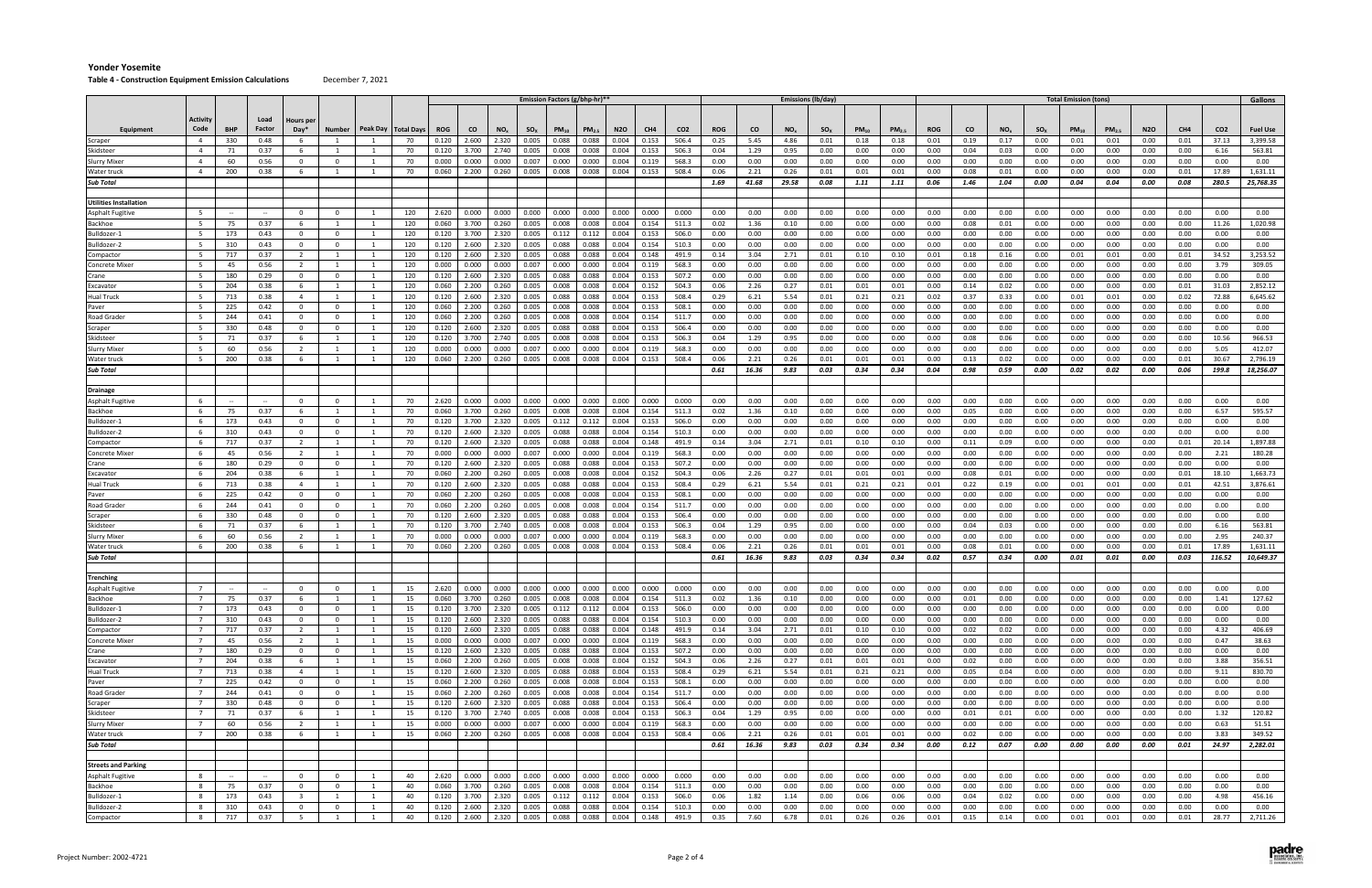#### **Table 4 ‐ Construction Equipment Emission Calculations** December 7, 2021

|                                      |                 |            |              |                                           |                                  |                |                       |                |                |                                  |                |                | Emission Factors (g/bhp-hr)**                           |                  |                |                 |              |              |                 | Emissions (lb/day) |              |                   |              |              |                 |              | <b>Total Emission (tons)</b> |                   |              |              |                 | Gallons          |
|--------------------------------------|-----------------|------------|--------------|-------------------------------------------|----------------------------------|----------------|-----------------------|----------------|----------------|----------------------------------|----------------|----------------|---------------------------------------------------------|------------------|----------------|-----------------|--------------|--------------|-----------------|--------------------|--------------|-------------------|--------------|--------------|-----------------|--------------|------------------------------|-------------------|--------------|--------------|-----------------|------------------|
|                                      |                 |            |              |                                           |                                  |                |                       |                |                |                                  |                |                |                                                         |                  |                |                 |              |              |                 |                    |              |                   |              |              |                 |              |                              |                   |              |              |                 |                  |
|                                      | <b>Activity</b> |            | Load         | <b>Hours</b> per                          |                                  |                |                       |                |                |                                  |                |                |                                                         |                  |                |                 |              |              |                 |                    |              |                   |              |              |                 |              |                              |                   |              |              |                 |                  |
| Equipment                            | Code            | <b>BHP</b> | Factor       | $Day*$                                    | Number                           |                | Peak Day   Total Days | ROG            | <b>CO</b>      | NO <sub>x</sub>                  | $SO_{X}$       | $PM_{10}$      | PM <sub>2.5</sub>                                       | N <sub>2</sub> O | CH4            | CO <sub>2</sub> | <b>ROG</b>   | <b>CO</b>    | NO <sub>x</sub> | $SO_{X}$           | $PM_{10}$    | PM <sub>2.5</sub> | <b>ROG</b>   | <b>CO</b>    | NO <sub>x</sub> | $SO_{X}$     | $PM_{10}$                    | PM <sub>2.5</sub> | <b>N2O</b>   | CH4          | CO <sub>2</sub> | <b>Fuel Use</b>  |
| <b>Concrete Mixer</b>                | 8               | 45<br>180  | 0.56<br>0.29 | $\Omega$<br>$\Omega$                      | $\Omega$                         | 1              | 40<br>40              | 0.000<br>0.120 | 0.000          | 0.000<br>2.320                   | 0.007<br>0.005 | 0.000<br>0.088 | 0.000                                                   | 0.004            | 0.119<br>0.153 | 568.3<br>507.2  | 0.00<br>0.00 | 0.00<br>0.00 | 0.00            | 0.00               | 0.00<br>0.00 | 0.00<br>0.00      | 0.00         | 0.00         | 0.00<br>0.00    | 0.00<br>0.00 | 0.00<br>0.00                 | 0.00              | 0.00         | 0.00<br>0.00 | 0.00<br>0.00    | 0.00<br>0.00     |
| Crane<br>Excavator                   | 8<br>8          | 204        | 0.38         | - 6                                       | $\overline{1}$                   | 1              | 40                    | 0.060          | 2.600<br>2.200 | 0.260                            | 0.005          | 0.008          | 0.088<br>0.008                                          | 0.004<br>0.004   | 0.152          | 504.3           | 0.06         | 2.26         | 0.00<br>0.27    | 0.00<br>0.01       | 0.01         | 0.01              | 0.00<br>0.00 | 0.00<br>0.05 | 0.01            | 0.00         | 0.00                         | 0.00<br>0.00      | 0.00<br>0.00 | 0.00         | 10.34           | 950.71           |
| Hual Truck                           | 8               | 713        | 0.38         | 4                                         | -1                               | 1              | 40                    | 0.120          | 2.600          | 2.320                            | 0.005          | 0.088          | 0.088                                                   | 0.004            | 0.153          | 508.4           | 0.29         | 6.21         | 5.54            | 0.01               | 0.21         | 0.21              | 0.01         | 0.12         | 0.11            | 0.00         | 0.00                         | 0.00              | 0.00         | 0.01         | 24.29           | 2,215.21         |
| Paver                                | 8               | 225        | 0.42         | $\overline{0}$                            | $\Omega$                         |                | 40                    | 0.060          | 2.200          | 0.260                            | 0.005          | 0.008          | 0.008                                                   | 0.004            | 0.153          | 508.1           | 0.00         | 0.00         | 0.00            | 0.00               | 0.00         | 0.00              | 0.00         | 0.00         | 0.00            | 0.00         | 0.00                         | 0.00              | 0.00         | 0.00         | 0.00            | 0.00             |
| Road Grader                          | 8               | 244        | 0.41         | - 6                                       |                                  | $\mathbf{1}$   | 40                    | 0.060          | 2.200          | 0.260                            | 0.005          | 0.008          | 0.008                                                   | 0.004            | 0.154          | 511.7           | 0.08         | 2.91         | 0.34            | 0.01               | 0.01         | 0.01              | 0.00         | 0.06         | 0.01            | 0.00         | 0.00                         | 0.00              | 0.00         | 0.00         | 13.54           | 1,226.89         |
| scraper                              | 8               | 330        | 0.48         | $\overline{0}$                            | . റ                              | 1              | 40                    | 0.120          | 2.600          | 2.320                            | 0.005          | 0.088          | 0.088                                                   | 0.004            | 0.153          | 506.4           | 0.00         | 0.00         | 0.00            | 0.00               | 0.00         | 0.00              | 0.00         | 0.00         | 0.00            | 0.00         | 0.00                         | 0.00              | 0.00         | 0.00         | 0.00            | 0.00             |
| Skidsteer                            | 8               | 71         | 0.37         | - 6                                       | -1                               | 1              | 40                    | 0.120          | 3.700          | 2.740                            | 0.005          | 0.008          | 0.008                                                   | 0.004            | 0.153          | 506.3           | 0.04         | 1.29         | 0.95            | 0.00               | 0.00         | 0.00              | 0.00         | 0.03         | 0.02            | 0.00         | 0.00                         | 0.00              | 0.00         | 0.00         | 3.52            | 322.18           |
| <b>Slurry Mixer</b>                  | 8               | 60         | 0.56         | $\Omega$                                  | $\Omega$                         | 1              | 40                    | 0.000          | 0.000          | 0.000                            | 0.007          | 0.000          | 0.000                                                   | 0.004            | 0.119          | 568.3           | 0.00         | 0.00         | 0.00            | 0.00               | 0.00         | 0.00              | 0.00         | 0.00         | 0.00            | 0.00         | 0.00                         | 0.00              | 0.00         | 0.00         | 0.00            | 0.00             |
| Water truck                          | 8               | 200        | 0.38         | -6                                        |                                  |                | 40                    | 0.060          | 2.200          | 0.260                            | 0.005          | 0.008          | 0.008                                                   | 0.004            | 0.153          | 508.4           | 0.06         | 2.21         | 0.26            | 0.01               | 0.01         | 0.01              | 0.00         | 0.04         | 0.01            | 0.00         | 0.00                         | 0.00              | 0.00         | 0.00         | 10.22           | 932.06           |
| Sub Total                            |                 |            |              |                                           |                                  |                |                       |                |                |                                  |                |                |                                                         |                  |                |                 | 0.94         | 24.30        | 15.29           | 0.05               | 0.55         | 0.55              | 0.02         | 0.49         | 0.31            | 0.00         | 0.01                         | 0.01              | 0.00         | 0.03         | 95.67           | 8,814.46         |
|                                      |                 |            |              |                                           |                                  |                |                       |                |                |                                  |                |                |                                                         |                  |                |                 |              |              |                 |                    |              |                   |              |              |                 |              |                              |                   |              |              |                 |                  |
| Paving                               |                 |            |              |                                           |                                  |                |                       |                |                |                                  |                |                |                                                         |                  |                |                 |              |              |                 |                    |              |                   |              |              |                 |              |                              |                   |              |              |                 |                  |
| <b>Asphalt Fugitive</b>              | 9               | $\sim$     | $\sim$       | 0.3                                       | - 1                              | 1              | - 5                   | 2.620          | 0.000          | 0.000                            | 0.000          | 0.000          | 0.000                                                   | 0.000            | 0.000          | 0.000           | 2.62         | 0.00         | 0.00            | 0.00               | 0.00         | 0.00              | 0.01         | 0.00         | 0.00            | 0.00         | 0.00                         | 0.00              | 0.00         | 0.00         | 0.00            | 0.00             |
| Backhoe                              | 9               | 75         | 0.37         | $\Omega$                                  | $\Omega$                         |                | - 5                   | 0.060          | 3.700          | 0.260                            | 0.005          | 0.008          | 0.008                                                   | 0.004            | 0.154          | 511.3           | 0.00         | 0.00         | 0.00            | 0.00               | 0.00         | 0.00              | 0.00         | 0.00         | 0.00            | 0.00         | 0.00                         | 0.00              | 0.00         | 0.00         | 0.00            | 0.00             |
| Bulldozer-1                          | 9               | 173        | 0.43         | $\Omega$                                  |                                  |                | -5                    | 0.120          | 3.700          | 2.320                            | 0.005          | 0.112          | 0.112                                                   | 0.004            | 0.153          | 506.0           | 0.00         | 0.00         | 0.00            | 0.00               | 0.00         | 0.00              | 0.00         | 0.00         | 0.00            | 0.00         | 0.00                         | 0.00              | 0.00         | 0.00         | 0.00            | 0.00             |
| Bulldozer-2                          | 9               | 310        | 0.43         | . റ                                       |                                  |                | -5                    | 0.120          | 2.600          | 2.320                            | 0.005          | 0.088          | 0.088                                                   | 0.004            | 0.154          | 510.3           | 0.00         | 0.00         | 0.00            | 0.00               | 0.00         | 0.00              | $0.00\,$     | 0.00         | 0.00            | 0.00         | 0.00                         | 0.00              | 0.00         | 0.00         | 0.00            | 0.00             |
| Compactor                            | 9               | 717        | 0.37         | - 6                                       | -1                               | 1              | 5                     | 0.120          | 2.600          | 2.320                            | 0.005          | 0.088          | 0.088                                                   | 0.004            | 0.148          | 491.9           | 0.42         | 9.12         | 8.14            | 0.02               | 0.31         | 0.31              | $0.00\,$     | 0.02         | 0.02            | 0.00         | 0.00                         | 0.00              | 0.00         | 0.00         | 4.32            | 406.69           |
| Concrete Mixer                       | 9<br>-9         | 45<br>180  | 0.56         | $\mathbf 0$<br>$\Omega$                   | $\Omega$                         | 1<br>1         | 5<br>- 5              | 0.000<br>0.120 | 0.000<br>2.600 | 0.000<br>2.320                   | 0.007<br>0.005 | 0.000<br>0.088 | 0.000<br>0.088                                          | 0.004            | 0.119          | 568.3<br>507.2  | 0.00<br>0.00 | 0.00<br>0.00 | 0.00<br>0.00    | 0.00<br>0.00       | 0.00         | 0.00              | $0.00\,$     | 0.00         | 0.00<br>0.00    | 0.00         | 0.00<br>0.00                 | 0.00<br>0.00      | 0.00<br>0.00 | 0.00<br>0.00 | 0.00            | 0.00<br>0.00     |
| Crane                                | 9               | 204        | 0.29<br>0.38 | $\overline{0}$                            | $\Omega$                         | 1              | 5                     | 0.060          | 2.200          | 0.260                            | 0.005          | 0.008          | 0.008                                                   | 0.004<br>0.004   | 0.153<br>0.152 | 504.3           | 0.00         | 0.00         | 0.00            | 0.00               | 0.00<br>0.00 | 0.00<br>0.00      | 0.00<br>0.00 | 0.00<br>0.00 | 0.00            | 0.00<br>0.00 | 0.00                         | 0.00              | 0.00         | 0.00         | 0.00<br>0.00    | 0.00             |
| Excavator<br>Hual Truck              | 9               | 713        | 0.38         | $\overline{0}$                            | $\Omega$                         | $\overline{1}$ | - 5                   | 0.120          | 2.600          | 2.320                            | 0.005          | 0.088          | 0.088                                                   | 0.004            | 0.153          | 508.4           | 0.00         | 0.00         | 0.00            | 0.00               | 0.00         | 0.00              | 0.00         | 0.00         | 0.00            | 0.00         | 0.00                         | 0.00              | 0.00         | 0.00         | 0.00            | 0.00             |
| Paver                                | 9               | 225        | 0.42         | - 6                                       | - 1                              | 1              | 5                     | 0.060          | 2.200          | 0.260                            | 0.005          | 0.008          | 0.008                                                   | 0.004            | 0.153          | 508.1           | 0.08         | 2.75         | 0.33            | 0.01               | 0.01         | 0.01              | 0.00         | 0.01         | 0.00            | 0.00         | 0.00                         | 0.00              | 0.00         | 0.00         | 1.59            | 144.87           |
| Road Grader                          | 9               | 244        | 0.41         | $\overline{0}$                            | $\mathbf{0}$                     | 1              | 5                     | 0.060          | 2.200          | 0.260                            | 0.005          | 0.008          | 0.008                                                   | 0.004            | 0.154          | 511.7           | 0.00         | 0.00         | 0.00            | 0.00               | 0.00         | 0.00              | 0.00         | 0.00         | 0.00            | 0.00         | 0.00                         | 0.00              | 0.00         | 0.00         | 0.00            | 0.00             |
| Scraper                              | 9               | 330        | 0.48         | $\Omega$                                  |                                  |                | - 5                   | 0.120          | 2.600          | 2.320                            | 0.005          | 0.088          | 0.088                                                   | 0.004            | 0.153          | 506.4           | 0.00         | 0.00         | 0.00            | 0.00               | 0.00         | 0.00              | 0.00         | 0.00         | 0.00            | 0.00         | 0.00                         | 0.00              | 0.00         | 0.00         | 0.00            | 0.00             |
| Skidsteer                            | -9              | 71         | 0.37         | -6                                        |                                  |                | - 5                   | 0.120          | 3.700          | 2.740                            | 0.005          | 0.008          | 0.008                                                   | 0.004            | 0.153          | 506.3           | 0.04         | 1.29         | 0.95            | 0.00               | 0.00         | 0.00              | 0.00         | 0.00         | 0.00            | 0.00         | 0.00                         | 0.00              | 0.00         | 0.00         | 0.44            | 40.27            |
| Slurry Mixer                         | -9              | 60         | 0.56         | . റ                                       |                                  |                |                       | 0.000          | 0.000          | 0.000                            | 0.007          | 0.000          | 0.000                                                   | 0.004            | 0.119          | 568.3           | 0.00         | 0.00         | 0.00            | 0.00               | 0.00         | 0.00              | 0.00         | 0.00         | 0.00            | 0.00         | 0.00                         | 0.00              | 0.00         | 0.00         | 0.00            | 0.00             |
| Water truck                          | 9               | 200        | 0.38         | $\overline{4}$                            | -1                               | 1              | 5                     | 0.060          | 2.200          | 0.260                            | 0.005          | 0.008          | 0.008                                                   | 0.004            | 0.153          | 508.4           | 0.04         | 1.47         | 0.17            | 0.00               | 0.01         | 0.01              | 0.00         | 0.00         | 0.00            | 0.00         | 0.00                         | 0.00              | 0.00         | 0.00         | 0.85            | 77.67            |
| Sub Total                            |                 |            |              |                                           |                                  |                |                       |                |                |                                  |                |                |                                                         |                  |                |                 | 3.20         | 14.63        | 9.59            | 0.03               | 0.33         | 0.33              | 0.01         | 0.04         | 0.02            | 0.00         | 0.00                         | 0.00              | 0.00         | 0.00         | 7.19            | 669.50           |
|                                      |                 |            |              |                                           |                                  |                |                       |                |                |                                  |                |                |                                                         |                  |                |                 |              |              |                 |                    |              |                   |              |              |                 |              |                              |                   |              |              |                 |                  |
| Curb, Gutter, Sidewalks and Flatwork |                 |            |              |                                           |                                  |                |                       |                |                |                                  |                |                |                                                         |                  |                |                 |              |              |                 |                    |              |                   |              |              |                 |              |                              |                   |              |              |                 |                  |
| <b>Asphalt Fugitive</b>              | 10              | $\sim$     | $\sim$       | $\Omega$                                  |                                  | 1              | 15                    | 2.620          | 0.000          | 0.000                            | 0.000          | 0.000          | 0.000                                                   | 0.000            | 0.000          | 0.000           | 0.00         | 0.00         | 0.00            | 0.00               | 0.00         | 0.00              | 0.00         | 0.00         | 0.00            | 0.00         | 0.00                         | 0.00              | 0.00         | 0.00         | 0.00            | 0.00             |
| Backhoe                              | 10              | 75         | 0.37         | $\overline{a}$                            | - 1                              | 1              | 15                    | 0.060          | 3.700          | 0.260                            | 0.005          | 0.008          | 0.008                                                   | 0.004            | 0.154          | 511.3           | 0.01         | 0.91         | 0.06            | 0.00               | 0.00         | 0.00              | 0.00         | 0.01         | 0.00            | 0.00         | 0.00                         | 0.00              | 0.00         | 0.00         | 0.94            | 85.08            |
| Bulldozer-1                          | 10              | 173        | 0.43         | $\mathbf 0$                               | $\mathbf{0}$                     | 1              | 15                    | 0.120          | 3.700          | 2.320                            | 0.005          | 0.112          | 0.112                                                   | 0.004            | 0.153          | 506.0           | 0.00         | 0.00         | 0.00            | 0.00               | 0.00         | 0.00              | 0.00         | 0.00         | 0.00            | 0.00         | 0.00                         | 0.00              | 0.00         | 0.00         | 0.00            | 0.00             |
| Bulldozer-2                          | 10              | 310        | 0.43<br>0.37 | $\overline{0}$<br>$\overline{\mathbf{3}}$ | $\overline{0}$<br>$\overline{1}$ | 1<br>1         | 15<br>15              | 0.120          | 2.600          | 2.320<br>2.320                   | 0.005          | 0.088          | 0.088                                                   | 0.004            | 0.154          | 510.3           | 0.00         | 0.00         | 0.00            | 0.00               | 0.00         | 0.00              | 0.00         | 0.00         | 0.00            | 0.00         | 0.00                         | 0.00              | 0.00         | 0.00         | 0.00            | 0.00             |
| Compactor<br><b>Concrete Mixer</b>   | 10<br>10        | 717<br>45  | 0.56         | - 6                                       |                                  |                | 15                    | 0.120<br>0.000 | 2.600<br>0.000 | 0.000                            | 0.005<br>0.007 | 0.088<br>0.000 | 0.088<br>0.000                                          | 0.004<br>0.004   | 0.148<br>0.119 | 491.9<br>568.3  | 0.21<br>0.00 | 4.56<br>0.00 | 4.07<br>0.00    | 0.01<br>0.00       | 0.15<br>0.00 | 0.15<br>0.00      | 0.00<br>0.00 | 0.03<br>0.00 | 0.03<br>0.00    | 0.00<br>0.00 | 0.00<br>0.00                 | 0.00<br>0.00      | 0.00<br>0.00 | 0.00<br>0.00 | 6.47<br>1.42    | 610.03<br>115.89 |
| Crane                                | 10              | 180        | 0.29         | $\overline{0}$                            | $\Omega$                         | 1              | 15                    | 0.120          | 2.600          | 2.320                            | 0.005          | 0.088          | 0.088                                                   | 0.004            | 0.153          | 507.2           | 0.00         | 0.00         | 0.00            | 0.00               | 0.00         | 0.00              | 0.00         | 0.00         | 0.00            | 0.00         | 0.00                         | 0.00              | 0.00         | 0.00         | 0.00            | 0.00             |
| Excavator                            | 10              | 204        | 0.38         | - 6                                       | -1                               | 1              | 15                    | 0.060          | 2.200          | 0.260                            | 0.005          | 0.008          | 0.008                                                   | 0.004            | 0.152          | 504.3           | 0.06         | 2.26         | 0.27            | 0.01               | 0.01         | 0.01              | $0.00\,$     | 0.02         | 0.00            | 0.00         | 0.00                         | 0.00              | 0.00         | 0.00         | 3.88            | 356.51           |
| Hual Truck                           | 10              | 713        | 0.38         | -6                                        |                                  | 1              | 15                    | 0.120          | 2.600          | 2.320                            | 0.005          | 0.088          | 0.088                                                   | 0.004            | 0.153          | 508.4           | 0.43         | 9.32         | 8.31            | 0.02               | 0.32         | 0.32              | 0.00         | 0.07         | 0.06            | 0.00         | 0.00                         | 0.00              | 0.00         | 0.00         | 13.67           | 1,246.05         |
| Paver                                | 10              | 225        | 0.42         | $\Omega$                                  | $\Omega$                         | $\mathbf{1}$   | 15                    | 0.060          | 2.200          | 0.260                            | 0.005          | 0.008          | 0.008                                                   | 0.004            | 0.153          | 508.1           | 0.00         | 0.00         | 0.00            | 0.00               | 0.00         | 0.00              | 0.00         | 0.00         | 0.00            | 0.00         | 0.00                         | 0.00              | 0.00         | 0.00         | 0.00            | 0.00             |
| Road Grader                          | 10              | 244        | 0.41         | $\overline{a}$                            | 1                                | 1              | 15                    | 0.060          | 2.200          | 0.260                            | 0.005          | 0.008          | 0.008                                                   | 0.004            | 0.154          | 511.7           | 0.05         | 1.94         | 0.23            | 0.00               | 0.01         | 0.01              | 0.00         | 0.01         | 0.00            | 0.00         | 0.00                         | 0.00              | 0.00         | 0.00         | 3.39            | 306.72           |
| Scraper                              | 10              | 330        | 0.48         | $\mathbf{0}$                              | $\Omega$                         | 1              | 15                    | 0.120          | 2.600          | 2.320                            | 0.005          | 0.088          | 0.088                                                   | 0.004            | 0.153          | 506.4           | 0.00         | 0.00         | 0.00            | 0.00               | 0.00         | 0.00              | 0.00         | 0.00         | 0.00            | 0.00         | 0.00                         | 0.00              | 0.00         | 0.00         | 0.00            | 0.00             |
| Skidsteer                            | 10              | 71         | 0.37         | - 6                                       |                                  | 1              | 15                    | 0.120          | 3.700          | 2.740                            | 0.005          | 0.008          | 0.008                                                   | 0.004            | 0.153          | 506.3           | 0.04         | 1.29         | 0.95            | 0.00               | 0.00         | 0.00              | 0.00         | 0.01         | 0.01            | 0.00         | 0.00                         | 0.00              | 0.00         | 0.00         | 1.32            | 120.82           |
| <b>Slurry Mixer</b>                  | 10              | 60         | 0.56         | - 6                                       | 1                                | 1              | - 15                  | 0.000          |                |                                  |                |                | $0.000$ $0.000$ $0.007$ $0.000$ $0.000$ $0.004$ $0.119$ |                  |                | 568.3           | 0.00         | 0.00         | 0.00            | 0.00               | 0.00         | 0.00              | 0.00         | 0.00         | 0.00            | 0.00         | 0.00                         | 0.00              | 0.00         | 0.00         | 1.89            | 154.53           |
| Water truck                          | 10              | 200        | 0.38         | - 6                                       | 1                                | 1              | 15                    | 0.060          |                | 2.200 0.260 0.005                |                | 0.008          | 0.008                                                   | 0.004            | 0.153          | 508.4           | 0.06         | 2.21         | 0.26            | 0.01               | 0.01         | 0.01              | 0.00         | 0.02         | 0.00            | 0.00         | 0.00                         | 0.00              | 0.00         | 0.00         | 3.83            | 349.52           |
| Sub Total                            |                 |            |              |                                           |                                  |                |                       |                |                |                                  |                |                |                                                         |                  |                |                 | 0.87         | 22.48        | 14.16           | 0.05               | 0.50         | 0.50              | 0.01         | 0.17         | 0.11            | 0.00         | 0.00                         | 0.00              | 0.00         | 0.01         | 36.81           | 3,345.17         |
|                                      |                 |            |              |                                           |                                  |                |                       |                |                |                                  |                |                |                                                         |                  |                |                 |              |              |                 |                    |              |                   |              |              |                 |              |                              |                   |              |              |                 |                  |
| Landscaping                          |                 |            |              |                                           |                                  |                |                       |                |                |                                  |                |                |                                                         |                  |                |                 |              |              |                 |                    |              |                   |              |              |                 |              |                              |                   |              |              |                 |                  |
| <b>Asphalt Fugitive</b>              | 11              | $\sim$     | $\sim$       | $\overline{0}$                            | $\Omega$                         | 1              | 40                    | 2.620          |                | $0.000$ $0.000$ $0.000$ $0.000$  |                |                | 0.000                                                   | 0.000            | 0.000          | 0.000           | 0.00         | 0.00         | 0.00            | 0.00               | 0.00         | 0.00              | 0.00         | 0.00         | 0.00            | 0.00         | 0.00                         | 0.00              | 0.00         | 0.00         | 0.00            | 0.00             |
| Backhoe<br>Bulldozer-1               | 11<br>11        | 75<br>173  | 0.37<br>0.43 | $\overline{0}$<br>- 6                     | $\Omega$<br>1                    | 1<br>1         | 40<br>40              | 0.060<br>0.120 | 3.700          | 0.260 0.005<br>3.700 2.320 0.005 |                | 0.008<br>0.112 | 0.008<br>0.112                                          | 0.004<br>0.004   | 0.154<br>0.153 | 511.3<br>506.0  | 0.00<br>0.12 | 0.00<br>3.64 | 0.00<br>2.28    | 0.00<br>0.00       | 0.00<br>0.11 | 0.00<br>0.11      | 0.00<br>0.00 | 0.00<br>0.07 | 0.00<br>0.05    | 0.00<br>0.00 | 0.00<br>0.00                 | 0.00<br>0.00      | 0.00<br>0.00 | 0.00<br>0.00 | 0.00<br>9.96    | 0.00<br>912.32   |
| Bulldozer-2                          | 11              | 310        | 0.43         | $\overline{2}$                            | $\mathbf{1}$                     | 1              | 40                    | 0.120          |                | 2.600 2.320 0.005                |                | 0.088          | 0.088                                                   | 0.004            | 0.154          | 510.3           | 0.07         | 1.53         | 1.36            | 0.00               | 0.05         | 0.05              | 0.00         | 0.03         | 0.03            | 0.00         | 0.00                         | 0.00              | 0.00         | 0.00         | 6.00            | 544.93           |
| Compactor                            | 11              | 717        | 0.37         | $\overline{\mathbf{3}}$                   | 1                                | 1              | 40                    | 0.120          |                | 2.600 2.320 0.005                |                | 0.088          | 0.088                                                   | 0.004            | 0.148          | 491.9           | 0.21         | 4.56         | 4.07            | 0.01               | 0.15         | 0.15              | 0.00         | 0.09         | 0.08            | 0.00         | 0.00                         | 0.00              | 0.00         | 0.01         | 17.26           | 1,626.76         |
| <b>Concrete Mixer</b>                | 11              | 45         | 0.56         | $\overline{0}$                            | $\mathbf 0$                      | 1              | 40                    | 0.000          |                | $0.000$ $0.000$ $0.007$          |                | 0.000          | 0.000                                                   | 0.004            | 0.119          | 568.3           | 0.00         | 0.00         | 0.00            | 0.00               | 0.00         | 0.00              | 0.00         | 0.00         | 0.00            | 0.00         | 0.00                         | 0.00              | 0.00         | 0.00         | 0.00            | 0.00             |
| Crane                                | 11              | 180        | 0.29         | $\overline{0}$                            | $\overline{0}$                   | 1              | 40                    | 0.120          |                | 2.600 2.320 0.005                |                | 0.088          | 0.088                                                   | 0.004            | 0.153          | 507.2           | 0.00         | 0.00         | 0.00            | 0.00               | 0.00         | 0.00              | 0.00         | 0.00         | 0.00            | 0.00         | 0.00                         | 0.00              | 0.00         | 0.00         | 0.00            | 0.00             |
| Excavator                            | 11              | 204        | 0.38         | - 6                                       | 1                                | 1              | 40                    | 0.060          | 2.200          | 0.260 0.005                      |                | 0.008          | 0.008                                                   | 0.004            | 0.152          | 504.3           | 0.06         | 2.26         | 0.27            | 0.01               | 0.01         | 0.01              | 0.00         | 0.05         | 0.01            | $0.00\,$     | 0.00                         | 0.00              | 0.00         | 0.00         | 10.34           | 950.71           |
| Hual Truck                           | 11              | 713        | 0.38         | - 6                                       | 1                                | 1              | 40                    | 0.120          |                | 2.600 2.320 0.005                |                | 0.088          | 0.088                                                   | 0.004            | 0.153          | 508.4           | 0.43         | 9.32         | 8.31            | 0.02               | 0.32         | 0.32              | 0.01         | 0.19         | 0.17            | 0.00         | 0.01                         | 0.01              | 0.00         | 0.01         | 36.44           | 3,322.81         |
| Paver                                | 11              | 225        | 0.42         | $\overline{0}$                            | $\mathbf{0}$                     | 1              | 40                    | 0.060          |                | 2.200 0.260 0.005 0.008          |                |                | 0.008                                                   | 0.004            | 0.153          | 508.1           | 0.00         | 0.00         | 0.00            | 0.00               | 0.00         | 0.00              | 0.00         | 0.00         | 0.00            | $0.00\,$     | 0.00                         | 0.00              | 0.00         | 0.00         | 0.00            | 0.00             |
| Road Grader                          | 11              | 244        | 0.41         | $\overline{0}$                            | $\mathbf 0$                      | 1              | 40                    | 0.060          | 2.200          | 0.260 0.005                      |                | 0.008          | 0.008                                                   | 0.004            | 0.154          | 511.7           | 0.00         | 0.00         | 0.00            | 0.00               | 0.00         | 0.00              | 0.00         | 0.00         | 0.00            | 0.00         | 0.00                         | 0.00              | 0.00         | 0.00         | 0.00            | 0.00             |
| Scraper                              | 11              | 330        | 0.48         | $\overline{0}$                            | $\Omega$                         | 1              | 40                    | 0.120          | 2.600          | 2.320 0.005                      |                | 0.088          | 0.088                                                   | 0.004            | 0.153          | 506.4           | 0.00         | 0.00         | 0.00            | 0.00               | 0.00         | 0.00              | 0.00         | 0.00         | 0.00            | 0.00         | 0.00                         | 0.00              | 0.00         | 0.00         | 0.00            | 0.00             |
| Skidsteer                            | 11              | 71         | 0.37         | - 6                                       | 1                                | 1              | 40                    | 0.120          |                | 3.700 2.740 0.005                |                | 0.008          | 0.008                                                   | 0.004            | 0.153          | 506.3           | 0.04         | 1.29         | 0.95            | 0.00               | 0.00         | 0.00              | 0.00         | 0.03         | 0.02            | 0.00         | 0.00                         | 0.00              | 0.00         | 0.00         | 3.52            | 322.18           |
| <b>Slurry Mixer</b>                  | 11              | 60         | 0.56         | $\mathbf 0$                               | $\mathbf{0}$                     | 1              | 40                    | 0.000          | 0.000          | 0.000 0.007                      |                | 0.000          | 0.000                                                   | 0.004            | 0.119          | 568.3           | 0.00         | 0.00         | 0.00            | 0.00               | 0.00         | 0.00              | 0.00         | 0.00         | 0.00            | 0.00         | 0.00                         | 0.00              | $0.00\,$     | 0.00         | 0.00            | 0.00             |
| Water truck                          | 11              | 200        | 0.38         | - 6                                       | 1                                | 1              | 40                    | 0.060          |                | 2.200 0.260 0.005                |                | 0.008          | 0.008                                                   | 0.004            | 0.153          | 508.4           | 0.06         | 2.21         | 0.26            | 0.01               | 0.01         | 0.01              | 0.00         | 0.04         | 0.01            | 0.00         | 0.00                         | 0.00              | 0.00         | 0.00         | 10.22           | 932.06           |
| Sub Total                            |                 |            |              |                                           |                                  |                |                       |                |                |                                  |                |                |                                                         |                  |                |                 | 0.99         | 24.80        | 17.51           | 0.05               | 0.65         | 0.65              | 0.02         | 0.50         | 0.35            | 0.00         | 0.01                         | 0.01              | 0.00         | 0.03         | 93.7            | 8,611.76         |
|                                      |                 |            |              |                                           |                                  |                |                       |                |                |                                  |                |                |                                                         |                  |                |                 |              |              |                 |                    |              |                   |              |              |                 |              |                              |                   |              |              |                 |                  |

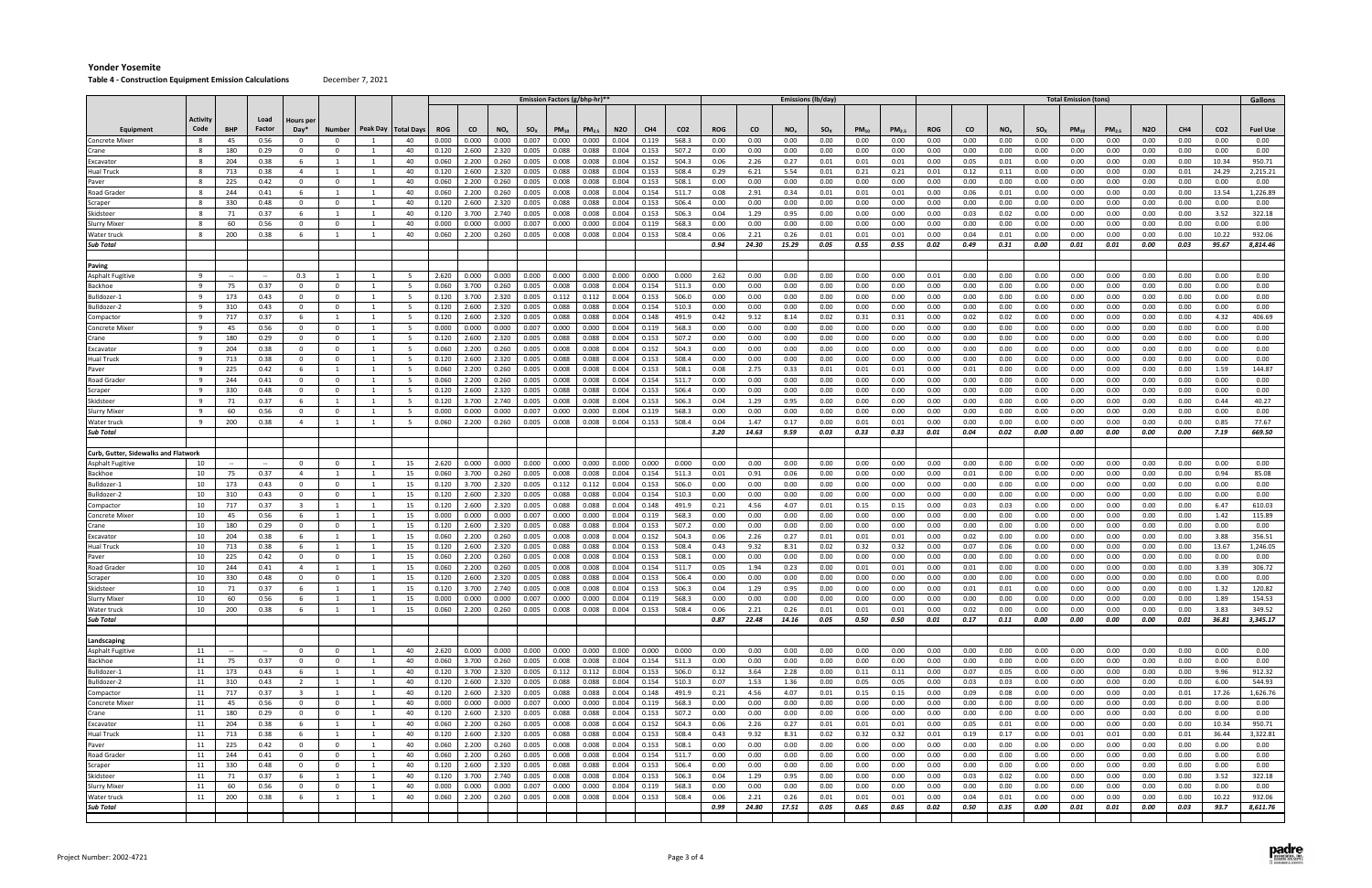#### **Table 4 ‐ Construction Equipment Emission Calculations** December 7, 2021

|                                             |                  |            |                |                            |  |                                | Emission Factors (g/bhp-hr)** |       |          |          |           |                   |                  |       |                 |            | <b>Emissions (lb/day)</b> |                 |          |           |                   |            |      | <b>Total Emission (tons)</b> |          |           |                   |            | Gallons         |                 |                 |
|---------------------------------------------|------------------|------------|----------------|----------------------------|--|--------------------------------|-------------------------------|-------|----------|----------|-----------|-------------------|------------------|-------|-----------------|------------|---------------------------|-----------------|----------|-----------|-------------------|------------|------|------------------------------|----------|-----------|-------------------|------------|-----------------|-----------------|-----------------|
| Equipment                                   | Activity<br>Code | <b>BHP</b> | Load<br>Factor | <b>Hours</b> per<br>$Day*$ |  | Number   Peak Day   Total Days | <b>ROG</b>                    | CO.   | $NO_{x}$ | $SO_{x}$ | $PM_{10}$ | PM <sub>2.5</sub> | N <sub>2</sub> O | CH4   | CO <sub>2</sub> | <b>ROG</b> | co                        | NO <sub>x</sub> | $SO_{x}$ | $PM_{10}$ | PM <sub>2.5</sub> | <b>ROG</b> | CO   | NO <sub>x</sub>              | $SO_{x}$ | $PM_{10}$ | PM <sub>2.5</sub> | <b>N2O</b> | CH <sub>4</sub> | CO <sub>2</sub> | <b>Fuel Use</b> |
| <b>Building and Tent Cabin Construction</b> |                  |            |                |                            |  |                                |                               |       |          |          |           |                   |                  |       |                 |            |                           |                 |          |           |                   |            |      |                              |          |           |                   |            |                 |                 |                 |
| <b>Asphalt Fugitive</b>                     | 12               | $\sim$     | $\sim$         |                            |  | 70                             | 2.620                         | 0.000 | 0.000    | 0.000    | 0.000     | 0.000             | 0.000            | 0.000 | 0.000           | 0.00       | 0.00                      | 0.00            | 0.00     | 0.00      | 0.00              | 0.00       | 0.00 | 0.00                         | 0.00     | 0.00      | 0.00              | 0.00       | 0.00            | 0.00            | 0.00            |
| Backhoe                                     | 12               | 75         | 0.37           |                            |  | 70                             | 0.060                         | 3.700 | 0.260    | 0.005    | 0.008     | 0.008             | 0.004            | 0.154 | 511.3           | 0.01       | 0.91                      | 0.06            | 0.00     | 0.00      | 0.00              | 0.00       | 0.03 | 0.00                         | 0.00     | 0.00      | 0.00              | 0.00       | 0.00            | 4.38            | 397.05          |
| Bulldozer-1                                 | 12               |            | 0.43           |                            |  | 70                             | 0.120                         | 3.700 | 2.320    | 0.005    | 0.112     | 0.11              | 0.004            | 0.153 | 506.0           | 0.00       | 0.00                      | 0.00            | 0.00     | 0.00      |                   | 0.00       | 0.00 | 0.00                         | 0.00     | 0.00      | 0.00              | 0.00       | 0.00            | 0.00            | 0.00            |
| Bulldozer-2                                 | 12               | 310        | 0.43           |                            |  | 70                             | 0.120                         | 2.600 | 2.320    | 0.005    | 0.088     | 0.088             | 0.004            | 0.154 | 510.3           | 0.00       | 0.00                      | $0.00\,$        | 0.00     | 0.00      | 0.00              | 0.00       | 0.00 | 0.00                         | 0.00     | 0.00      | 0.00              | 0.00       | 0.00            | 0.00            | 0.00            |
| Compactor                                   | 12               | 717        | 0.37           |                            |  | 70                             | 0.120                         | 2.600 | 2.320    | 0.005    | 0.088     | 0.088             | 0.004            | 0.148 | 491.9           | 0.00       | 0.00                      | 0.00            | 0.00     | 0.00      | 0.00              | 0.00       | 0.00 | 0.00                         | 0.00     | 0.00      | 0.00              | 0.00       | 0.00            | 0.00            | 0.00            |
| Concrete Mixer                              | 12               | 45         | 0.56           |                            |  | 70                             | 0.000                         | 0.000 | 0.000    | 0.007    | 0.000     | 0.000             | 0.004            | 0.119 | 568.3           | 0.00       | 0.00                      | 0.00            | 0.00     | 0.00      | 0.00              | 0.00       | 0.00 | 0.00                         | 0.00     | 0.00      | 0.00              | 0.00       | 0.00            | 4.42            | 360.56          |
| Crane                                       | 12               | 180        | 0.29           |                            |  | 70                             | 0.120                         | 2.600 | 2.320    | 0.005    | 0.088     | 0.088             | 0.004            | 0.153 | 507.2           | 0.00       | 0.00                      | 0.00            | 0.00     | 0.00      | 0.00              | 0.00       | 0.00 | 0.00                         | 0.00     | 0.00      | 0.00              | 0.00       | 0.00            | 0.00            | 0.00            |
| Excavator                                   | 12               | 204        | 0.38           |                            |  | 70                             | 0.060                         | 2.200 | 0.260    | 0.005    | 0.008     | 0.003             | 0.004            | 0.152 | 504.3           | 0.04       | 1.50                      | 0.18            | 0.00     | 0.01      | 0.01              | 0.00       | 0.05 | 0.01                         | 0.00     | 0.00      | 0.00              | 0.00       | 0.00            | 12.07           | 1,109.16        |
| <b>Hual Truck</b>                           | 12               |            | 0.38           |                            |  | 70                             | 0.120                         | 2.600 | 2.320    | 0.005    | 0.088     | 0.088             | 0.004            | 0.153 | 508.4           | 0.43       | 9.32                      | 8.31            | 0.02     | 0.32      | 0.32              | 0.02       | 0.33 | 0.29                         | 0.00     | 0.01      | 0.01              | 0.00       | 0.02            | 63.77           | 5,814.91        |
| Paver                                       | 12               | 225        | 0.42           |                            |  | 70                             | 0.060                         | 2.200 | 0.260    | 0.005    | 0.008     | 0.003             | 0.004            | 0.153 | 508.1           | 0.00       | 0.00                      | 0.00            | 0.00     | 0.00      | 0.00              | 0.00       | 0.00 | 0.00                         | 0.00     | 0.00      | 0.00              | 0.00       | 0.00            | 0.00            | 0.00            |
| Road Grader                                 | 12               | 244        | 0.41           |                            |  | 70                             | 0.060                         | 2.200 | 0.260    | 0.005    | 0.008     | 0.008             | 0.004            | 0.154 | 511.7           | 0.00       | 0.00                      | 0.00            | 0.00     | 0.00      | 0.00              | 0.00       | 0.00 | 0.00                         | 0.00     | 0.00      | 0.00              | 0.00       | 0.00            | 0.00            | 0.00            |
| Scraper                                     | 12               | 330        | 0.48           |                            |  | 70                             | 0.120                         | 2.600 | 2.320    | 0.005    | 0.088     | 0.088             | 0.004            | 0.153 | 506.4           | 0.00       | 0.00                      | 0.00            | 0.00     | 0.00      | 0.00              | 0.00       | 0.00 | 0.00                         | 0.00     | 0.00      | 0.00              | 0.00       | 0.00            | 0.00            | 0.00            |
| Skidsteer                                   | 12               |            | 0.37           |                            |  | 70                             | 0.120                         | 3.700 | 2.740    | 0.005    | 0.008     | 0.008             | 0.004            | 0.153 | 506.3           | 0.04       | 1.29                      | 0.95            | 0.00     | 0.00      | 0.00              | 0.00       | 0.04 | 0.03                         | 0.00     | 0.00      | 0.00              | 0.00       | 0.00            | 6.16            | 563.81          |
| <b>Slurry Mixer</b>                         | 12               | 60         | 0.56           |                            |  | 70                             | 0.000                         | 0.000 | 0.000    | 0.007    | 0.000     | 0.000             | 0.004            | 0.119 | 568.3           | 0.00       | 0.00                      | 0.00            | 0.00     | 0.00      |                   | $0.00\,$   | 0.00 | 0.00                         | 0.00     | 0.00      | 0.00              | 0.00       | 0.00            | 5.89            | 480.75          |
| Water truck                                 | 12               | 200        | 0.38           |                            |  | 70                             | 0.060                         | 2.200 | 0.260    | 0.005    | 0.008     | 0.008             | 0.004            | 0.153 | 508.4           | 0.06       | 2.21                      | 0.26            | 0.01     | 0.01      | 0.01              | $0.00\,$   | 0.08 | 0.01                         | 0.00     | 0.00      | 0.00              | 0.00       | 0.01            | 17.89           | 1,631.11        |
| Sub Total                                   |                  |            |                |                            |  |                                |                               |       |          |          |           |                   |                  |       |                 | 0.59       | 15.22                     | 9.77            | 0.03     | 0.33      | 0.33              | 0.02       | 0.53 | 0.34                         | 0.00     | 0.01      | 0.01              | 0.00       | 0.03            | 115             | 10,357.35       |
|                                             |                  |            |                |                            |  |                                |                               |       |          |          |           |                   |                  |       |                 |            |                           |                 |          |           |                   |            |      |                              |          |           |                   |            |                 |                 |                 |
|                                             |                  |            |                |                            |  |                                |                               |       |          |          |           |                   |                  |       |                 |            |                           |                 |          |           |                   |            |      |                              |          |           |                   |            |                 |                 |                 |
| <b>Onsite Total</b>                         |                  |            |                |                            |  |                                |                               |       |          |          |           |                   |                  |       |                 | 3.20       | 41.68                     | 29.58           | 0.08     | 1.11      | 1.11              | 0.21       | 5.31 | 3.45                         | 0.01     | 0.12      | 0.12              | 0.01       | 0.32            | 1,060.50        | 97,029.70       |

<u>Notes:</u><br>1. Fuel use based on EPA 0.0511 gal/bhp-hr, AP-42 Chapt 3.3

2. Construction asphalt acreage based on estimate from grading plans.

3. The unit g/bhp‐hr was converted to lb/bhp‐hr using the multiplier (conversion) that 1 gram <sup>=</sup> 0.0022046 lb.

4. The unit pound was converted to tons using the multiplier (conversion) that 1 pound <sup>=</sup> 0.0005 tons.

\* ‐ The value for asphalt fugitive are in acers per day and the value for the water truck is in miles per day.

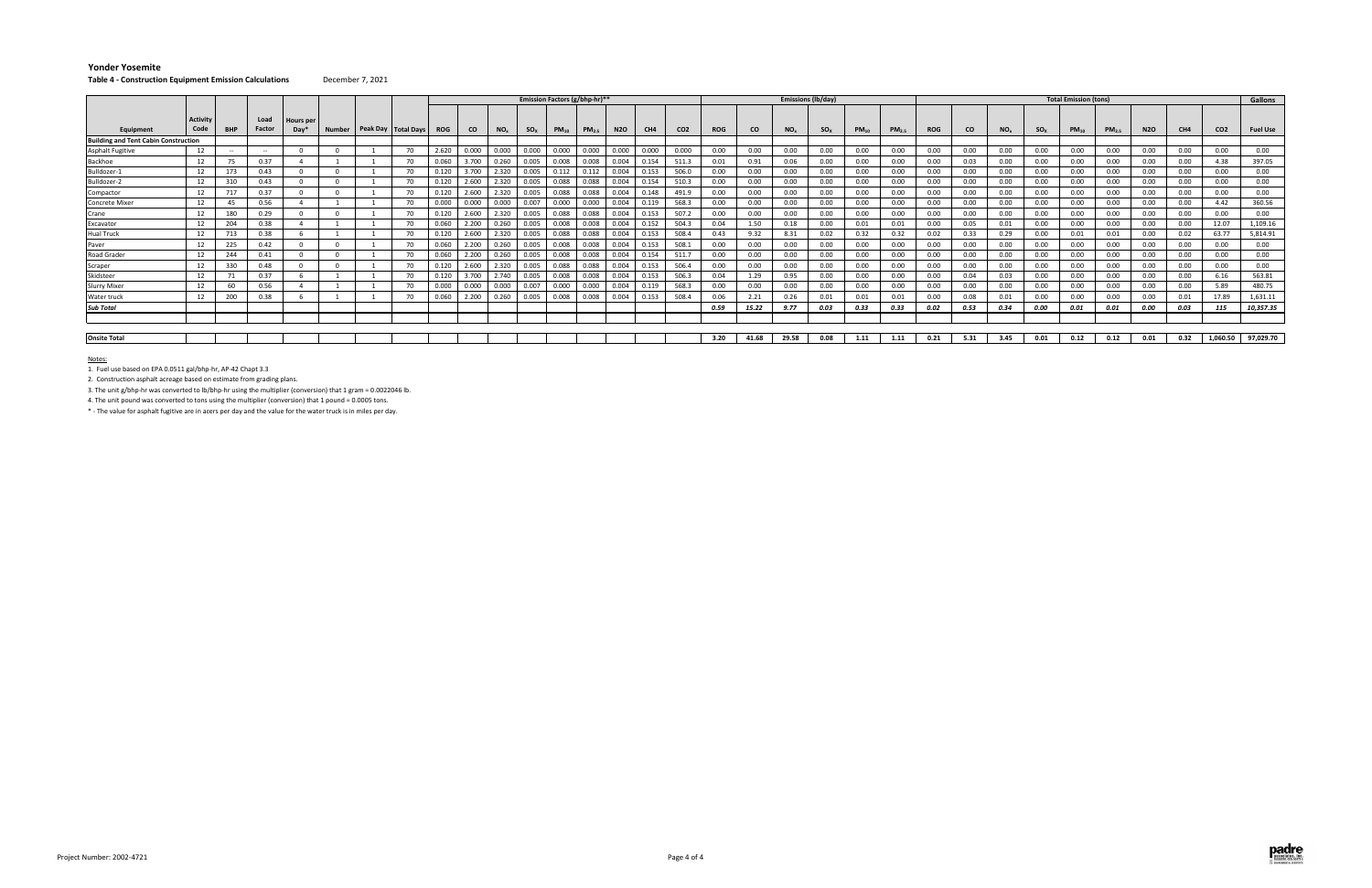#### **Table 5 ‐ Fugitive Dust Emissions Calculations** December 7, 2021

|                                             |                         | Average |                    |                     | <b>Number of</b> | <b>Emission</b> |                               |                          | Peak Day Emissions (lbs/day) | <b>Total Emissions (tons)</b> |                          |
|---------------------------------------------|-------------------------|---------|--------------------|---------------------|------------------|-----------------|-------------------------------|--------------------------|------------------------------|-------------------------------|--------------------------|
| <b>Activity</b>                             | <b>Activity Code</b>    | Source  | <b>Peak Source</b> | <b>Source Units</b> | Days             | Factor          | <b>Emission Factor, Units</b> | $PM_{10}$                | PM <sub>25</sub>             | $PM_{10}$                     | $PM_{25}$                |
| Grading                                     |                         |         |                    |                     |                  |                 |                               |                          |                              |                               |                          |
| Mobilization/Staging                        | $\mathbf{1}$            | 0.00    | 0.00               | acres/day           | 20               | 0.429           | lbs PM10/day/acre             | 0.00                     | 0.00                         | 0.000                         | 0.000                    |
| Demolition                                  | $\overline{2}$          | 1.67    | 1.67               | acres/day           | 15               | 0.429           | lbs PM10/day/acre             | 0.72                     | 0.07                         | 0.005                         | 0.000                    |
| <b>Bridge Construction</b>                  | $\overline{3}$          | 0.03    | 0.03               | acres/day           | 30               | 0.429           | lbs PM10/day/acre             | 0.01                     | 0.00                         | 0.000                         | 0.000                    |
| Clear/Grub and Rough Grading                | $\overline{4}$          | 0.36    | 0.36               | acres/day           | 70               | 0.429           | lbs PM10/day/acre             | 0.15                     | 0.01                         | 0.005                         | 0.000                    |
| <b>Utilities Installation</b>               | 5                       | 0.25    | 0.25               | acres/day           | 120              | 0.429           | lbs PM10/day/acre             | 0.11                     | 0.01                         | 0.006                         | 0.001                    |
| Drainage                                    | 6                       | 0.25    | 0.25               | acres/day           | 70               | 0.429           | lbs PM10/day/acre             | 0.11                     | 0.01                         | 0.004                         | 0.000                    |
| Trenching                                   | $\overline{7}$          | 0.25    | 0.25               | acres/day           | 15               | 0.429           | lbs PM10/day/acre             | 0.11                     | 0.01                         | 0.001                         | 0.000                    |
| <b>Streets and Parking</b>                  | 8                       | 1.00    | 1.00               | acres/day           | 40               | 0.429           | lbs PM10/day/acre             | 0.43                     | 0.04                         | 0.009                         | 0.001                    |
| Paving                                      | 9                       | 1.00    | 1.00               | acres/day           | 5                | 0.429           | lbs PM10/day/acre             | 0.43                     | 0.04                         | 0.001                         | 0.000                    |
| Curb, Gutter, Sidewalks and Flatwork        | 10                      | 0.25    | 0.25               | acres/day           | 15               | 0.429           | lbs PM10/day/acre             | 0.11                     | 0.01                         | 0.001                         | 0.000                    |
| Landscaping                                 | 11                      | 5.00    | 5.00               | acres/day           | 40               | 0.429           | lbs PM10/day/acre             | 2.15                     | 0.20                         | 0.043                         | 0.004                    |
| <b>Building and Tent Cabin Construction</b> | 12                      | 0.00    | 0.00               | acres/day           | 70               | 0.429           | lbs PM10/day/acre             | 0.00                     | 0.00                         | 0.000                         | 0.000                    |
|                                             |                         |         |                    |                     |                  |                 | Max per day                   | 2.15                     | 0.20                         | $\overline{\phantom{a}}$      | $\overline{\phantom{a}}$ |
|                                             |                         |         |                    |                     |                  |                 | Total:                        | $\overline{\phantom{a}}$ | $\overline{\phantom{a}}$     | 0.08                          | 0.01                     |
| <b>Dumping</b>                              |                         |         |                    |                     |                  |                 |                               |                          |                              |                               |                          |
| Mobilization/Staging                        | $\mathbf{1}$            | 0.0     | 0.0                | tons/day            | 20               | 0.01421         | lbs/ton                       | 0.00                     | 0.00                         | 0.000                         | 0.000                    |
| Demolition                                  | $\overline{2}$          | 0.0     | 0.0                | tons/day            | 15               | 0.01421         | lbs/ton                       | 0.00                     | 0.00                         | 0.000                         | 0.000                    |
| <b>Bridge Construction</b>                  | $\overline{\mathbf{3}}$ | 0.0     | 0.0                | tons/day            | 30               | 0.01421         | lbs/ton                       | 0.00                     | 0.00                         | 0.000                         | 0.000                    |
| Clear/Grub and Rough Grading                | $\overline{4}$          | 0.0     | 0.0                | tons/day            | 70               | 0.01421         | lbs/ton                       | 0.00                     | 0.00                         | 0.000                         | 0.000                    |
| Utilities Installation                      | 5                       | 0.0     | 0.0                | tons/day            | 120              | 0.01421         | lbs/ton                       | 0.00                     | 0.00                         | 0.000                         | 0.000                    |
| Drainage                                    | 6                       | 0.0     | 0.0                | tons/day            | 70               | 0.01421         | lbs/ton                       | 0.00                     | 0.00                         | 0.000                         | 0.000                    |
| Trenching                                   | $\overline{7}$          | 0.0     | 0.0                | tons/day            | 15               | 0.01421         | lbs/ton                       | 0.00                     | 0.00                         | 0.000                         | 0.000                    |
| <b>Streets and Parking</b>                  | 8                       | 255.5   | 255.5              | tons/day            | 40               | 0.01421         | lbs/ton                       | 3.63                     | 0.55                         | 0.073                         | 0.011                    |
| Paving                                      | 9                       | 0.0     | 0.0                | tons/day            | 5                | 0.01421         | lbs/ton                       | 0.00                     | 0.00                         | 0.000                         | 0.000                    |
| Curb, Gutter, Sidewalks and Flatwork        | 10                      | 34.0    | 34.0               | tons/day            | 15               | 0.01421         | lbs/ton                       | 0.48                     | 0.07                         | 0.004                         | 0.001                    |
| Landscaping                                 | 11                      | 0.0     | 0.0                | tons/day            | 40               | 0.01421         | lbs/ton                       | 0.00                     | 0.00                         | 0.000                         | 0.000                    |
| <b>Building and Tent Cabin Construction</b> | 12                      | 0.0     | 0.0                | tons/day            | 70               | 0.01421         | lbs/ton                       | 0.00                     | 0.00                         | 0.000                         | 0.000                    |
|                                             |                         |         |                    |                     |                  |                 | Max per day                   | 3.63                     | 0.55                         | $\overline{\phantom{a}}$      | $\overline{\phantom{a}}$ |
|                                             |                         |         |                    |                     |                  |                 | Total                         | $\overline{\phantom{a}}$ | −                            | 0.076                         | 0.012                    |
| <b>Unpaved Road Travel</b>                  |                         |         |                    |                     |                  |                 |                               |                          |                              |                               |                          |
| Mobilization/Staging                        | $\mathbf{1}$            | 0.1     | 0.1                | vehicle-miles/day   | 20               | 1.17            | lbs/vehicle-mile              | 0.12                     | 0.01                         | 0.001                         | 0.00012                  |
| Demolition                                  | $\overline{2}$          | 0.1     | 0.1                | vehicle-miles/day   | 15               | 1.17            | lbs/vehicle-mile              | 0.16                     | 0.02                         | 0.001                         | 0.00012                  |
| <b>Bridge Construction</b>                  | $\overline{\mathbf{3}}$ | 0.1     | 0.1                | vehicle-miles/day   | 30               | 1.17            | lbs/vehicle-mile              | 0.08                     | 0.01                         | 0.001                         | 0.00012                  |
| Clear/Grub and Rough Grading                | $\overline{4}$          | 0.1     | 0.1                | vehicle-miles/day   | 70               | 1.17            | Ibs/vehicle-mile              | 0.08                     | 0.01                         | 0.003                         | 0.00029                  |
| Utilities Installation                      | 5                       | 0.0     | 0.0                | vehicle-miles/day   | 120              | 1.17            | lbs/vehicle-mile              | 0.02                     | 0.00                         | 0.001                         | 0.00012                  |
| Drainage                                    | 6                       | 0.0     | 0.0                | vehicle-miles/day   | 70               | 1.17            | Ibs/vehicle-mile              | 0.03                     | 0.00                         | 0.001                         | 0.00012                  |
| Trenching                                   | $\overline{7}$          | 0.1     | 0.1                | vehicle-miles/day   | 15               | 1.17            | Ibs/vehicle-mile              | 0.16                     | 0.02                         | 0.001                         | 0.00012                  |
| <b>Streets and Parking</b>                  | 8                       | 0.1     | 0.1                | vehicle-miles/day   | 40               | 1.17            | Ibs/vehicle-mile              | 0.09                     | 0.01                         | 0.002                         | 0.00017                  |
| Paving                                      | 9                       | 0.4     | 0.4                | vehicle-miles/day   | 5                | 1.17            | Ibs/vehicle-mile              | 0.47                     | 0.05                         | 0.001                         | 0.00012                  |
| Curb, Gutter, Sidewalks and Flatwork        | 10                      | 0.1     | 0.1                | vehicle-miles/day   | 15               | 1.17            | Ibs/vehicle-mile              | 0.16                     | 0.02                         | 0.001                         | 0.00012                  |
| Landscaping                                 | 11                      | 0.1     | 0.1                | vehicle-miles/day   | 40               | 1.17            | Ibs/vehicle-mile              | 0.12                     | 0.01                         | 0.002                         | 0.00023                  |
| <b>Building and Tent Cabin Construction</b> | 12                      | 0.0     | 0.0                | vehicle-miles/day   | 70               | 1.17            | Ibs/vehicle-mile              | 0.05                     | 0.00                         | 0.002                         | 0.00017                  |
|                                             |                         |         |                    |                     |                  |                 | Max per day                   | 0.47                     | 0.05                         | $\overline{\phantom{a}}$      | $\overline{\phantom{a}}$ |
|                                             |                         |         |                    |                     |                  |                 | Total:                        | $\overline{\phantom{a}}$ | --                           | 0.018                         | 0.002                    |

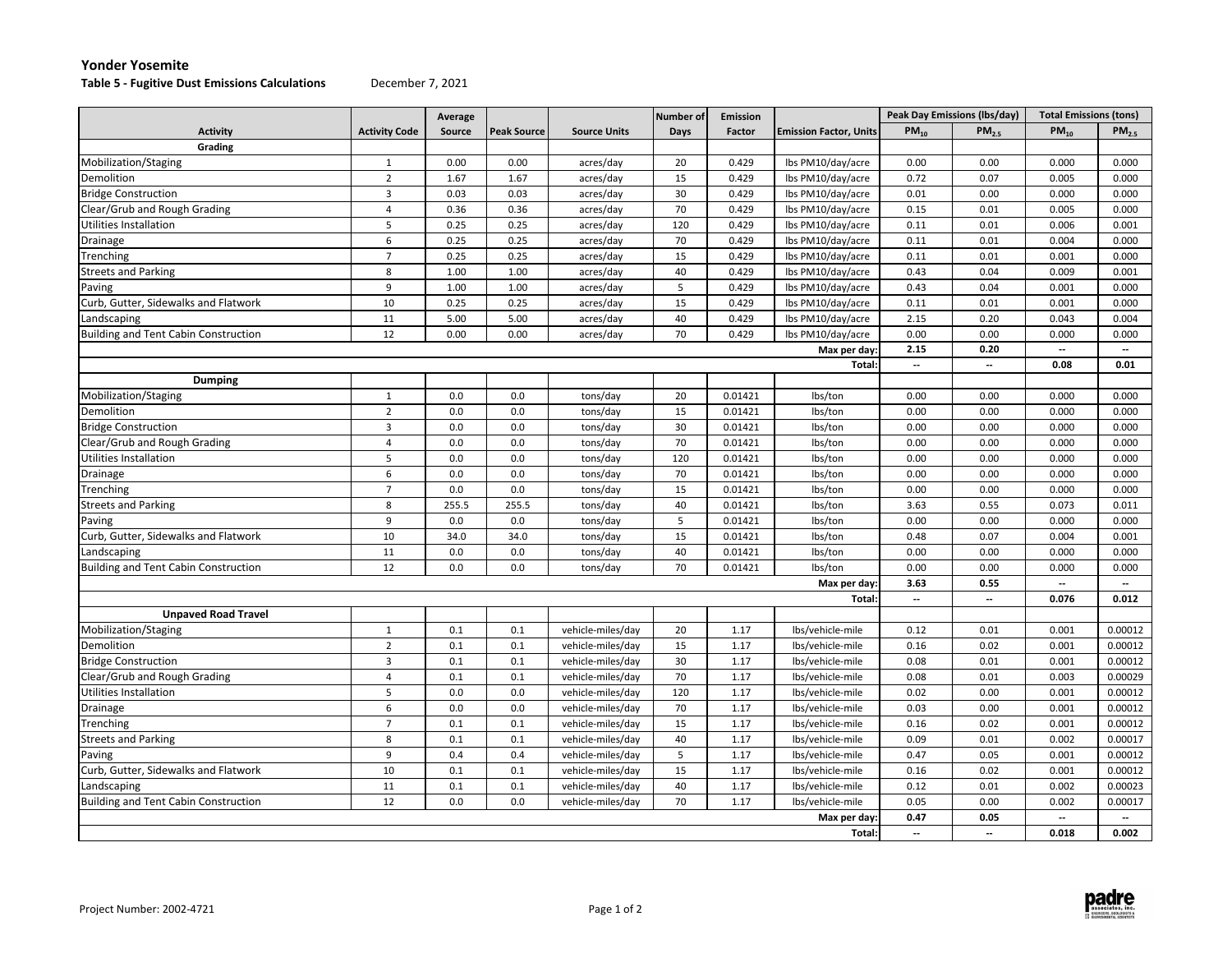**Table 5 ‐ Fugitive Dust Emissions Calculations** December 7, 2021

|                                                                                                                                 |                      | Average                  |                               |                                                                                      | Number of | <b>Emission</b> |                                                                                                                                                                                               |           | Peak Day Emissions (Ibs/day) | <b>Total Emissions (tons)</b> |                   |
|---------------------------------------------------------------------------------------------------------------------------------|----------------------|--------------------------|-------------------------------|--------------------------------------------------------------------------------------|-----------|-----------------|-----------------------------------------------------------------------------------------------------------------------------------------------------------------------------------------------|-----------|------------------------------|-------------------------------|-------------------|
| <b>Activity</b>                                                                                                                 | <b>Activity Code</b> | Source                   | <b>Peak Source</b>            | <b>Source Units</b>                                                                  | Days      | Factor          | <b>Emission Factor, Units</b>                                                                                                                                                                 | $PM_{10}$ | $PM_{25}$                    | $PM_{10}$                     | PM <sub>2.5</sub> |
| <b>Fugitive Dust Emissions: Inputs for the Table</b>                                                                            |                      |                          |                               |                                                                                      |           |                 |                                                                                                                                                                                               |           |                              |                               |                   |
| Emission factors based on following inputs                                                                                      |                      |                          |                               |                                                                                      |           |                 |                                                                                                                                                                                               |           |                              |                               |                   |
| Mean number of rain days per year                                                                                               | 0                    | worst case               |                               |                                                                                      |           |                 |                                                                                                                                                                                               |           |                              |                               |                   |
| Silt content of soil, fill storage pile, %                                                                                      | 1.5                  | SCAQMD default value     |                               |                                                                                      |           |                 |                                                                                                                                                                                               |           |                              |                               |                   |
| Roadway inputs (paved and unpaved, as per URBEMIS)                                                                              |                      |                          |                               |                                                                                      |           |                 |                                                                                                                                                                                               |           |                              |                               |                   |
| Roads mean vehicle weight, tons                                                                                                 | 20.61                |                          |                               |                                                                                      |           |                 | based on project description, HHDT + LDT and vehicles weight (average of full and empty) (original source (='Z:\Users\Mike\Downloads\[Excelaron Air Emissions-R4.xls]Offsite Emissions'!P60)) |           |                              |                               |                   |
| unpaved dirt road silt content, %                                                                                               | 8.4                  | AP-42 construction sites |                               |                                                                                      |           |                 |                                                                                                                                                                                               |           |                              |                               |                   |
| <b>Truck Loading inputs</b>                                                                                                     |                      |                          |                               |                                                                                      |           |                 |                                                                                                                                                                                               |           |                              |                               |                   |
| k, particle size multiplier, default=0.35 fpr pm10                                                                              | 0.35                 |                          |                               |                                                                                      |           |                 |                                                                                                                                                                                               |           |                              |                               |                   |
| U, mean wind speed, mph range 1.3-15                                                                                            | 8.15                 |                          |                               |                                                                                      |           |                 |                                                                                                                                                                                               |           |                              |                               |                   |
| M, moisture content, default=12%                                                                                                | 12                   |                          |                               |                                                                                      |           |                 |                                                                                                                                                                                               |           |                              |                               |                   |
| PM2.5/PM10 ratio truck loading                                                                                                  | 0.15                 |                          |                               |                                                                                      |           |                 |                                                                                                                                                                                               |           |                              |                               |                   |
| Site grading emissions from CalEEMod for grading                                                                                | 0.091                |                          | ratio of PM2.5/PM10 CalEEMod  |                                                                                      |           |                 |                                                                                                                                                                                               |           |                              |                               |                   |
| Demolition materials, tons/yds3                                                                                                 | 1.000                |                          | estimated for concrete debris |                                                                                      |           |                 |                                                                                                                                                                                               |           |                              |                               |                   |
| Fill materials, tons/yds3                                                                                                       | 1.000                | estimated for soils      |                               |                                                                                      |           |                 |                                                                                                                                                                                               |           |                              |                               |                   |
| Mitigation: grading/dist area watering (fraction reduction)                                                                     | 0.61                 |                          |                               | 0.61 for watering every 3 hours (SCAQMD)                                             |           |                 |                                                                                                                                                                                               |           |                              |                               |                   |
| Mitigation: dumping soil moisture (fraction reduction)                                                                          | 0.30                 |                          |                               | 0.69 for minimum 12% soil moisture (SCAQMD)                                          |           |                 |                                                                                                                                                                                               |           |                              |                               |                   |
| Mitigation: roads (fraction reduction)                                                                                          | 0.55                 |                          |                               | 0.55 for watering 3X per day (SCAQMD), 0.80 for soil binders applied monthly (AP-42) |           |                 |                                                                                                                                                                                               |           |                              |                               |                   |
| Notes:                                                                                                                          |                      |                          |                               |                                                                                      |           |                 |                                                                                                                                                                                               |           |                              |                               |                   |
| PM2.5/PM10 ratio as per AP-42 k factor for PM10 and PM2.5                                                                       |                      |                          |                               |                                                                                      |           |                 |                                                                                                                                                                                               |           |                              |                               |                   |
| Demolition dust calculations as per EPA AP-42 11.19 and 13.2.4                                                                  |                      |                          |                               |                                                                                      |           |                 |                                                                                                                                                                                               |           |                              |                               |                   |
| Truck loading dumping cut/fill based on CalEEMod                                                                                |                      |                          |                               |                                                                                      |           |                 |                                                                                                                                                                                               |           |                              |                               |                   |
| Paved and unpaved road dust emissions based on AP-42 2006 (unpaved) Chapt 13. EPA AP-42 2006 is the same as URBEMS and CalEEMod |                      |                          |                               |                                                                                      |           |                 |                                                                                                                                                                                               |           |                              |                               |                   |
| One month assumes 22 days of activity, as per URBEMIS                                                                           |                      |                          |                               |                                                                                      |           |                 |                                                                                                                                                                                               |           |                              |                               |                   |

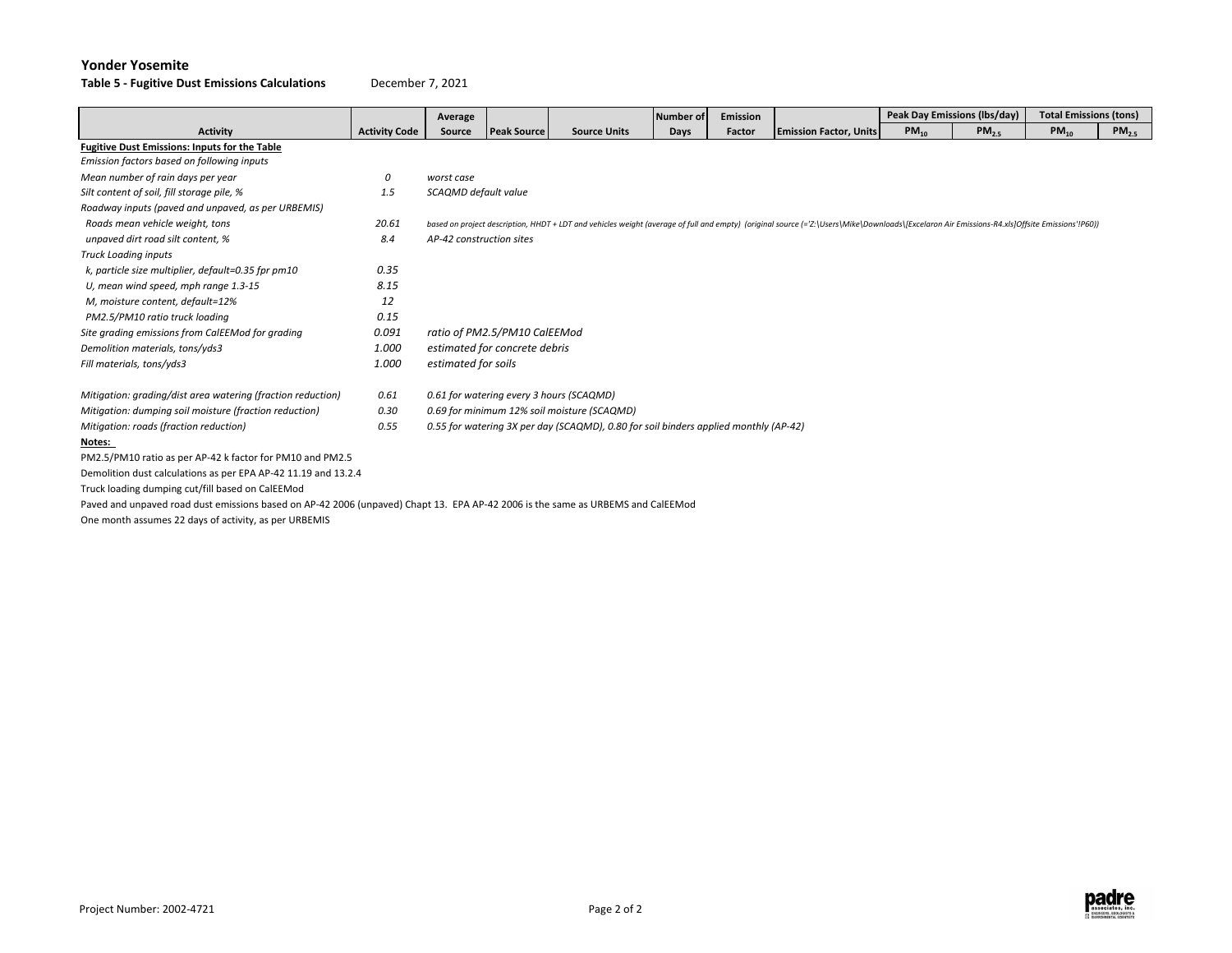**Onsite**

**Table 6 ‐ Emission Factors** December 7, 2021

**Notes:**

Emission Factors from CalEEMod, Appendix D

*Asphalt fugitive EF lbs ROG/acre from CalEEMod, Appendix B.1*

*HP from CalEEMod Appendix D from OFFROAD and applicant data*

*LF from Carl Moyer per SLOAPCD CalEEMod Guidelines*

*Ch4 from CalEEMod*

*N2O from State (and Federal) Mandatory Reporting Rule, Table 6*

*‐‐ Not Available or Applicable*

## **Offsite ‐ Running**

from EMFAC2017, year 2020, aggregated model year

|                         |                          |                             |                                       |       |            |           |                 |          | <b>Emission Factors (g/bhp-hr)</b> |                   |            |                 |                 |
|-------------------------|--------------------------|-----------------------------|---------------------------------------|-------|------------|-----------|-----------------|----------|------------------------------------|-------------------|------------|-----------------|-----------------|
| Equipment               | <b>Tier</b>              | <b>Engine Size</b><br>(bhp) | LF                                    | Year  | <b>ROG</b> | <b>CO</b> | NO <sub>x</sub> | $SO_{x}$ | $PM_{10}$                          | PM <sub>2.5</sub> | <b>N2O</b> | CH <sub>4</sub> | CO <sub>2</sub> |
| <b>Asphalt Fugitive</b> | $EF = lb/acre$           | $- -$                       | $\hspace{0.05cm}$ – $\hspace{0.05cm}$ | $- -$ | 2.620      | 0.000     | 0.000           | 0.000    | 0.000                              | 0.000             | 0.0000     | 0.000           | 0.000           |
| <b>Backhoe</b>          | 4                        | 75                          | 0.37                                  | $- -$ | 0.060      | 3.700     | 0.260           | 0.005    | 0.008                              | 0.008             | 0.0042     | 0.154           | 511.3           |
| Bulldozer-1             | 3                        | 173                         | 0.43                                  | $- -$ | 0.120      | 3.700     | 2.320           | 0.005    | 0.112                              | 0.112             | 0.0042     | 0.153           | 506.0           |
| Bulldozer-2             | 3                        | 310                         | 0.43                                  | $- -$ | 0.120      | 2.600     | 2.320           | 0.005    | 0.088                              | 0.088             | 0.0042     | 0.154           | 510.3           |
| Compactor               | 3                        | 717                         | 0.37                                  | $- -$ | 0.120      | 2.600     | 2.320           | 0.005    | 0.088                              | 0.088             | 0.0042     | 0.148           | 491.9           |
| <b>Concrete Mixer</b>   | $\overline{\phantom{a}}$ | 45                          | 0.56                                  | $- -$ | 0.000      | 0.000     | 0.000           | 0.007    | 0.000                              | 0.000             | 0.0042     | 0.119           | 568.3           |
| Crane                   | 3                        | 180                         | 0.29                                  | $- -$ | 0.120      | 2.600     | 2.320           | 0.005    | 0.088                              | 0.088             | 0.0042     | 0.153           | 507.2           |
| Excavator               | 4                        | 204                         | 0.38                                  | $- -$ | 0.060      | 2.200     | 0.260           | 0.005    | 0.008                              | 0.008             | 0.0042     | 0.152           | 504.3           |
| <b>Hual Truck</b>       | 3                        | 713                         | 0.38                                  | $- -$ | 0.120      | 2.600     | 2.320           | 0.005    | 0.088                              | 0.088             | 0.0042     | 0.153           | 508.4           |
| Paver                   | 4                        | 225                         | 0.42                                  | $- -$ | 0.060      | 2.200     | 0.260           | 0.005    | 0.008                              | 0.008             | 0.0042     | 0.153           | 508.1           |
| <b>Road Grader</b>      | 4                        | 244                         | 0.41                                  | $- -$ | 0.060      | 2.200     | 0.260           | 0.005    | 0.008                              | 0.008             | 0.0042     | 0.154           | 511.7           |
| Scraper                 | 3                        | 330                         | 0.48                                  | $- -$ | 0.120      | 2.600     | 2.320           | 0.005    | 0.088                              | 0.088             | 0.0042     | 0.153           | 506.4           |
| Skidsteer               | 4                        | 71                          | 0.37                                  | $- -$ | 0.120      | 3.700     | 2.740           | 0.005    | 0.008                              | 0.008             | 0.0042     | 0.153           | 506.3           |
| <b>Slurry Mixer</b>     | $\hspace{0.05cm}$        | 60                          | 0.56                                  | $- -$ | 0.000      | 0.000     | 0.000           | 0.007    | 0.000                              | 0.000             | 0.0042     | 0.119           | 568.3           |
| Water truck             | 4                        | 200                         | 0.38                                  | $- -$ | 0.060      | 2.200     | 0.260           | 0.005    | 0.008                              | 0.008             | 0.0042     | 0.153           | 508.4           |
| Notes:                  |                          |                             |                                       |       |            |           |                 |          |                                    |                   |            |                 |                 |

|                   |              |            |       |       |          | g/mile    |            |            |       |                 |            |         |         |                 | lbs/mile  |                   |            |                     |                 |
|-------------------|--------------|------------|-------|-------|----------|-----------|------------|------------|-------|-----------------|------------|---------|---------|-----------------|-----------|-------------------|------------|---------------------|-----------------|
| Vehicle           | <b>Notes</b> | <b>ROG</b> | CO    | NO.   | $SO_{x}$ | $PM_{10}$ | $PM_{2.5}$ | <b>N2O</b> | CH4   | CO <sub>2</sub> | <b>ROG</b> | CO      | NO.     | SO <sub>x</sub> | $PM_{10}$ | PM <sub>2.5</sub> | <b>N2O</b> | CH4                 | CO <sub>2</sub> |
| T7tc-d55          | 55 mph       | 0.135      | 0.547 | 4.542 | 0.013    | 0.101     | 0.096      | 0.213      | 0.006 | 1354.173        | 0.00030    | 0.00120 | 0.00999 | 0.00003         | 0.00022   | 0.00021           | 0.00047    | 0.00001             | 2.97918         |
| <b>T6 Utility</b> | 55 mph       | 0.011      | 0.043 | 1.202 | 0.008    | 0.010     | 0.009      | 0.136      | 0.000 | 866.416         | 0.00002    | 0.00010 | 0.00264 | 0.00002         | 0.00002   | 0.00002           | 0.00030    | $0.00000$   1.90611 |                 |
| LDT2-d            | 55 mph       | 0.012      | 0.105 | 0.098 | 0.003    | 0.006     | 0.006      | 0.042      | 0.001 | 265.354         | 0.00003    | 0.00023 | 0.00021 | 0.00001         | 0.00001   | 0.00001           | 0.00009    | $0.00000$ 0.58378   |                 |
| LDA-g             | 55 mph       | 0.057      | 1.605 | 0.112 | 0.004    | 0.005     | 0.005      | 0.010      | 0.013 | 449.52          | 0.00013    | 0.00353 | 0.00025 | 0.00001         | 0.00001   | 0.00001           | 0.00002    | $0.00003$ 0.98894   |                 |
|                   |              |            |       |       |          |           |            |            |       |                 |            |         |         |                 |           |                   |            |                     |                 |

**Notes:**

ROG, CO, Nox, PM10, PM2.5 and CO2 emission factors from EMFAC2014 (year 2020, aggregated model year)

*CH4, N2O and SOx emission factors from EMFAC2017*

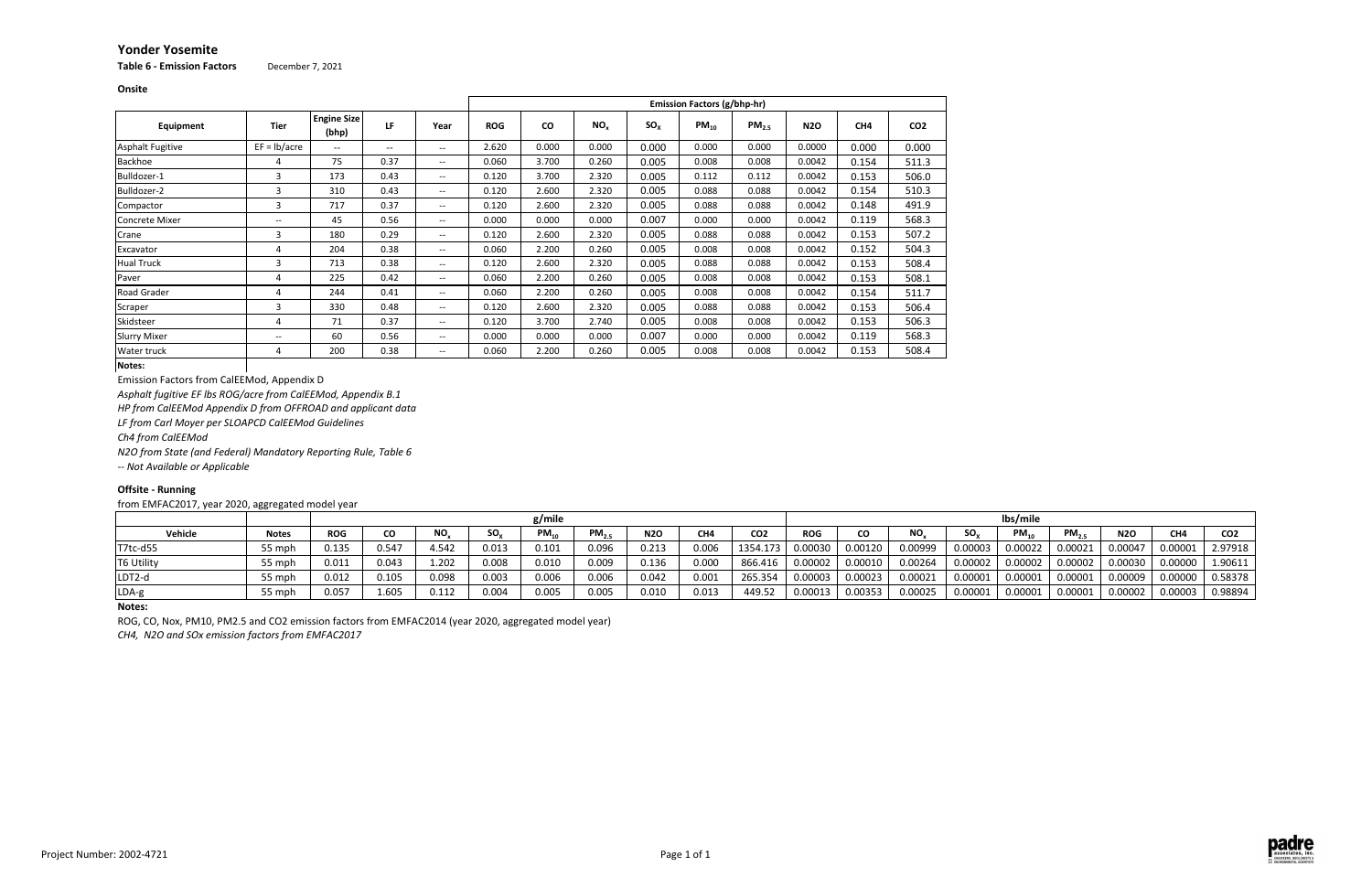#### **Table 7 ‐ Construction Schedule**



|       | rable 7 - Construction Schedule                         |      | December 7, 2021 |                                |               |                 |                                     |                |               |                           |                                                                                                                                                          |                |    |         |                |         |          |                                      |         |          |    |         |                |    |          |    |                                           |    |
|-------|---------------------------------------------------------|------|------------------|--------------------------------|---------------|-----------------|-------------------------------------|----------------|---------------|---------------------------|----------------------------------------------------------------------------------------------------------------------------------------------------------|----------------|----|---------|----------------|---------|----------|--------------------------------------|---------|----------|----|---------|----------------|----|----------|----|-------------------------------------------|----|
|       |                                                         |      |                  |                                |               |                 |                                     |                |               |                           |                                                                                                                                                          | 2nd QTR        |    | 3rd QTR |                | 4th QTR |          |                                      | 1st QTR |          |    | 2nd QTR |                |    | 3rd QTR  |    | 4th QTR                                   |    |
|       |                                                         |      |                  |                                |               |                 |                                     |                |               |                           |                                                                                                                                                          |                |    |         |                |         |          | Current Schedule as of December 2021 |         |          |    |         |                |    |          |    |                                           |    |
|       |                                                         |      |                  |                                |               |                 | Heavy Truck Trips Round Trips / Day |                |               |                           | Commuter Vehicles   Apr-22   May-22   Jul-22   Aug-22   Sep-22   Oct-22   Nov-22   Dec-22   Jan-23   Feb-23   Mar-23   Apr-23   May-23   May-23   Jun-23 |                |    |         |                |         |          |                                      |         |          |    |         |                |    |          |    | Jul-23 Aug-23 Sep-23 Oct-23 Nov-23 Dec-23 |    |
|       |                                                         |      |                  | <b>HT Avg</b>                  | <b>HT Avg</b> | HT Avg          | <b>HT Peak</b>                      | <b>HT Peak</b> | HT Peak       |                           |                                                                                                                                                          |                |    |         |                |         |          |                                      |         |          |    |         |                |    |          |    |                                           |    |
| Phase | <b>Activity</b>                                         | Code |                  | Duration, days* (T-Baserock)** | (T-Asphalt)   | (T-Equipment)** | (T-Baserock)                        | (T-Asphalt)    | (T-Equipment) | <b>Autos</b>              |                                                                                                                                                          |                |    |         |                |         |          | 10                                   |         | 12       | 12 | 14      | 15             | 16 | 17       | 18 | 20                                        | 21 |
|       | Mobilization/Staging                                    |      |                  |                                |               |                 |                                     |                |               |                           |                                                                                                                                                          |                |    |         |                |         |          |                                      |         |          |    |         |                |    |          |    |                                           |    |
|       | Demolition                                              |      |                  | 0.0                            |               |                 |                                     |                |               |                           |                                                                                                                                                          | $\overline{a}$ |    |         |                |         |          |                                      |         |          |    |         |                |    |          |    |                                           |    |
|       | <b>Bridge Construction</b>                              |      |                  | 0.0                            |               |                 |                                     |                |               |                           |                                                                                                                                                          |                |    |         |                |         |          |                                      |         |          |    |         |                |    |          |    |                                           |    |
|       | Clear/Grub and Rough Grading                            |      |                  | 0.0 <sub>1</sub>               | $\cap$        | 2.1             |                                     |                |               |                           |                                                                                                                                                          |                |    |         |                |         |          |                                      |         |          |    |         |                |    |          |    |                                           |    |
|       | Utilities Installation                                  |      | 120              | 0.0                            | $\cap$        | 20              |                                     |                |               |                           |                                                                                                                                                          |                |    |         |                |         |          |                                      |         |          |    |         |                |    |          |    |                                           |    |
|       | Drainage                                                |      |                  | 0.0 <sub>1</sub>               | $\cap$        | $\sim$          |                                     |                |               |                           |                                                                                                                                                          |                |    |         |                |         |          |                                      |         |          |    |         |                |    |          |    |                                           |    |
|       | Trenching                                               |      |                  | 0.0                            |               | $\sim$          |                                     |                |               |                           |                                                                                                                                                          |                |    |         | $\overline{a}$ |         |          |                                      |         |          |    |         |                |    |          |    |                                           |    |
|       | <b>Streets and Parking</b>                              |      |                  | 16.0                           |               | 2 <sub>1</sub>  |                                     |                |               |                           |                                                                                                                                                          |                |    |         |                |         |          |                                      |         |          |    |         | $\overline{a}$ |    |          |    |                                           |    |
|       | Paving                                                  |      |                  | 0.0                            | 23.1          | $\Omega$        |                                     |                |               |                           |                                                                                                                                                          |                |    |         |                |         |          |                                      |         |          |    |         |                |    |          |    |                                           |    |
|       | Curb, Gutter, Sidewalks and Flatwork                    |      |                  | 2.1                            | $\bigcap$     |                 |                                     |                |               |                           |                                                                                                                                                          |                |    |         |                |         |          |                                      |         |          |    |         |                |    |          |    |                                           |    |
|       | Landscaping                                             |      |                  | 0.0                            |               |                 |                                     |                |               |                           |                                                                                                                                                          |                |    |         |                |         |          |                                      |         |          |    |         |                |    |          |    |                                           |    |
|       | Building and Tent Cabin Construction                    |      |                  | 0.0                            | $\sim$        | $\sim$          |                                     |                |               |                           |                                                                                                                                                          |                |    |         |                |         |          |                                      |         |          |    |         |                |    |          |    |                                           |    |
|       |                                                         |      |                  |                                |               |                 |                                     |                |               | Peak Waste Trucks per day |                                                                                                                                                          | $\Omega$       |    |         |                |         | $\Omega$ |                                      |         | $\Omega$ |    | 16      | 16             |    | $\Omega$ |    | $\Omega$                                  |    |
|       | Notes:                                                  |      |                  |                                |               |                 |                                     |                |               | Peak Fill Trucks per day  |                                                                                                                                                          |                |    |         |                |         | $\Omega$ |                                      |         | $\Omega$ |    |         |                | 24 | $\Omega$ |    | $\Omega$                                  |    |
|       | Duration assumes 5 days per week                        |      |                  |                                |               |                 |                                     |                |               | Peak Equip Trucks per day |                                                                                                                                                          |                |    |         |                |         |          |                                      |         |          |    |         |                |    |          |    |                                           |    |
|       | * - SUM of months is multiplied by 20 to give days.     |      |                  |                                |               |                 |                                     |                |               | Total Peak Trucks per day |                                                                                                                                                          |                |    |         |                |         |          |                                      |         |          |    | 23      | 21             | 31 |          |    |                                           |    |
|       | **- SUM of truck trips divided by the duration in days. |      |                  |                                |               |                 |                                     |                |               |                           | Autos per day                                                                                                                                            |                | 10 |         |                |         |          |                                      | 10      | 10       |    | 10      |                |    |          | 10 |                                           |    |
|       |                                                         |      |                  |                                |               |                 |                                     |                |               |                           | Light Trucks per day                                                                                                                                     |                |    |         |                |         |          |                                      |         |          |    |         |                |    |          |    |                                           |    |

#### December 7, 2021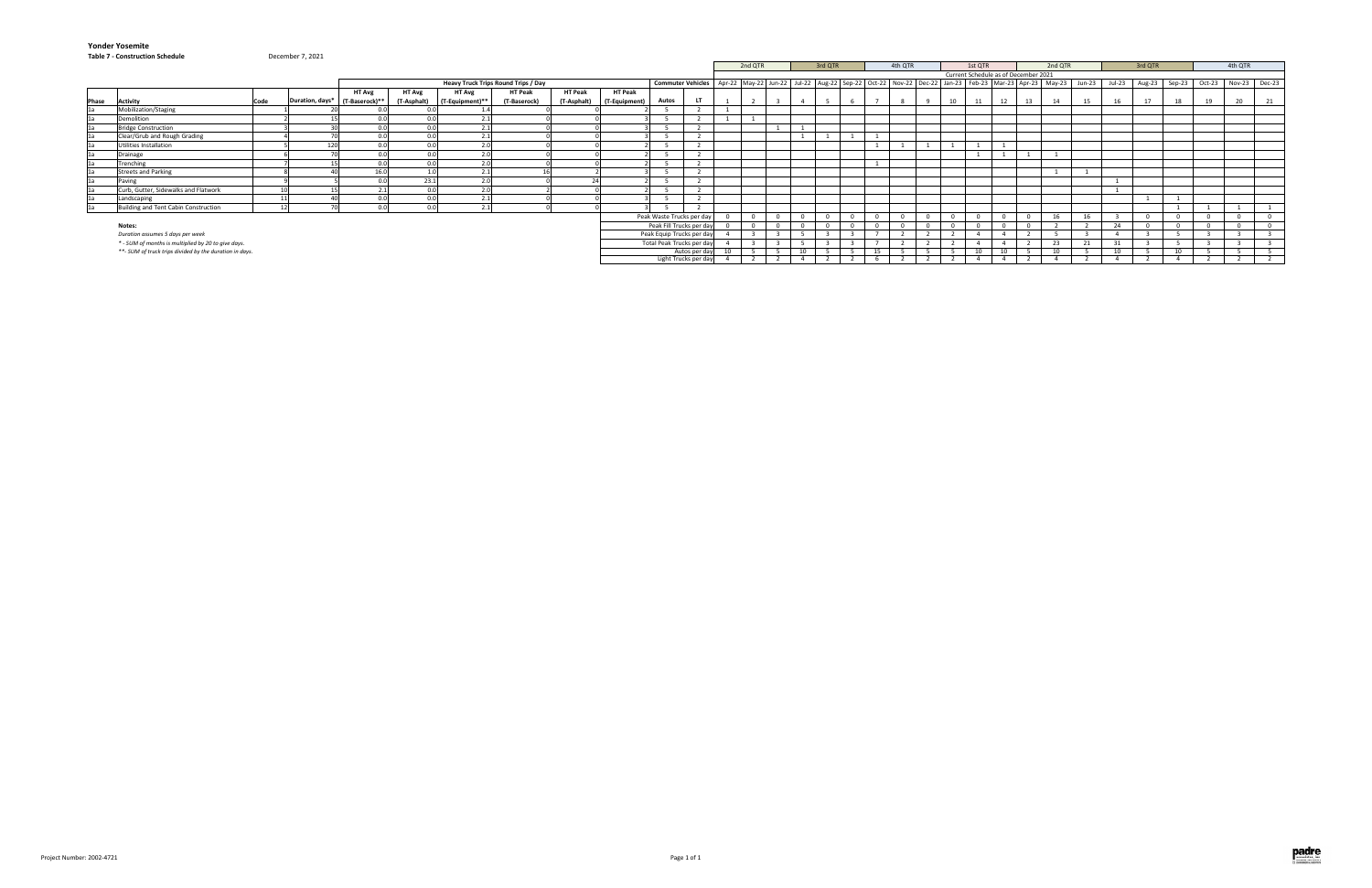# **Yonder YosemiteCRITERIA POLLUTANTS & GREENHOUSE GAS EMISSIONS TABLE 1: OPERATION EMISSIONS SUMMARY**

TCAPCD - Tuolumne County Air Pollution Control District

Service Population = Guest units x rounded up number of guest per unit + onsite employees + outside service workers + 1.52 people per onsite employee household

|                                                      |                                                                                                               |                          |           |            | <b>Peak Day Emissions (Ibs/day)</b> |                          |                                          |                            |                 |                 |            | <b>Annual Emissions (tons/yr)</b> |            |                                                            |                            |        |                 |                 | Annual Emissions (metric tons/yr) |  |
|------------------------------------------------------|---------------------------------------------------------------------------------------------------------------|--------------------------|-----------|------------|-------------------------------------|--------------------------|------------------------------------------|----------------------------|-----------------|-----------------|------------|-----------------------------------|------------|------------------------------------------------------------|----------------------------|--------|-----------------|-----------------|-----------------------------------|--|
| <b>Source</b>                                        | NO <sub>x</sub>                                                                                               | <b>ROG</b>               | $PM_{10}$ | $PM_{2.5}$ | <b>CO</b>                           | SO <sub>2</sub>          | $N_2O$                                   | CH <sub>4</sub>            | CO <sub>2</sub> | NO <sub>x</sub> | <b>ROG</b> | $PM_{10}$                         | $PM_{2.5}$ | CO <sub>2</sub>                                            | SO <sub>2</sub>            | $N_2O$ | CH <sub>4</sub> | CO <sub>2</sub> | MTCO <sub>2</sub> e               |  |
| <b>Operation Phase</b>                               | 5.78                                                                                                          | 0.91                     | 0.21      |            | 37.73                               | 0.37                     | 0.84                                     | 0.53                       | 18,431          | 0.894           | 0.161      | 0.035                             | 0.033      | 6.846                                                      | 0.052                      | 0.113  | 2.257           | 2,935           | 2,744                             |  |
| <b>Peak Day within Tuolumne County</b>               | 5.78                                                                                                          | 0.91                     | 0.21      | 0.21       | 37.73                               | 0.37                     | 0.84                                     | 0.53                       | 18,431          |                 |            |                                   |            |                                                            |                            |        |                 |                 |                                   |  |
| <b>Total Annual Emissions within Tuolumne County</b> | $\overline{\phantom{a}}$                                                                                      | $\overline{\phantom{a}}$ |           |            |                                     | $\overline{\phantom{a}}$ | $\overline{\phantom{0}}$                 |                            |                 | 0.894           | 0.161      | 0.035                             | 0.033      | 6.846                                                      | 0.052                      | 0.113  | 2.257           | 2,935           | 2,744                             |  |
| <b>TCAPCD Significance Thresholds</b>                | 1.000                                                                                                         | 1,000                    | 1.000     | $-$        | 1.000                               | $-$                      | $- -$                                    | --                         | $-$             | 100             | 100        | 100                               | $- -$      | 100                                                        | $- -$                      | $- -$  | $- -$           | $- -$           | $- -$                             |  |
| Threshold exceeded?                                  | No<br>No<br>No<br>No<br>No<br><b>No</b><br>No<br>- No<br>$- -$<br>$\sim$<br>--<br>$- -$<br>$-$<br>$- -$<br>-- |                          |           |            |                                     |                          |                                          |                            |                 |                 |            |                                   |            |                                                            | $- -$                      | --     | $- -$           | --              |                                   |  |
|                                                      |                                                                                                               |                          |           |            |                                     |                          |                                          |                            |                 |                 |            |                                   |            |                                                            | GHG - MTCO 2 e conversions | 298    | 25              |                 | <b>Brand</b>                      |  |
|                                                      |                                                                                                               |                          |           |            |                                     |                          |                                          |                            |                 |                 |            |                                   |            |                                                            | Total MTCO $_2$ e per year |        |                 | 2,744           |                                   |  |
|                                                      |                                                                                                               |                          |           |            |                                     |                          |                                          |                            |                 |                 |            |                                   |            |                                                            | <b>Service Population</b>  |        | 671             |                 |                                   |  |
|                                                      |                                                                                                               |                          |           |            |                                     |                          |                                          |                            |                 |                 |            |                                   |            | <b>MTCO</b> <sub>2</sub> e Emission per Service Population |                            |        | 4.1             |                 |                                   |  |
|                                                      |                                                                                                               |                          |           |            |                                     |                          | <b>Project-level Emissions Threshold</b> |                            |                 | 4.6             |            |                                   |            |                                                            |                            |        |                 |                 |                                   |  |
|                                                      |                                                                                                               |                          |           |            |                                     |                          |                                          | <b>Threshold exceeded?</b> |                 |                 |            |                                   |            |                                                            |                            |        |                 |                 |                                   |  |

Average household size used for services population calculation is 2.52 people. Average household size obtained from US Census Bureau of Labor Statistics, November 2019.

NO<sub>x</sub> - Oxides of Nitrogen

ROG - Reactive Organic Gases

PM<sub>2.5</sub> - Particulate Matter 2.5 Microns or Less **Assumptions:** 

PM<sub>10</sub> - Particulate Matter 10 Microns or Less **Operations** of Conservations assumed 7 days per week.

DPM - Diesel Particulate Matter

CO - carbon monoxide

SO2 - Sulfur Dioxide

N<sub>2</sub>O - Nitrous Oxide

CH4 - Methane

CO<sub>2</sub> - Carbon Dioxide

**Notes:**

- EPA Emission Factors for Greenhouse Gas Inventories (298 for N<sub>2</sub>O, 25 for CH<sub>4</sub>, and 1 for CO<sub>2</sub>, March 2018, Table 10a - https://www.epa.gov/sites/production/files/2018-03/documents/emission-factors\_mar\_2018\_0.pdf

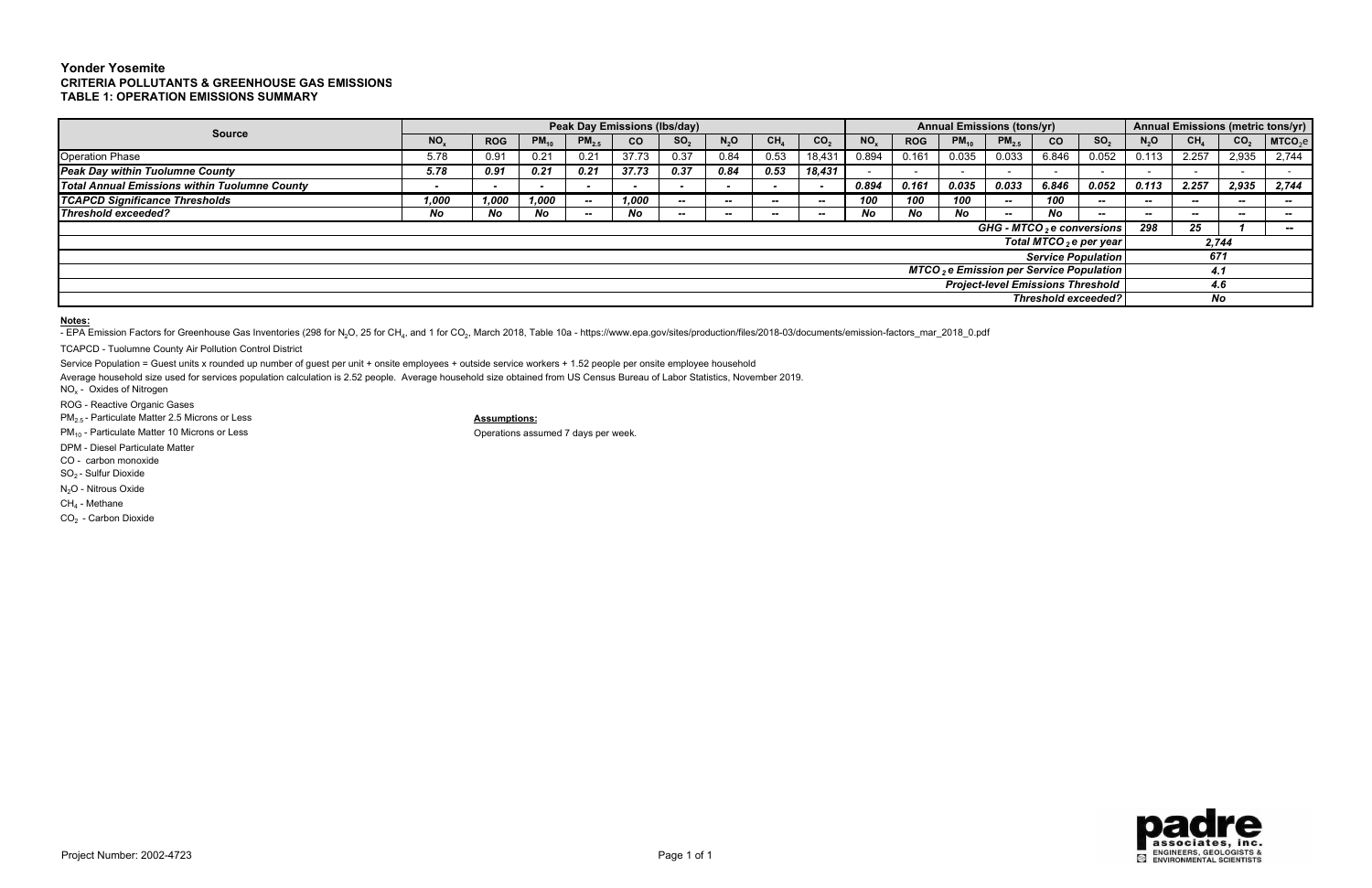### **Yonder Yosemite CRITERIA POLLUTANTS & GREENHOUSE GAS EMISSIONS TABLE 2: Operations**

## **Diesel Fuel Equipment Sources**

#### **On-Road Sources**

|        |            |  |               |                           |           |            |        |                  | <b>Emission Factors (y</b> |        |            |       |               |                          |               |               |           |      |        |       |      |                 |                       |            | <b>Total Emissions (tons)</b> |                 |       |          |                 |       | ssions (metric tons) |
|--------|------------|--|---------------|---------------------------|-----------|------------|--------|------------------|----------------------------|--------|------------|-------|---------------|--------------------------|---------------|---------------|-----------|------|--------|-------|------|-----------------|-----------------------|------------|-------------------------------|-----------------|-------|----------|-----------------|-------|----------------------|
| Source | <b>BHP</b> |  | Hours/<br>Dav | <b>Duration</b><br>(days) | <b>NO</b> | <b>DOC</b> | PM.    | <b>DM</b><br>rw. | $ -$                       | $\sim$ | <b>ALC</b> |       | $\sim$ $\sim$ | $\overline{\phantom{a}}$ | $R^{\sim}$    |               | <b>PM</b> | CO.  | $\sim$ | N-O   | CH.  | CO <sub>2</sub> | NO <sub>v</sub>       | <b>ROG</b> | <b>DM</b><br>rw.              | PM <sub>2</sub> | CO.   |          |                 |       | CO <sub>2</sub>      |
|        |            |  |               | .30.5.                    | 3.691     | 0.43       | . በ 14 | .                | $7^{\circ}$                |        | 0.004      | 0.171 | - - -         |                          |               |               |           |      |        | 0.00° |      |                 | 0.000<br><b>0.089</b> | U.UT       |                               | U.UU3           |       | _ በ በበበ1 | n nnn<br>,,,,,, |       | 11.558               |
|        |            |  |               |                           |           |            |        |                  |                            |        |            |       | . <b>.</b>    |                          | $\sim$ $\sim$ | $\sim$ $\sim$ | 0.02      | n En | 0.00   | 0.00  | 0.02 |                 | 0.089                 | 0.011      | 0.004                         | 0.003           | 0.091 | 0.0001   | 0.0001          | 0.004 | 11.6                 |

## **Electrical Equipment Sources**

| <b>Propane and or Compressed Wood Sources</b> |            |           |                   |       |          |           |                                                                     |    |       |                     |                |      |     |                    |            |        |        |                          |        |        |        |                 |       |            |                               |                |       |                   |       |       |                                      |
|-----------------------------------------------|------------|-----------|-------------------|-------|----------|-----------|---------------------------------------------------------------------|----|-------|---------------------|----------------|------|-----|--------------------|------------|--------|--------|--------------------------|--------|--------|--------|-----------------|-------|------------|-------------------------------|----------------|-------|-------------------|-------|-------|--------------------------------------|
|                                               |            |           |                   |       |          |           | Emission Factors, g/gal for Prpoane and/or g/ton for Compessed Wood |    |       |                     |                |      |     |                    |            |        |        | <b>Emissions (lb/day</b> |        |        |        |                 |       |            | <b>Total Emissions (tons)</b> |                |       |                   |       |       | <b>Total Emissions (metric tons)</b> |
| Source                                        | <b>BHP</b> | ∟oad Fac` | <b>Gallons or</b> | Hours | Duration | <b>NO</b> | <b>ROC</b>                                                          | PM |       |                     | N <sub>n</sub> | Сŀ   | CO. |                    | <b>ROG</b> | PM.    |        | CO                       |        | N.O    | CH.    | CO <sub>2</sub> | NO.   | <b>ROG</b> | PM.                           |                | CO    |                   |       |       | CO <sub>2</sub>                      |
|                                               |            |           | Tons              |       | (days)   |           |                                                                     |    |       |                     |                |      |     |                    |            |        |        |                          |        |        |        |                 |       |            |                               |                |       |                   |       |       |                                      |
| Propane Fire Place/Heater                     |            | $\sim$    | 2.4375            |       | 210      | דוס א     | J.45⁄                                                               |    |       |                     |                |      |     |                    | 0585       | 0.0409 | 0.0409 | በ 4387                   | በ 1935 | በ በ526 | 0.0117 | 731             |       |            |                               |                | 0.046 |                   |       |       | 69.65                                |
| Propane Fire Place/Heater                     |            | $-$       |                   |       |          |           |                                                                     |    |       |                     |                |      |     |                    |            |        |        |                          |        |        |        |                 |       |            |                               |                |       |                   |       |       | 2E7                                  |
| Propane Water Heater or Equipment             |            | $-$       | 0.05<br>∪.∠ວ      |       | 365      | 5.897     | 0.454                                                               |    |       | <b>LEOO</b><br>.טטע |                |      |     |                    |            |        |        |                          |        |        | 0.0006 | $\sim$ $\sim$   |       |            |                               |                | 0.004 |                   |       |       | <b>0.4</b> I                         |
| <b>Compressed Wood</b>                        |            | $-$       | 0.0075            |       | 365      | ാദി       |                                                                     |    | 17872 | 181.44              |                | 7257 |     |                    |            |        |        |                          |        |        | 0.1200 |                 |       |            |                               |                |       | 0.00 <sup>.</sup> |       |       | 3 G7                                 |
|                                               |            |           |                   |       |          |           |                                                                     |    |       |                     |                |      |     | <b>Total 0.942</b> | 0.177      | 0.077  | 0.077  | 0.779                    | 0.216  | 0.058  | 0.133  | 828             | 0.110 | 0.028      | 0.01'                         | $0.01^{\circ}$ | 0.106 | 0.024             | 0.006 | 0.021 | 83                                   |

|                                    |                                       |                                     |          |                                     |                         |               |            |           |        | <b>Emission Factors (g/mile</b> |        |        |        |       |       |       |       |       |        | Peak Day Emissions (Ib/day) |       |                     |                 |       |            |       | <b>Total Emissions (tons)</b> |       |       |         |                    | <b>Total Emissions (metric tons)</b> |
|------------------------------------|---------------------------------------|-------------------------------------|----------|-------------------------------------|-------------------------|---------------|------------|-----------|--------|---------------------------------|--------|--------|--------|-------|-------|-------|-------|-------|--------|-----------------------------|-------|---------------------|-----------------|-------|------------|-------|-------------------------------|-------|-------|---------|--------------------|--------------------------------------|
| Source                             | <b>Peak Round</b><br><b>Trips/Day</b> | Average<br>Roun<br><b>Trips/Day</b> | Vehicles | Lenath of<br><b>Round</b><br>(mile: | <b>Durati</b><br>(days) | NO.           | <b>ROG</b> | <b>PM</b> | PM.    |                                 | SO.    |        |        |       |       |       |       |       | CO.    |                             | N.O   | CH.                 | CO <sub>2</sub> | NO.   | <b>ROG</b> |       |                               | CO.   |       |         |                    | CO <sub>2</sub>                      |
| - LDA (offsite)                    |                                       |                                     |          |                                     |                         | 0.0599        |            |           |        |                                 |        |        | 0.0029 |       |       |       |       | 0.012 |        |                             |       | 0.0303              | 2870            |       |            |       |                               | 1.411 | 0.005 |         |                    | 475.3                                |
| Light-Duty Truck - LDT2 (offsite   |                                       |                                     |          |                                     |                         | <b>J.0977</b> |            |           |        |                                 |        |        |        |       |       |       |       |       |        |                             |       |                     |                 |       |            |       |                               |       |       |         |                    | 51.8                                 |
| - LDA (offsite)<br>Passenger \     |                                       |                                     |          |                                     |                         | 0.0599        |            |           |        |                                 |        | ა.0058 | 0.0029 |       | 2.289 | 0.453 | 0.047 |       |        | . በ 1በ2                     |       | 0.1000              |                 | 0.418 | 0.083      |       |                               | 5.081 | 0.019 |         |                    | 1711.5                               |
|                                    |                                       | 22                                  |          |                                     |                         | 0.0977        |            |           |        |                                 |        |        | 0.0005 | 265   |       |       | 0.045 |       |        |                             | 0.290 |                     |                 | 0.124 |            | 0.008 | 0.008                         | 0.134 | 0.003 |         |                    | 305.9                                |
| Jeavy Duty - T6 Utility (offsite). |                                       |                                     |          |                                     |                         | 1.2017        | 0.010E     | 0.0098    | 0.0094 | 0.0433                          | 0.0082 | 0.1362 | 0.0005 | 866   |       |       |       |       |        |                             |       | 0.0003              | 453.8           |       | 0.000      | 0.000 | 0.000                         | 0.001 | 0.000 | 0.00168 | 0.00001            | 107                                  |
|                                    |                                       |                                     |          |                                     |                         |               |            |           |        |                                 |        |        |        | Total | 4.35  | 0.679 | 0.118 | 0.111 | 36.452 | 0.155                       | 0.692 | $0.1440$   15,822.8 |                 | 0.695 | 0.123      | 0.021 | 0.019                         | 6.649 | 0.028 | 0.104   | $10.02380$ 2,555.2 |                                      |

| <b>Land Use Sources</b>  |                                        |                    |                                                                             |                                   |          |                        |                 |        |                                                                                           |                 |                              |                      |                 |
|--------------------------|----------------------------------------|--------------------|-----------------------------------------------------------------------------|-----------------------------------|----------|------------------------|-----------------|--------|-------------------------------------------------------------------------------------------|-----------------|------------------------------|----------------------|-----------------|
| <b>Electricity Use</b>   |                                        |                    |                                                                             |                                   |          | <b>Emission Factor</b> |                 |        | <b>Emissions</b>                                                                          |                 |                              | <b>Emissions</b>     |                 |
|                          |                                        |                    |                                                                             |                                   |          | (lb/kWh)               |                 |        | (lb/kWh/dav)                                                                              |                 |                              | (metric tons/kWh/yr) |                 |
| Source                   | Units<br>(sf or<br>Number of<br>Rooms) | Electricity<br>Use | Electricity<br>Lighting<br>Use<br>ı kW/units/yr   <sub>k</sub> W/uints/yr l | Electricity<br>Water Use<br>kW/vr | $N_2O$   | CH <sub>4</sub>        | CO <sub>2</sub> | $N_2O$ | $CH_4$                                                                                    | CO <sub>2</sub> | N <sub>2</sub> O             | CH <sub>4</sub>      | CO <sub>2</sub> |
| Hote                     | 60,750                                 | 2.12               | 2.65                                                                        | 3.42                              | 0.000004 | 0.00003                | 0.5279          |        | $\mid$ 0.00318 $\mid$ 0.02620 $\mid$ 419.11 $\mid$ 0.00058 $\mid$ 0.00434 $\mid$ 69.38845 |                 |                              |                      |                 |
| Lodge                    | 14.132                                 | 4.20               | 4.87                                                                        | 2.77                              | 0.000004 | 0.00003                |                 |        | 0.5279 0.00140 0.01159 185.39 0.00023 0.00192 30.69304                                    |                 |                              |                      |                 |
| <b>Event Pavilion</b>    | 7.459                                  | 4.20               | 4.87                                                                        | 1.46                              | 0.000004 | 0.00003                |                 |        | $0.5279$ 0.00074 0.00612                                                                  | 97.85           | 0.00012 0.00101 16.20046     |                      |                 |
| Parking Lot              | 45,000                                 | 0.00               | 0.88                                                                        | 0.00                              | 0.000004 | 0.00003                | 0.5279          |        | 0.00043 0.00358                                                                           | 57.28           | 0.00007 0.00059              |                      | 9.4831          |
| <b>Exterior Lighting</b> | 500,000                                | 0.00               | 0.88                                                                        | 0.00                              | 0.000004 | 0.00003                | 0.5279          |        | $0.00482$ 0.03978 636.38                                                                  |                 | $0.00080$ 0.00659            |                      | 105.359         |
| Pool/Spa                 | 7.459                                  | 1.86               | 1.85                                                                        | 0.43                              | 0.000004 | 0.00003                | 0.5279          |        | $0.00030$ 0.00250 40.03                                                                   |                 | $0.00005$ 0.00041 6.62713    |                      |                 |
| <b>Employee Housing</b>  | 96.                                    | 915                | 810.36                                                                      | 0.77                              | 0.000004 | 0.00003                | 0.5279          |        | $\vert$ 0.00182 $\vert$ 0.01498 $\vert$ 239.57 $\vert$ 0.00030 $\vert$ 0.00248 39.66271   |                 |                              |                      |                 |
| Total                    |                                        |                    |                                                                             |                                   |          |                        |                 |        |                                                                                           |                 | 1676 0.002156 0.017342 277.4 |                      |                 |

|                          |            |               |        |                    |         | <b>Emission Factor (Ib/kWh)</b> |       |                | Emissions (Ib/dav)       |         |                  |                 | <b>Total Emissions (metric tons)</b> |
|--------------------------|------------|---------------|--------|--------------------|---------|---------------------------------|-------|----------------|--------------------------|---------|------------------|-----------------|--------------------------------------|
| Source                   | <b>KWh</b> | Hours/<br>Dav | Number | Duration<br>(days) | N,C     | CH <sub>4</sub>                 | CO.   | N <sub>2</sub> | CH <sub>4</sub>          | CO.     | N <sub>2</sub> O | CH <sub>4</sub> | CO.                                  |
| Electric Cart Energy Use | 3.30       |               |        | 365                | 0.00000 | 00003. ل                        | 0.528 | 0.0000003      | 0.000002                 | 0.03484 | 0.00040          | 0.00013         | 0.00012                              |
|                          |            |               |        |                    |         |                                 |       |                | Total 0.0000003 0.000002 | 0.03484 | 0.00040          | 0.00013         | 0.00012                              |

| <b>Wastewater Treatment</b> |                                         |           | Emission Factor (Ib/gal) |                 |        | Emissions (pound/day) |      |                  | <b>Emissions (metric tons/year)</b> |                 |
|-----------------------------|-----------------------------------------|-----------|--------------------------|-----------------|--------|-----------------------|------|------------------|-------------------------------------|-----------------|
| Source                      | Wastewater<br>Generated<br>(gallons/vr) | $N_2O$    | CH,                      | CO <sub>2</sub> | $N_2O$ | CH,                   | CO,  | N <sub>2</sub> O | CH <sub>4</sub>                     | CO <sub>2</sub> |
| <b>Project Site</b>         | 14.595.405                              | 0.0000019 | 0.0000030                | 0.00086         | 0.0748 | 0.1183                | 34.4 | 0.00003          | 0.00005                             | 0.01560         |
| Total                       |                                         |           |                          |                 | 0.0748 | 0.1183                | 34.4 | 0.00003          | 0.00005                             | 0.01560         |

| <b>Solid Waste</b>   |                                       | (tons/ton)      | <b>Emission Factor</b> | Emissions (pound/day) |                 | <b>Emissions (metric</b><br>tons/year) |                 |
|----------------------|---------------------------------------|-----------------|------------------------|-----------------------|-----------------|----------------------------------------|-----------------|
| Source               | Solid Waste<br>Generated<br>(tons/yr) | CH <sub>4</sub> | CO <sub>2</sub>        | CH <sub>4</sub>       | CO <sub>2</sub> | CH <sub>4</sub>                        | CO <sub>2</sub> |
| Hotel                | 32.9                                  | 0.04257         | 0.14307                | 0.0042                | 0.0142          | 1.40                                   | 4.70            |
| Lodge/Event Pavilion | 10                                    | 0.04257         | 0.14307                | 0.0013                | 0.0043          | 0.42                                   | 1.41            |
| Emplovee Housing     | 9                                     | 0.04257         | 0.14307                | 0.0011                | 0.0038          | 0.37                                   | .25             |
|                      |                                       |                 | Total                  | 0.0066                | 0.0222          | 2.2                                    | 7.4             |